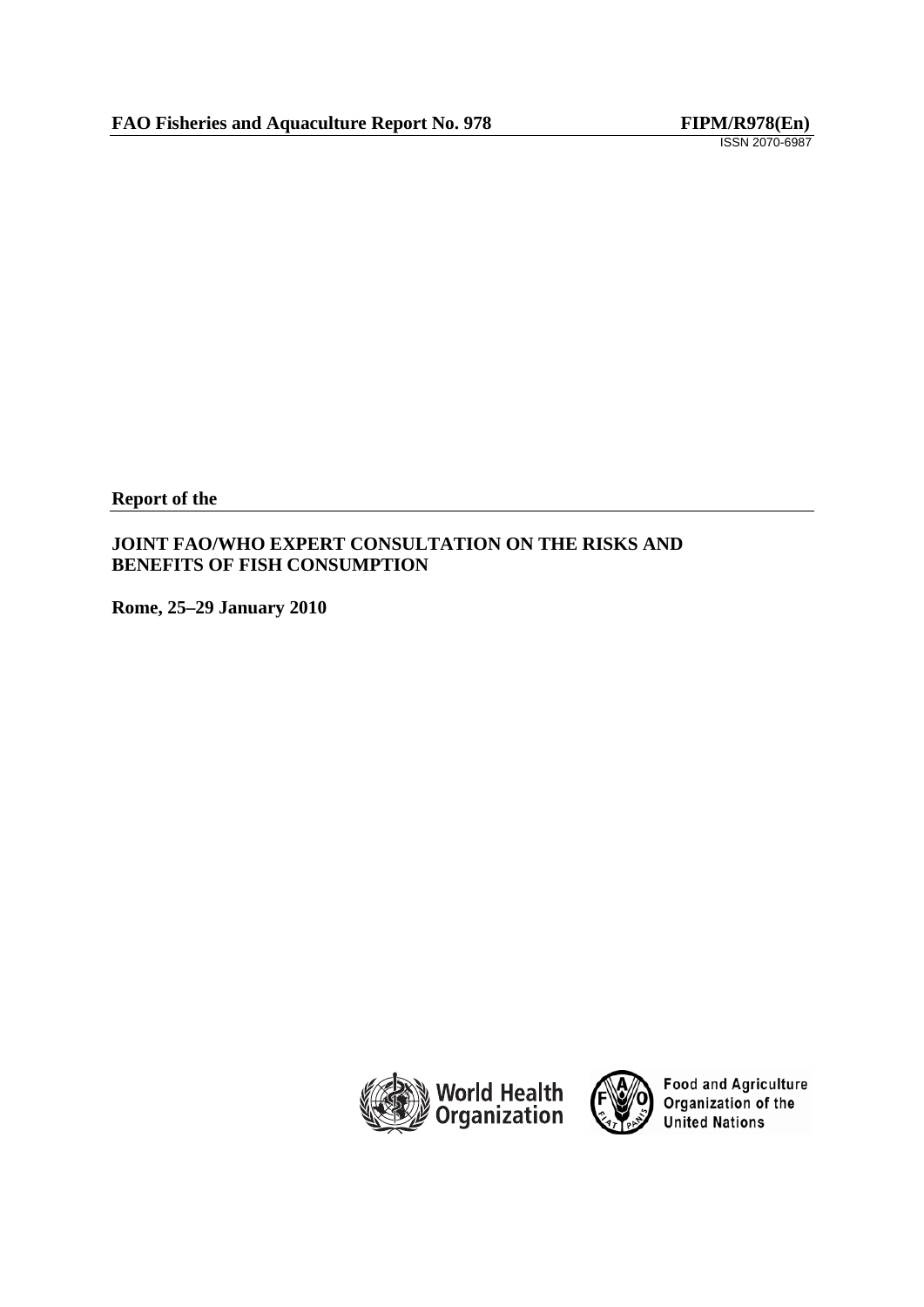Copies of FAO publications can be requested from:

Sales and Marketing Group Publishing Policy and Support Branch Office of Knowledge Exchange, Research and Extension FAO, Viale delle Terme di Caracalla 00153 Rome, Italy E-mail: publications-sales@fao.org Fax: +39 06 57053360 Web site: www.fao.org/icatalog/inter-e.htm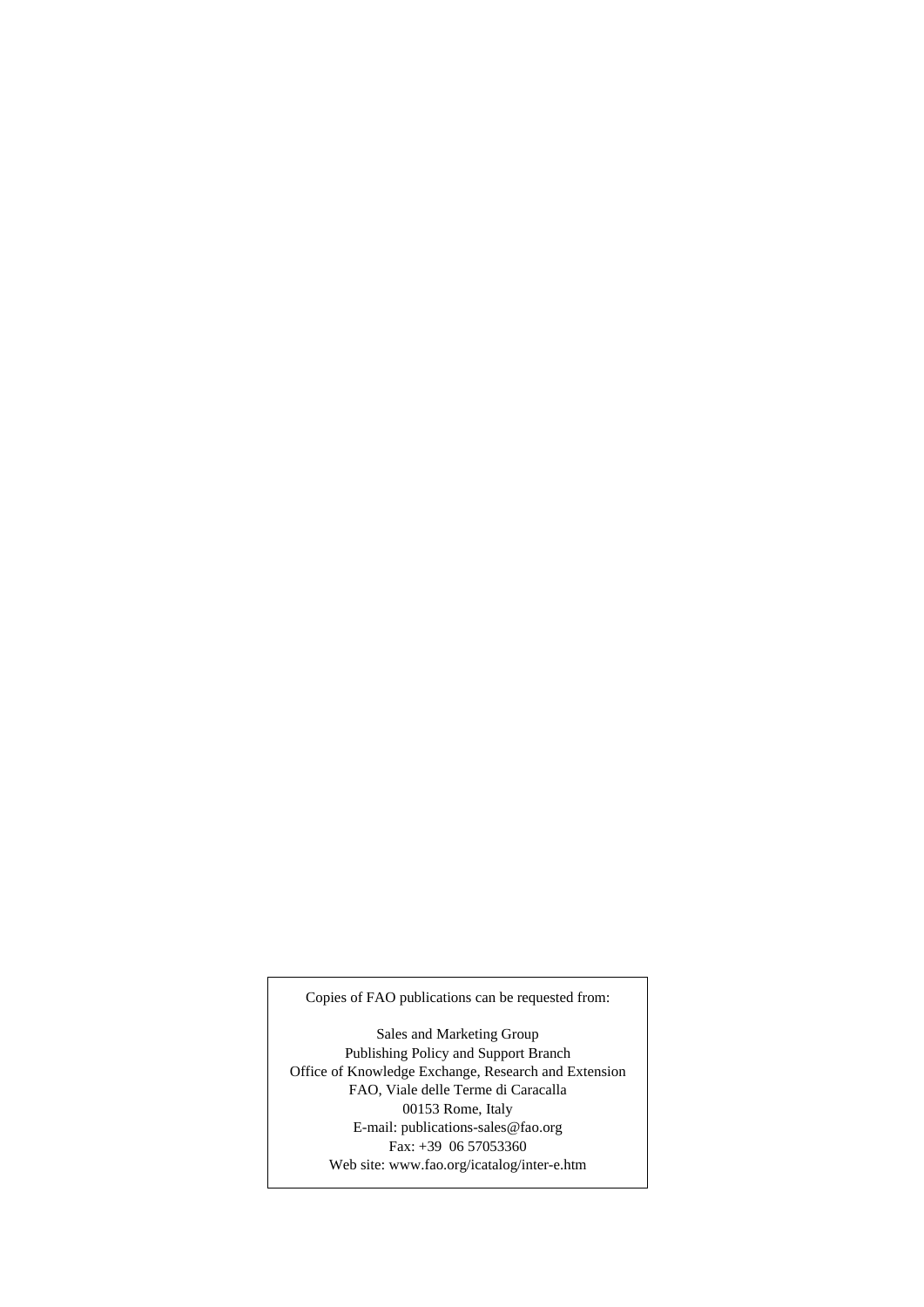Report of the

# JOINT FAO/WHO EXPERT CONSULTATION ON THE RISKS AND BENEFITS OF FISH CONSUMPTION

Rome, 25–29 January 2010

FOOD AND AGRICULTURE ORGANIZATION OF THE UNITED NATIONS WORLD HEALTH ORGANIZATION 2011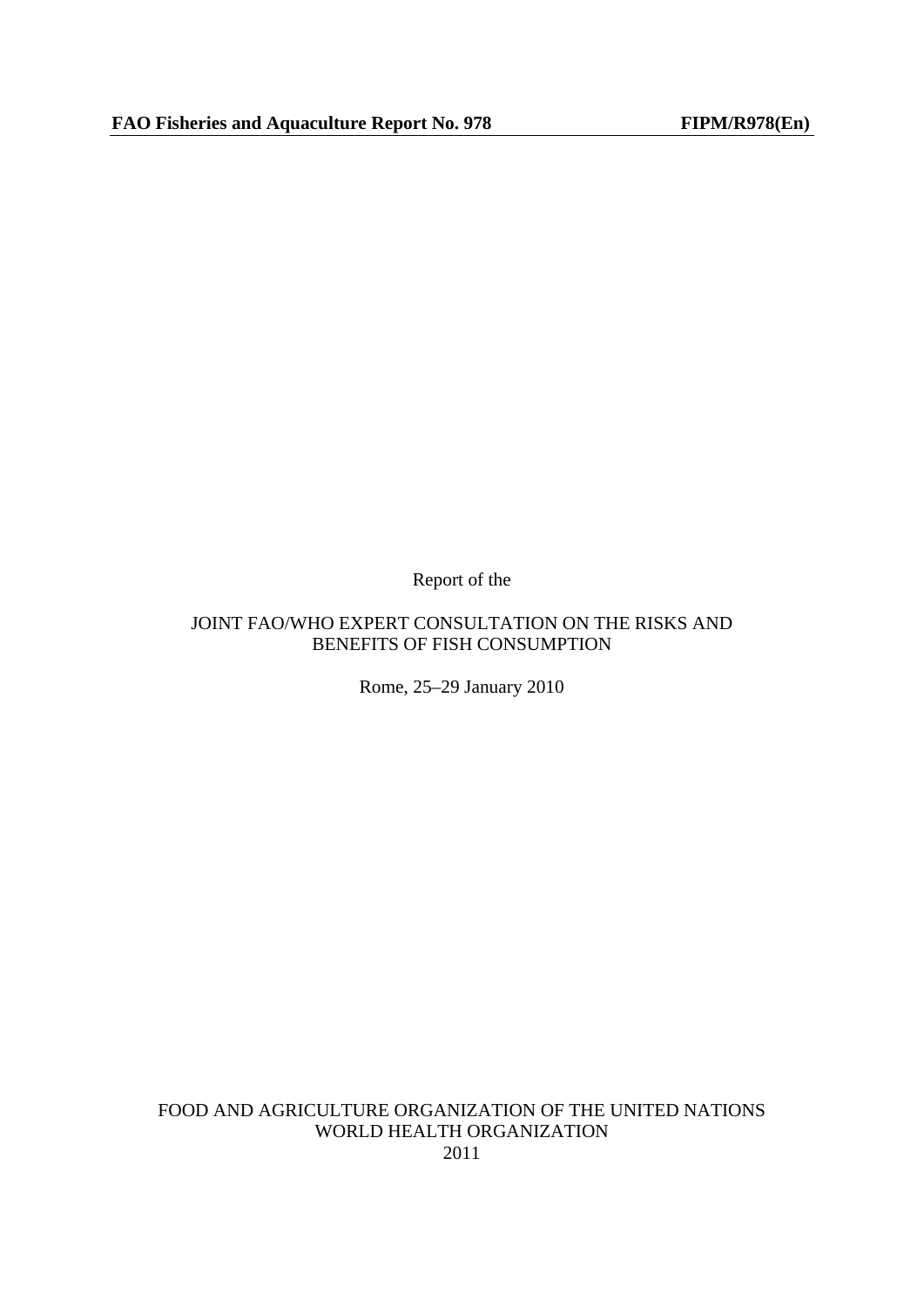WHO Library Cataloguing-in-Publication Data

Report of the joint FAO/WHO expert consultation on the risks and benefits of fish consumption, 25–29 January 2010, Rome, Italy.

1.Food contamination. 2.Fish products - toxicity. 3.Fishes - toxicity. 4.Methylmercury compounds - toxicity. 5.Mercury poisoning. 6.Risk assessment. I.World Health Organization. II.Food and Agriculture Organization of the United Nations.

ISBN (FAO) 978-92-5-106999-8 ISBN (WHO) 978-92-4-156431-1 (NLM classification: WA 703)

#### **© FAO/WHO, 2011**

All rights reserved. Reproduction and dissemination of material in this information product for educational or other non-commercial purposes are authorized without any prior written permission from the copyright holders provided the source is fully acknowledged. Reproduction of material in this information product for resale or other commercial purposes is prohibited without written permission of the copyright holders. Applications for such permission should be addressed to

Chief, Electronic Publishing Policy and Support Branch Publishing Policy and Support Branch Office of Knowledge Exchange, Research and Extension FAO, Viale delle Terme di Caracalla 00153 Rome, Italy E-mail: publications-sales@fao.org Fax: +39 06 57053360 Web site: www.fao.org/icatalog/inter-e.htm or WHO Press World Health Organization 20 Avenue Appia 1211 Geneva 27, Switzerland Fax +41 22 7914806 Requests for permission to reproduce or translate WHO publications – whether for sale or for noncommercial distribution – should be addressed to WHO Press through the WHO web site (http://www.who.int/about/licensing/copyright\_form/en/index.html).

The designations employed and the presentation of material in this information product do not imply the expression of any opinion whatsoever on the part of the Food and Agriculture Organization of the United Nations or of the World Health Organization concerning the legal or development status of any country, territory, city or area or of its authorities, or concerning the delimitation of its frontiers or boundaries. The mention of specific companies or products of manufacturers, whether or not these have been patented, does not imply that these have been endorsed or recommended by the Food and Agriculture Organization of the United Nations or the World Health Organization in preference to others of a similar nature that are not mentioned.

All reasonable precautions have been taken by the Food and Agriculture Organization of the United Nations and the World Health Organization to verify the information contained in this publication. However, the published material is being distributed without warranty of any kind, either expressed or implied. The responsibility for the interpretation and use of the material lies with the reader. In no event shall the Food and Agriculture Organization of the United Nations or the World Health Organization be liable for damages arising from its use.

This report contains the collective views of an international group of experts and does not necessarily represent the decisions or the stated policy of the Food and Agriculture Organization of the United Nations or the World Health Organization.

Printed in Italy.

#### **Recommended citation**

FAO/WHO (2011). Report of the Joint FAO/WHO Expert Consultation on the Risks and Benefits of Fish Consumption. Rome, Food and Agriculture Organization of the United Nations; Geneva, World Health Organization, 50 pp.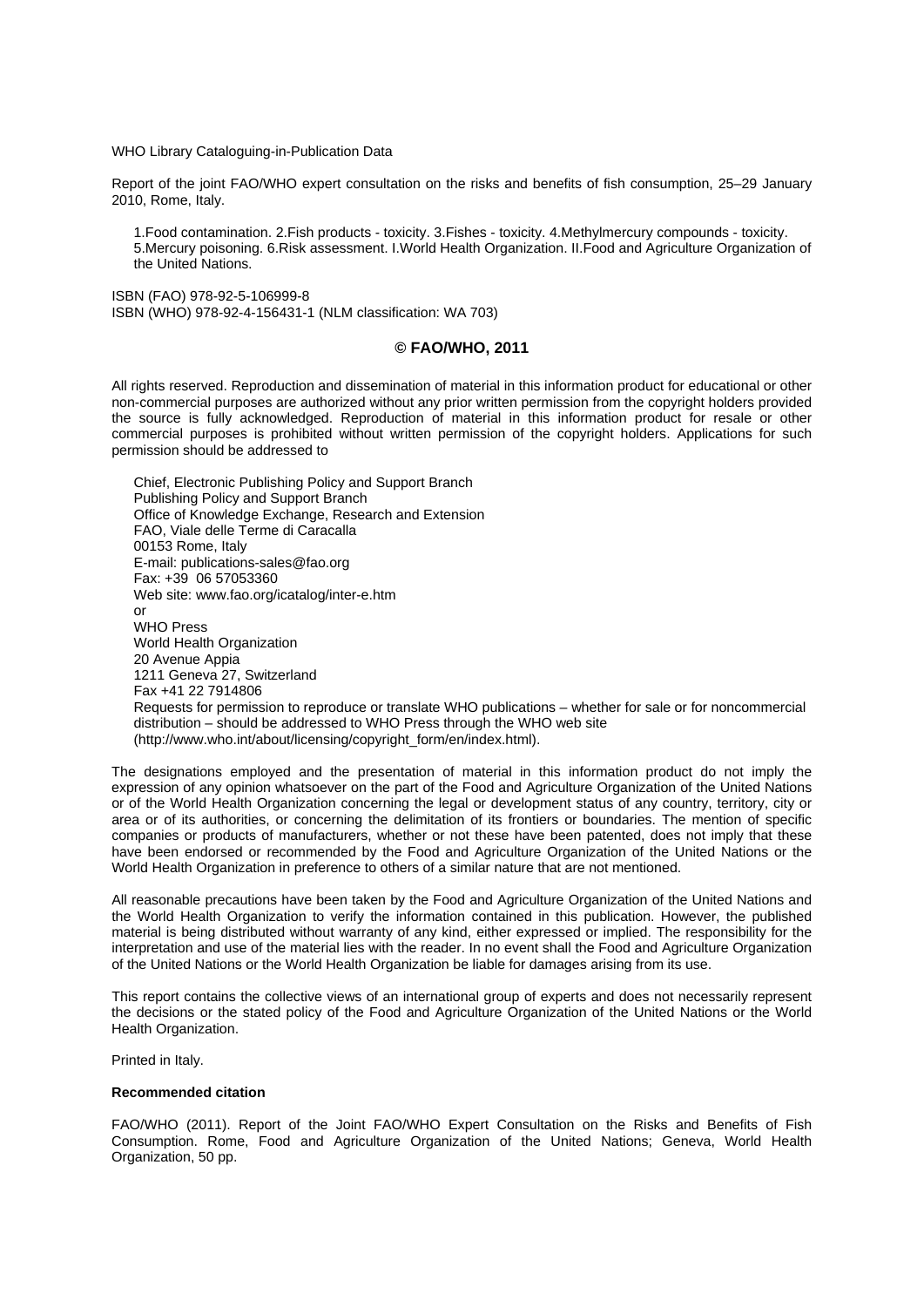#### **PREPARATION OF THIS DOCUMENT**

The thirty-eighth Session of the Codex Committee on Food Additives and Contaminants requested the Codex Alimentarius Commission, at its twenty-ninth Session in 2006, to seek scientific advice from the Food and Agriculture Organization of the United Nations (FAO) and the World Health Organization (WHO) on the risks and benefits of fish consumption: specifically, a comparison of the health benefits of fish consumption with the health risks associated with the contaminants methylmercury and dioxins (defined here to include polychlorinated dibenzo-*p*-dioxins [PCDDs] and polychlorinated dibenzofurans [PCDFs] as well as dioxin-like polychlorinated biphenyls [PCBs]) that may be present in fish. The Codex Alimentarius Commission request was driven by growing public concern in recent years regarding the presence of chemical contaminants in fish. Over the same period, the multiple nutritional benefits of including fish in the diet have become increasingly clear. FAO and WHO held an Expert Consultation on the Risks and Benefits of Fish Consumption from 25 to 29 January 2010 at FAO headquarters in Rome, Italy. Data on levels of nutrients and specific chemical contaminants (methylmercury and dioxins) in a range of fish species were reviewed, as well as recent scientific literature covering the risks and benefits of fish consumption. The review was used to consider risk-benefit assessments for specific endpoints, including for sensitive groups of the population.

#### **ACKNOWLEDGEMENTS**

The Food and Agriculture Organization of the United Nations (FAO) and the World Health Organization (WHO) would like to express their appreciation to all those who contributed to this Expert Consultation and the preparation of this report, whether by providing their time and expertise, data and other relevant information or by reviewing and providing comments on the document.

Appreciation is also extended to all those who responded to the call for information that was issued by FAO and WHO and thereby drew our attention to references that were not readily available in the mainstream literature and official documentation.

We are sincerely thankful for the budgetary contributions from the Norwegian Ministry of Fisheries and Coastal Affairs, the Japanese Ministry of Health, Labour and Welfare, the Nordic Council of Ministers and the Food and Drug Administration of the United States of America, which allowed us to organize and carry out the Expert Consultation.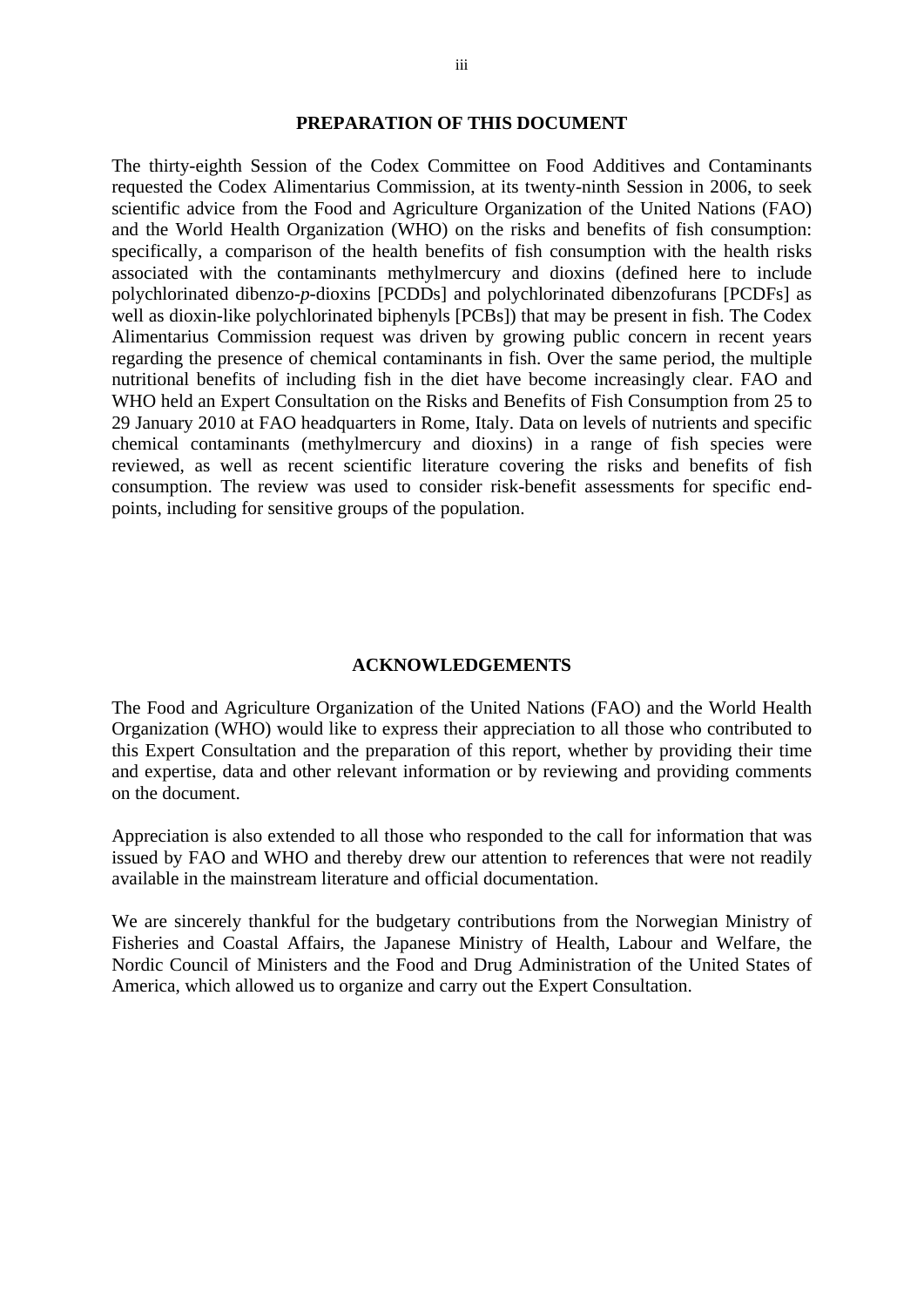#### FAO/WHO. Report of the Joint Expert Consultation on the Risks and Benefits of Fish Consumption. Rome, 25–29 January 2010. FAO Fishery and Aquaculture Report. No. 978. Rome, FAO. 2011. 50 pp.

## **ABSTRACT**

The Food and Agriculture Organization of the United Nations and the World Health Organization convened a Joint Expert Consultation on the Risks and Benefits of Fish Consumption from 25 to 29 January 2010. The tasks of the Expert Consultation were to review data on levels of nutrients (long-chain omega-3 fatty acids) and specific chemical contaminants (methylmercury and dioxins) in a range of fish species and to compare the health benefits of fish consumption and nutrient intake with the health risks associated with contaminants present in fish. The Expert Consultation drew a number of conclusions regarding the health benefits and health risks associated with fish consumption and recommended a series of steps that Member States should take to better assess and manage the risks and benefits of fish consumption and more effectively communicate these risks and benefits to their citizens. The output of the Expert Consultation is a framework for assessing the net health benefits or risks of fish consumption that will provide guidance to national food safety authorities and the Codex Alimentarius Commission in their work on managing risks, taking into account the existing data on the benefits of eating fish. The Expert Consultation concluded the following:

Consumption of fish provides energy, protein and a range of other important nutrients, including the long-chain n-3 polyunsaturated fatty acids (LCn3PUFAs).

Eating fish is part of the cultural traditions of many peoples. In some populations, fish is a major source of food and essential nutrients.

Among the general adult population, consumption of fish, particularly fatty fish, lowers the risk of mortality from coronary heart disease. There is an absence of probable or convincing evidence of risk of coronary heart disease associated with methylmercury. Potential cancer risks associated with dioxins are well below established coronary heart disease benefits from fish consumption.

When comparing the benefits of LCn3PUFAs with the risks of methylmercury among women of childbearing age, maternal fish consumption lowers the risk of suboptimal neurodevelopment in their offspring compared with the offspring of women not eating fish in most circumstances evaluated.

At levels of maternal exposure to dioxins (from fish and other dietary sources) that do not exceed the provisional tolerable monthly intake (PTMI) of 70 pg/kg body weight established by JECFA (for PCDDs, PCDFs and coplanar PCBs), neurodevelopmental risk for the fetus is negligible. At levels of maternal exposure to dioxins (from fish and other dietary sources) that exceed the PTMI, neurodevelopmental risk for the fetus may no longer be negligible.

Among infants, young children and adolescents, the available data are currently insufficient to derive a quantitative framework of the health risks and health benefits of eating fish. However, healthy dietary patterns that include fish consumption and are established early in life influence dietary habits and health during adult life.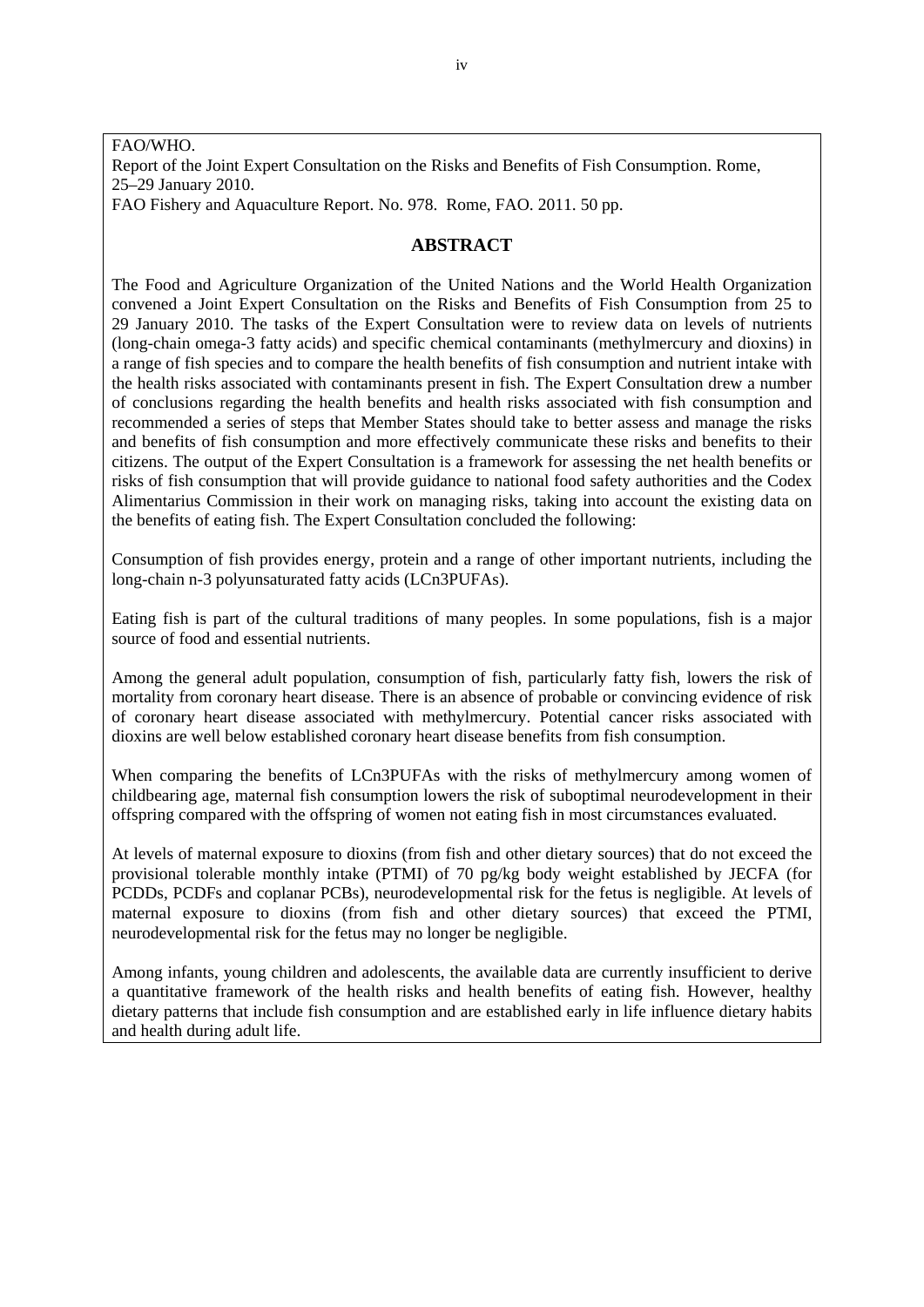#### **DECLARATION OF INTERESTS**

The Secretariat ensured that all experts participating in the Expert Consultation had completed declaration of interest forms. Sixteen out of 17 experts declared no substantial economic interest in the topics discussed. One expert had received research grants from industry, but there was no involvement that was considered to be a potential conflict of interest with the issues to be discussed at the meeting.

#### **FURTHER INFORMATION**

For further information, please contact:

Fisheries and Aquaculture Policy and Economics Division Food and Agriculture Organization of the United Nations Viale delle Terme di Caracalla, 00153 Rome, Italy Fax: +39 06 57055188 E-mail: FI-Inquiries@fao.org Web site: www.fao.org

or

Department of Food Safety and Zoonoses World Health Organization 20 Avenue Appia 1211 Geneva 27 Switzerland Fax: +41 22 7914807 E-mail: foodsafety@who.int Web site: www.who.int/foodsafety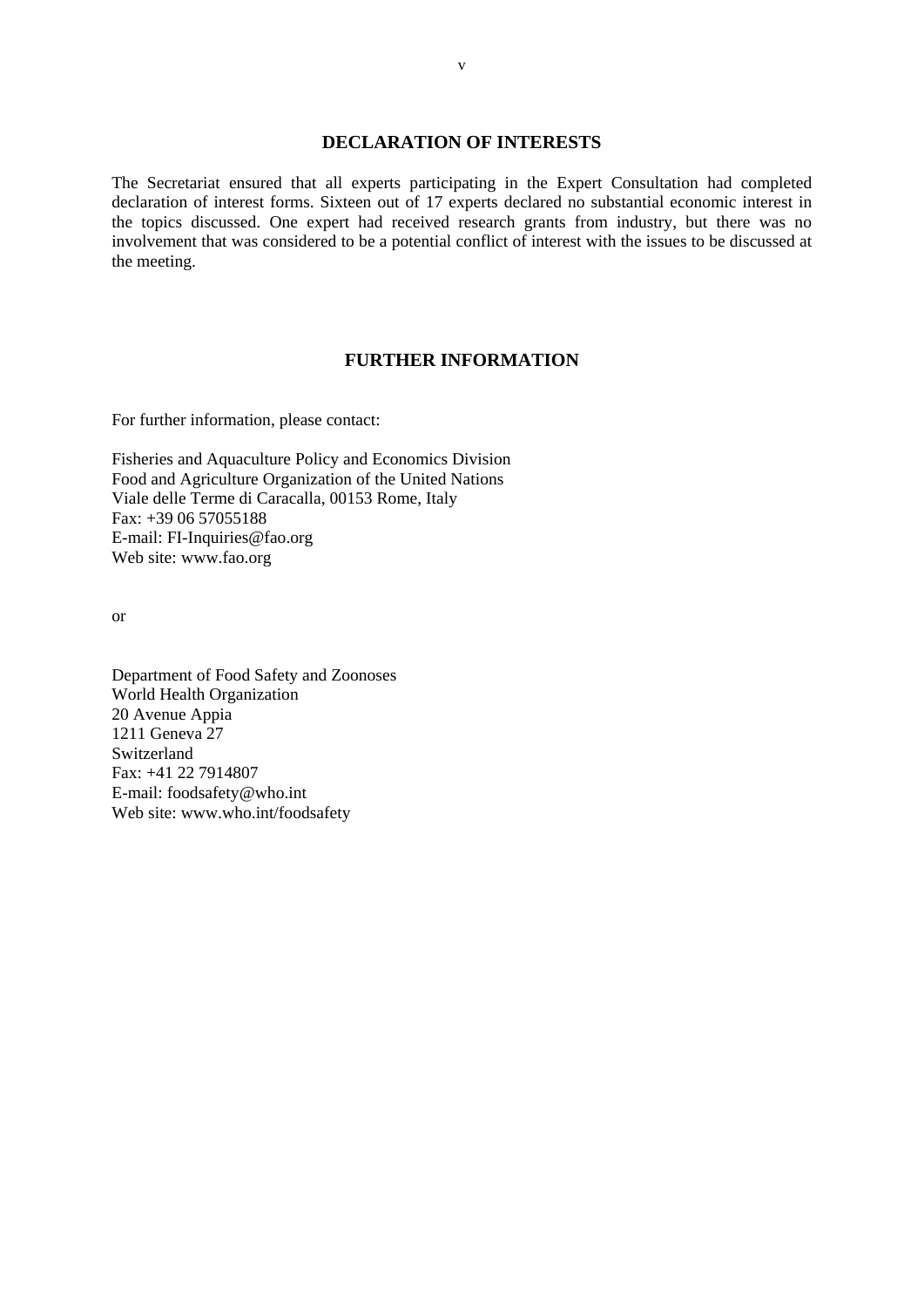# **ACRONYMS AND ABBREVIATIONS**

| <b>ALSPAC</b>  | Avon Longitudinal Study of Parents and Children                              |
|----------------|------------------------------------------------------------------------------|
| <b>BENERIS</b> | Benefit-Risk Assessment for Food: An Iterative Value-of-Information Approach |
| <b>BRAFO</b>   | Benefit-Risk Analysis of Foods                                               |
| CI.            | confidence interval                                                          |
| <b>DALY</b>    | disability-adjusted life year                                                |
| <b>DHA</b>     | docosahexaenoic acid                                                         |
| <b>DPA</b>     | docosapentaenoic acid                                                        |
| <b>EFSA</b>    | <b>European Food Safety Authority</b>                                        |
| EPA            | eicosapentaenoic acid                                                        |
| FAO.           | Food and Agriculture Organization of the United Nations                      |
| <b>IOM</b>     | Institute of Medicine                                                        |
| IQ             | intelligence quotient                                                        |
| <b>JECFA</b>   | Joint FAO/WHO Expert Committee on Food Additives and Contaminants            |
| LCn3PUFA       | long-chain n-3 polyunsaturated fatty acid                                    |
| <b>PCB</b>     | polychlorinated biphenyl                                                     |
| <b>PCDD</b>    | polychlorinated dibenzo-p-dioxin                                             |
| <b>PCDF</b>    | polychlorinated dibenzofuran                                                 |
| <b>PTMI</b>    | provisional tolerable monthly intake                                         |
| <b>QALIBRA</b> | Quality of Life - Integrated Benefit and Risk Analysis                       |
| QALY           | quality-adjusted life year                                                   |
| <b>TCDD</b>    | $2,3,7,8$ -tetrachlorodiobenzo-p-dioxin                                      |
| <b>TEF</b>     | toxic equivalent factor                                                      |
| <b>TEQ</b>     | toxic equivalent                                                             |
| USA            | United States of America                                                     |
| <b>USEPA</b>   | United States Environmental Protection Agency                                |
| <b>USFDA</b>   | United States Food and Drug Administration                                   |
| <b>WHO</b>     | World Health Organization                                                    |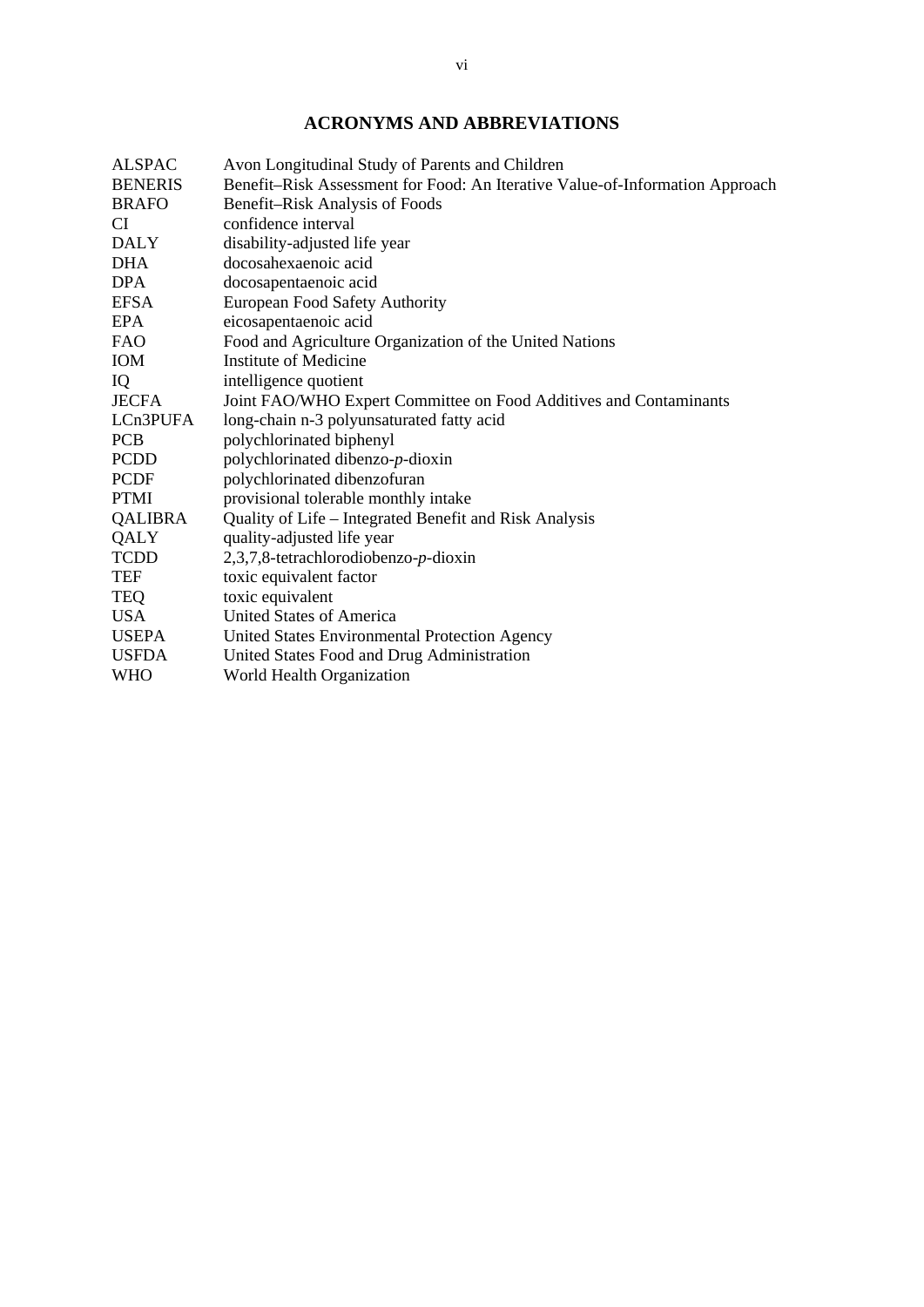# **CONTENTS**

| 1.                                                                             |  |
|--------------------------------------------------------------------------------|--|
|                                                                                |  |
|                                                                                |  |
|                                                                                |  |
|                                                                                |  |
|                                                                                |  |
| 2.                                                                             |  |
|                                                                                |  |
|                                                                                |  |
|                                                                                |  |
|                                                                                |  |
|                                                                                |  |
|                                                                                |  |
|                                                                                |  |
|                                                                                |  |
| 2.3.3 EFSA tiered approach for benefit-risk assessment of foods 11             |  |
| 2.3.4 Risk-benefit analyses using the DALY approach: method development with   |  |
| 2.3.5 Risk-benefit analyses of fish consumption using the QALY approach 11     |  |
| 2.3.6 Fish risk-benefit assessment by the Institute of Medicine in the USA  12 |  |
| 2.3.7 Quantitative risk-benefit assessment of fish consumption by the USFDA12  |  |
|                                                                                |  |
| 2.4.1 Balancing risks of methylmercury and dioxins with benefits of EPA/DHA:   |  |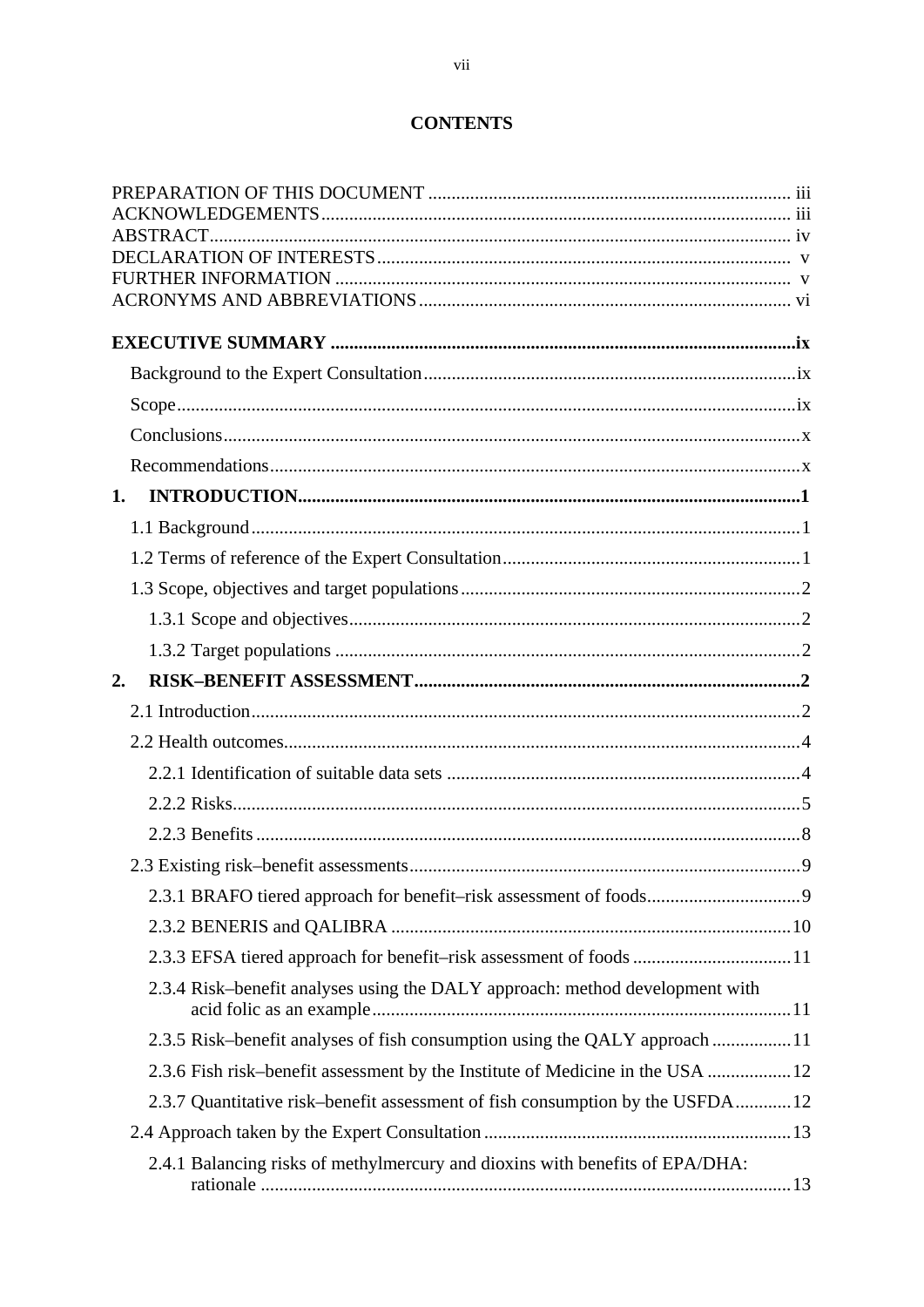| 2.4.2.1                                                                            |  |
|------------------------------------------------------------------------------------|--|
| 2.4.2.2                                                                            |  |
| EPA plus DHA and mortality from coronary heart disease17<br>2.4.2.3                |  |
| 2.4.2.4                                                                            |  |
|                                                                                    |  |
|                                                                                    |  |
| 2.6.2 Comparison of the effects of methylmercury and DHA on children's IQ: results |  |
|                                                                                    |  |
|                                                                                    |  |
| 2.6.4 Comparison of the effects of DHA and dioxins on coronary heart disease       |  |
|                                                                                    |  |
| 3.                                                                                 |  |
| 3.1 Consumption of fish, LCn3PUFAs, methylmercury and dioxins in women of          |  |
|                                                                                    |  |
| 3.2 Consumption of fish, LCn3PUFAs, methylmercury and dioxins in the general adult |  |
| 4.                                                                                 |  |
| 5.                                                                                 |  |
|                                                                                    |  |
|                                                                                    |  |
| 6.                                                                                 |  |
| APPENDIX A: ARITHMETIC MEAN CONTENT OF TOTAL FAT, EPA PLUS                         |  |
| DHA, TOTAL MERCURY AND DIOXINS IN 103 SPECIES OF FISH 45                           |  |
|                                                                                    |  |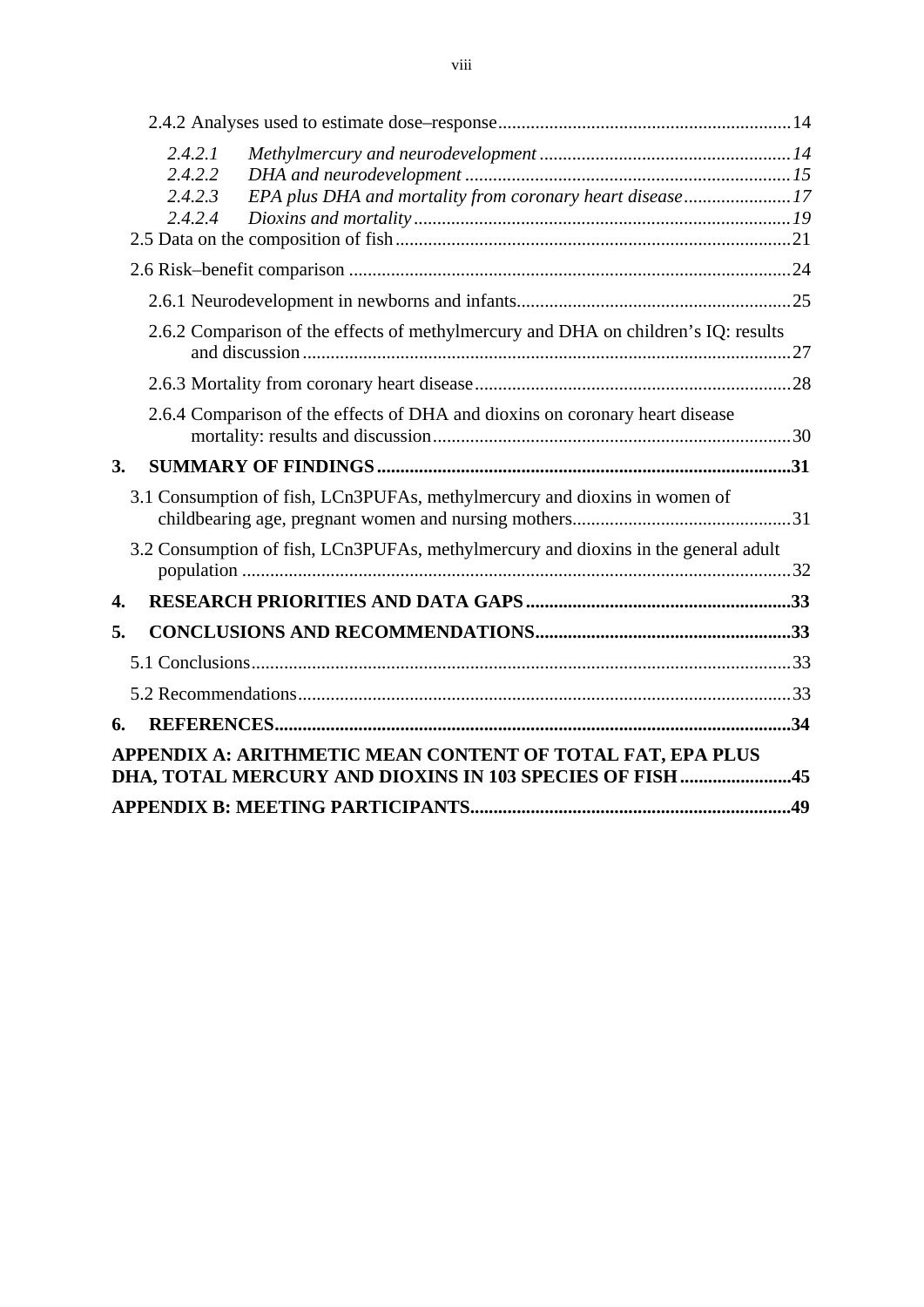#### **EXECUTIVE SUMMARY**

#### **Background to the Expert Consultation**

The thirty-eighth Session of the Codex Committee on Food Additives and Contaminants requested the Codex Alimentarius Commission, at its twenty-ninth Session in 2006, to seek scientific advice from the Food and Agriculture Organization of the United Nations (FAO) and the World Health Organization (WHO) on the risks and benefits of fish consumption: specifically, a comparison of the health benefits of fish consumption with the health risks associated with the contaminants methylmercury and dioxins (defined here to include polychlorinated dibenzo-*p*-dioxins [PCDDs] and polychlorinated dibenzofurans [PCDFs] as well as dioxin-like polychlorinated biphenyls [PCBs]) that may be present in fish. The health risks associated with dietary exposure to these compounds have previously been assessed by the Joint FAO/WHO Expert Committee on Food Additives (JECFA).

The Codex Alimentarius Commission request was driven by growing public concern in recent years regarding the presence of chemical contaminants in fish. Over the same period, the multiple nutritional benefits of including fish in the diet have become increasingly clear.

The evolving science in this field has led to questions about how much fish should be eaten, and by whom, in order to minimize the risks of chemical exposures and maximize the health benefits. National authorities have been faced with the challenge of communicating complicated and nuanced messages to consumers and also with questions on how to regulate maximum levels of these chemical contaminants in fish and other foods.

FAO and WHO held an Expert Consultation on the Risks and Benefits of Fish Consumption from 25 to 29 January 2010 at FAO headquarters in Rome, Italy. Seventeen experts in nutrition, toxicology, epidemiology, dietary exposure and risk-benefit assessment discussed the risks and the benefits of fish consumption. Their task was to review data on levels of nutrients and specific chemical contaminants (methylmercury and dioxins) in a range of fish species, as well as recent scientific literature covering the risks and benefits of fish consumption. The review was used to consider risk–benefit assessments for specific end-points, including for sensitive groups of the population. The output is intended to provide guidance to national food safety authorities and the Codex Alimentarius Commission in their work on managing risks, taking into account the existing data on the benefits of eating fish.

#### **Scope**

The purpose of the Expert Consultation was to provide a framework for assessing the net health benefits or risks of fish consumption that would assist governments in preparing advice for their own populations.

The terms "fish" and "seafood", which are used interchangeably in this report are defined as finfish (vertebrates) and shellfish (invertebrates), whether of marine or freshwater origin, farmed or wild. Marine mammals and algae, as well as sustainability issues and environmental impacts, although important, are considered to be outside the scope of the report.

Based on the strength of the evidence, the Expert Consultation examined the benefits of fish consumption for optimal neurodevelopment and prevention of cardiovascular disease. Multiple other possible benefits were reviewed in background papers but were not the focus of the Expert Consultation in its consideration of relative risks and benefits. The Expert Consultation also examined the risks to fish consumers of ingesting methylmercury and dioxins.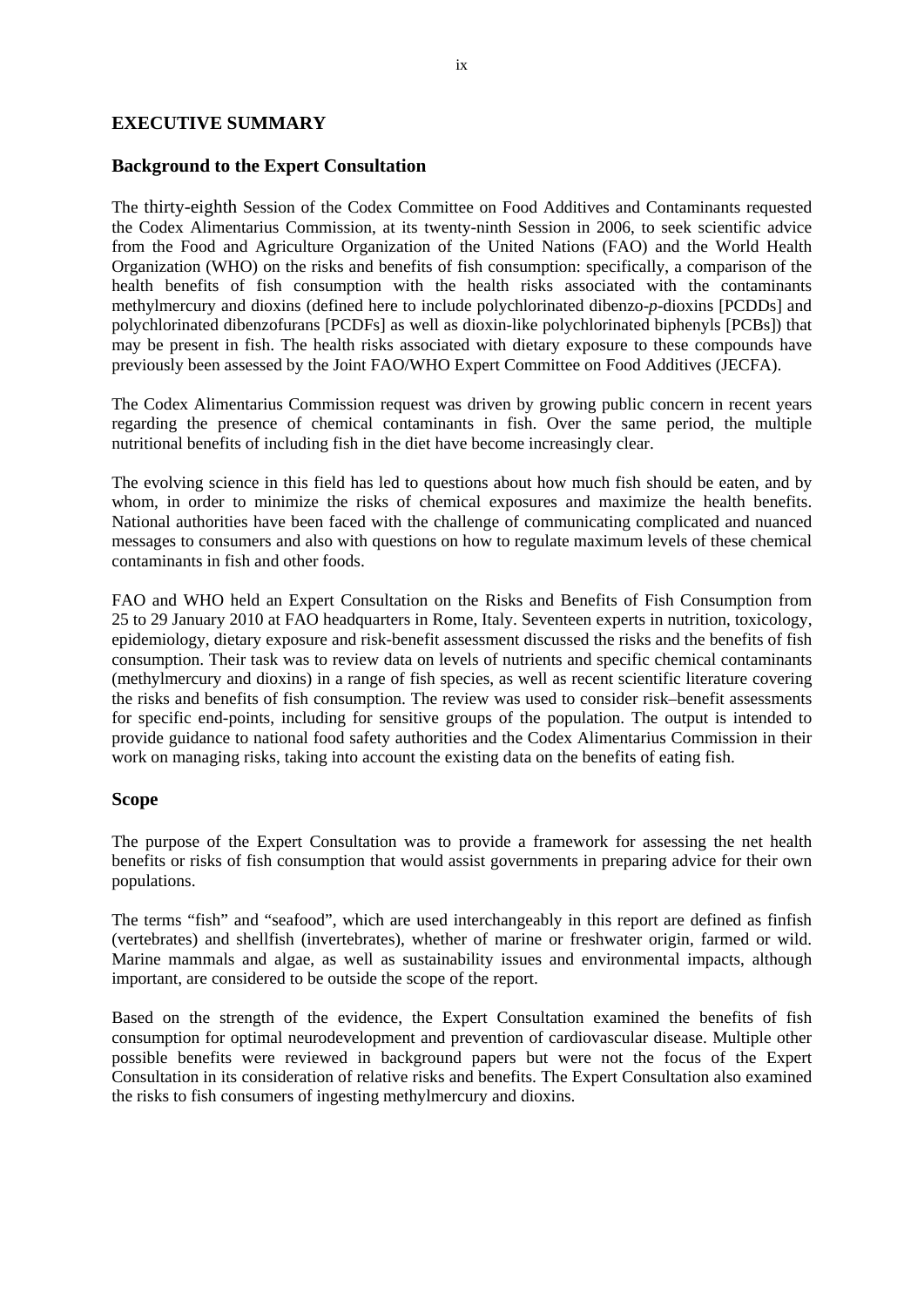The Expert Consultation was also requested to conduct an analysis of these benefits and associated risks and make a series of recommendations for target populations, including fetuses, infants and young children, women of reproductive age and high fish consumers, as well as the general population.

## **Conclusions**

The Expert Consultation concluded the following:

- Consumption of fish provides energy, protein and a range of other important nutrients, including the long-chain n-3 polyunsaturated fatty acids (LCn3PUFAs).
- Eating fish is part of the cultural traditions of many peoples. In some populations, fish is a major source of food and essential nutrients.
- Among the general adult population, consumption of fish, particularly fatty fish, lowers the risk of mortality from coronary heart disease. There is an absence of probable or convincing evidence of risk of coronary heart disease associated with methylmercury. Potential cancer risks associated with dioxins are well below established coronary heart disease benefits from fish consumption.
- When comparing the benefits of LCn3PUFAs with the risks of methylmercury among women of childbearing age, maternal fish consumption lowers the risk of suboptimal neurodevelopment in their offspring compared with the offspring of women not eating fish in most circumstances evaluated.
- At levels of maternal exposure to dioxins (from fish and other dietary sources) that do not exceed the provisional tolerable monthly intake (PTMI) of 70 pg/kg body weight established by JECFA (for PCDDs, PCDFs and coplanar PCBs), neurodevelopmental risk for the fetus is negligible. At levels of maternal exposure to dioxins (from fish and other dietary sources) that exceed the PTMI, neurodevelopmental risk for the fetus may no longer be negligible.
- Among infants, young children and adolescents, the available data are currently insufficient to derive a quantitative framework of the health risks and health benefits of eating fish. However, healthy dietary patterns that include fish consumption and are established early in life influence dietary habits and health during adult life.

## **Recommendations**

To minimize risks in target populations, the Expert Consultation recommended a series of steps that Member States should take to better assess and manage the risks and benefits of fish consumption and more effectively communicate with their citizens:

- Acknowledge fish as an important food source of energy, protein and a range of essential nutrients and fish consumption as part of the cultural traditions of many peoples.
- Emphasize the benefits of fish consumption on reducing mortality from coronary heart disease (and the risks of mortality from coronary heart disease associated with not eating fish) for the general adult population.
- Emphasize the net neurodevelopmental benefits to offspring of women of childbearing age who consume fish, particularly pregnant women and nursing mothers, and the neurodevelopmental risks to offspring of women of childbearing age who do not consume fish.
- Develop, maintain and improve existing databases on specific nutrients and contaminants, particularly methylmercury and dioxins, in fish consumed in their region.
- Develop and evaluate risk management and communication strategies that both minimize risks and maximize benefits from fish consumption.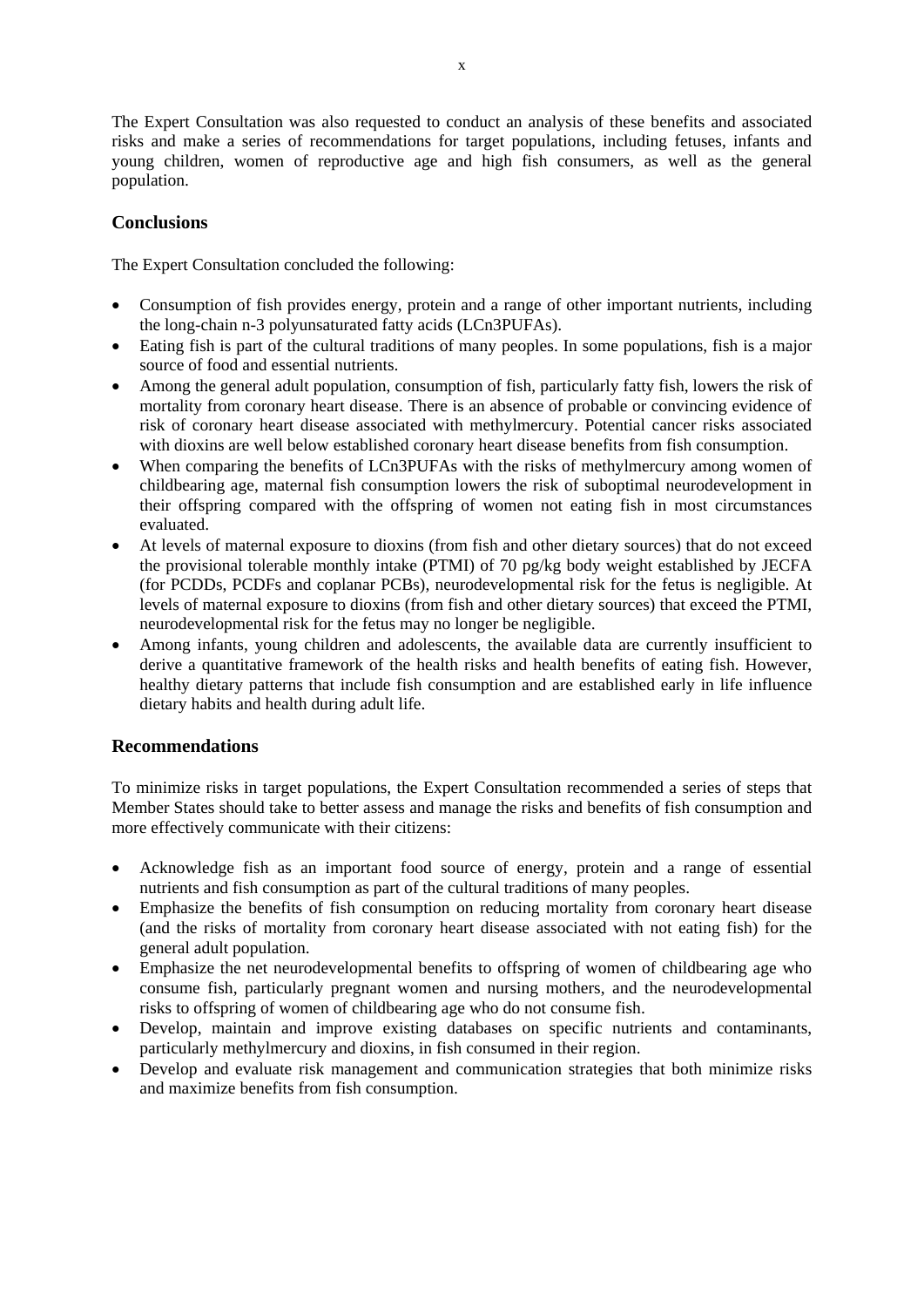## **1. INTRODUCTION**

## **1.1 Background**

The thirty-eighth Session of the Codex Committee on Food Additives and Contaminants requested the Codex Alimentarius Commission, at its twenty-ninth Session in 2006, to convene a Joint Food and Agriculture Organization of the United Nations (FAO)/World Health Organization (WHO) Expert Consultation on the health risks associated with the presence of methylmercury and dioxins (defined

here to include polychlorinated dibenzo-*p*-dioxins [PCDDs] and polychlorinated dibenzofurans [PCDFs] as well as dioxin-like polychlorinated biphenyls [PCBs]) in fish as well as the health benefits of fish consumption. The health risks of methylmercury and dioxins have previously been assessed by the Joint FAO/WHO Expert Committee on Food Additives (JECFA) (FAO/WHO, 2002, 2004, 2007).

In order to better address the request from the Codex Alimentarius Commission and to develop the terms of reference for an Expert Consultation, FAO/WHO held a small expert group meeting in 2007 to get advice on these issues and the most appropriate way forward. The expert group meeting noted that a large number of national studies and assessments were available and that these could form the basis for further development of assessment models and for the evaluation.

FAO and WHO convened a Joint Expert Consultation in Rome, Italy, on 25–29 January 2010 to assess issues associated with the risks and benefits of fish consumption. In particular, the task was

to review data on levels of nutrients and specific chemical contaminants (methylmercury and dioxins) in a range of fish species, as well as recent scientific literature covering the risks and benefits of fish consumption, and to consider risk–benefit assessments for specific end-points, including for sensitive groups of the population.

## **1.2 Terms of reference of the Expert Consultation**

The terms of reference of the Expert Consultation included the following:

- Assess the health risks associated with fish consumption, particularly relating to methylmercury and dioxins, based on previous JECFA evaluations and focusing on new/additional information required for risk–benefit assessment.
- Assess the nutritional health benefits associated with fish consumption.
- Review the existing risk–benefit assessments of fish consumption at national/regional levels, and consider the applicability of these methodologies/models at the international level.
- Compare the risks and benefits of fish consumption using such a methodology/model.
- Identify data gaps and limitations to the use of such a methodology/model, if any.
- Explore the areas where further consideration will be required.
- Make recommendations to the Codex Alimentarius Commission and Member States on the best approaches to manage the risks and benefits of fish consumption and to communicate these to consumers.

#### **Definitions**

*Dioxins*: Polychlorinated dibenzo*p*-dioxins (PCDDs), polychlorinated dibenzofurans and dioxin-like polychlorinated biphenyls (PCBs)

*Dioxin-like PCBs:* PCBs that act via the aryl hydrocarbon receptor to elicit a range of toxicological responses similar to those elicited by 2,3,7,8 tetrachlorodibenzo-*p*-dioxin (TCDD)

*Fish*: Finfish (vertebrates) and shellfish (invertebrates), whether of marine or freshwater origin, farmed or wild

*Seafood*: Synonymous with fish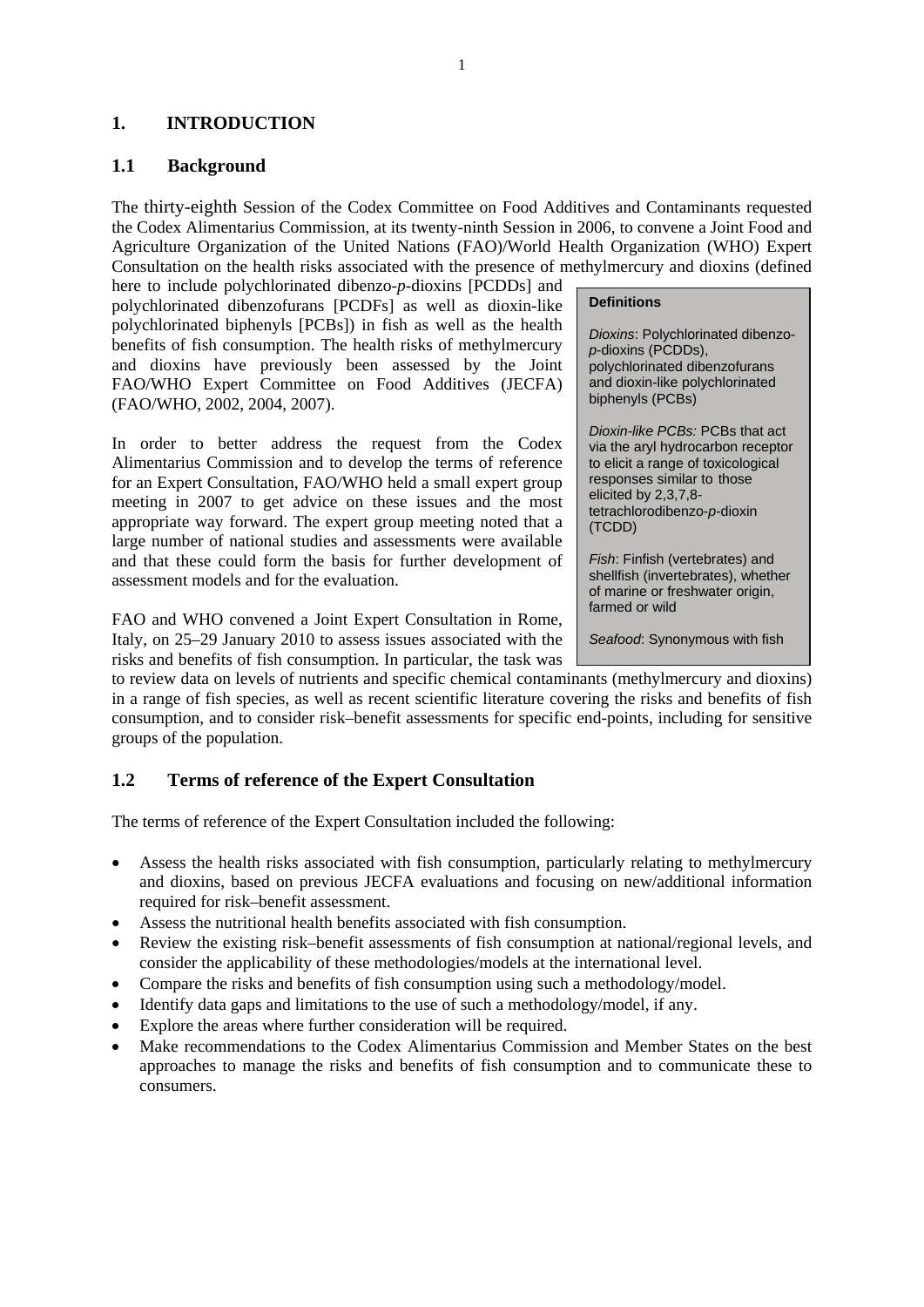## **1.3 Scope, objectives and target populations**

#### *1.3.1 Scope and objectives*

The purpose of this report is to provide a framework for assessing the net health benefits or risks of fish consumption that will assist authorities in preparing advice for their own populations.

The terms "fish" and "seafood", which are used interchangeably in this report are defined as finfish (vertebrates) and shellfish (invertebrates), whether of marine or freshwater origin, farmed or wild. Marine mammals and algae, as well as sustainability issues and environmental impacts, although important, are considered to be outside the scope of the report.

In the report, the benefits of fish consumption for optimal neurodevelopment and prevention of cardiovascular disease are examined, as well as the risks from consuming fish containing methylmercury and dioxins. The contribution to total dietary exposure to dioxins from sources other than fish is not considered.

The report includes an analysis of the benefits and risks from fish consumption and makes a series of recommendations for the target populations. The report does not include consideration of potential benefits of long-chain n-3 (or omega-3) polyunsaturated fatty acids (LCn3PUFAs) from dietary sources other than fish.

## *1.3.2 Target populations*

The target populations for the purposes of this assessment are:

- fetuses, infants, young children and women of reproductive age;
- general population; and
- high fish consumers.

## **2. RISK–BENEFIT ASSESSMENT**

## **2.1 Introduction**

In recent years, the evolving science and debate concerning the benefits and risks of consuming fish have resulted in confusion as to how much, or even if, fish should be consumed, and by whom. International and national food safety agencies have recognized the need to provide useful, clear and relevant information to populations that are concerned about making the healthiest choices when considering whether or not to eat fish. These populations include women of reproductive age, pregnant or nursing women, breastfed infants and young children.

Fish is an integral component of a balanced diet, providing a healthy source of dietary protein and nutrients such as LCn3PUFAs. There is evidence of beneficial effects of fish consumption on lowering the risk of coronary heart disease and stroke, as well as growth and development; in contrast, fish can also contribute significantly to the dietary exposure to some chemical contaminants under some circumstances.

The health benefits and risks are likely to vary according to the fish species, fish size, and harvesting and cultivation practices, as well as the amount consumed and the way in which it is served. While there are a number of potential contaminants of concern in fish, methylmercury and dioxins are the subjects of this report.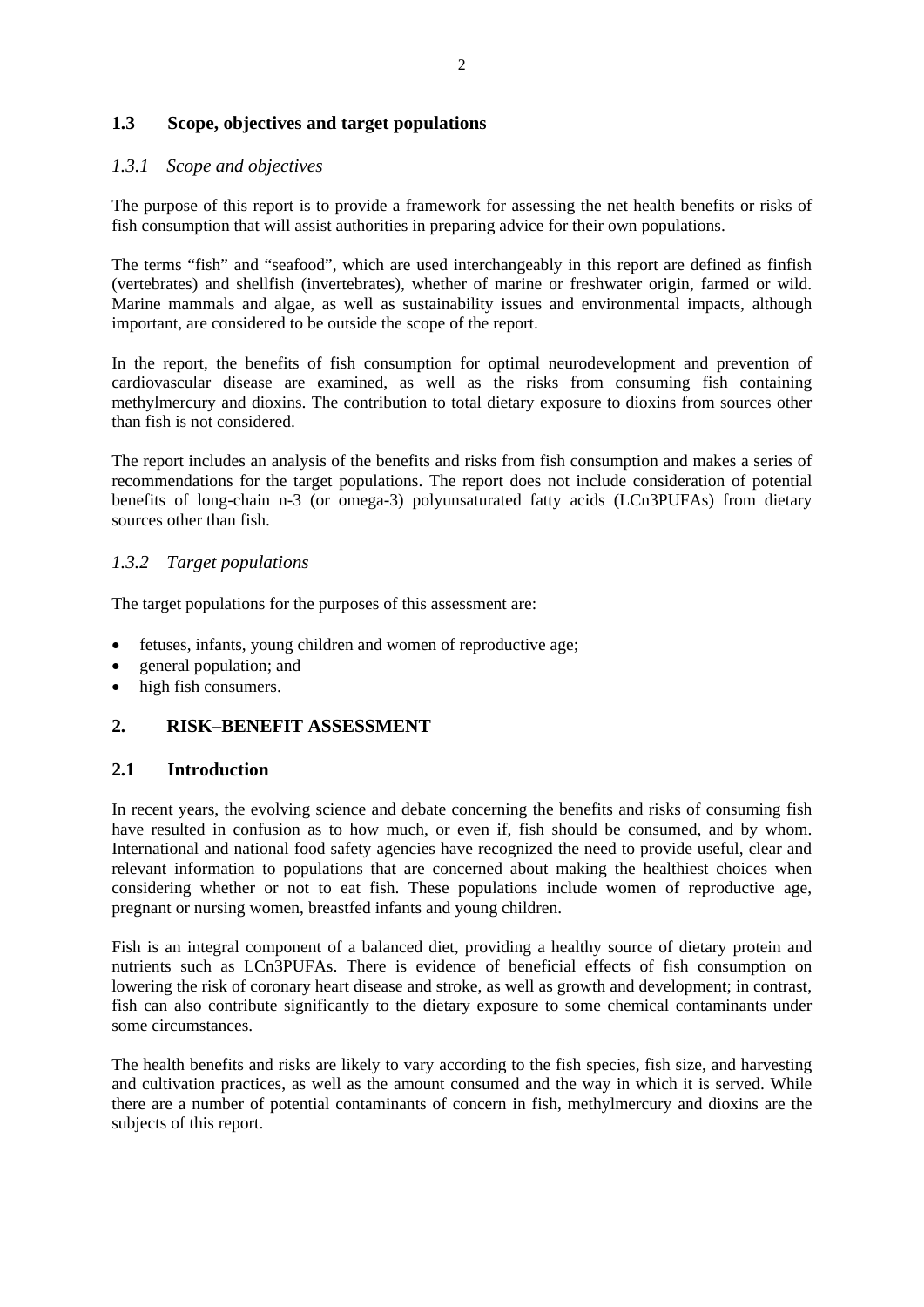Fish and a variety of other organisms from the aquatic environment have been much appreciated as food by humans over the ages. Scientific research since the 1950s has been directed with increasing emphasis to isolating and identifying the beneficial components of fish, followed by demonstrating their effects on health and quantifying their impact.

There is convincing evidence - from extensive prospective cohort studies and randomized trials in humans, together with supportive retrospective, ecological, metabolic and experimental animal studies - that fish consumption reduces the risk of death from coronary heart disease and that fish consumption by women reduces the risk of suboptimal neurodevelopment in their offspring.

There is also emerging, possible or probable evidence that fish consumption may reduce the risk of multiple other adverse health outcomes, including ischaemic stroke, non-fatal coronary heart disease events, congestive heart failure, atrial fibrillation, cognitive decline, depression, anxiety and inflammatory diseases. There is little doubt that LCn3PUFAs, including eicosapentaenoic acid (EPA) and docosahexaenoic acid (DHA), in fish are key nutrients responsible for at least some of these benefits. However, there has been speculation and some emerging evidence that other, non-n3PUFA compounds in fish may contribute to the documented cardioprotective and neuroprotective effects of moderate fish consumption and that the nutritional impact of fish consumption may be greater than the sum of the health benefits of the individual nutrients consumed separately.

It should also be emphasized that for much of the evidence related to the assessment of these health benefits, the measured exposure of interest was fish consumption, which implicitly quantifies the net overall effect, including both the harm and benefit, of fish consumption.

Additionally, health benefits of fish consumption or dietary intake of LCn3PUFAs are often assessed using imprecise dietary estimates, whereas health risks of contaminants are often assessed using objective biomarkers. Substantially greater misclassification, with resulting underestimation of effects, will occur with the former methods.

Fish consumption leads to clear nutritional benefits. Fish provide high-quality protein, minerals and trace elements, fat-soluble vitamins and essential fatty acids, including LCn3PUFAs. A report on seafood risks and benefits from the Institute of Medicine of the National Academies in the United States of America (USA) concluded that eating a low-fat source of protein such as seafood can confer health benefits on the cardiovascular system and on brain and eye development (Nesheim and Yaktine, 2007). Fish consumption may also pose toxicological risks, including neurodevelopmental delay, in fetuses and young children. Thus, women of childbearing age, pregnant or nursing women, and young children are considered sensitive populations for neurodevelopmental risks from exposure to contaminants in fish. Notably, these same groups are also sensitive populations for neurodevelopmental risks from not consuming fish. Methods for quantifying and communicating potential risks and benefits have generally not been comparable.

Understanding how best to communicate the benefits and risks of fish consumption, both real and perceived, to the consumer is a continuing challenge. A 2004 joint advisory by the United States Environmental Protection Agency (USEPA) and the United States Food and Drug Administration (USFDA) recommended that pregnant or nursing women and women who may become pregnant consume up to 340 g (12 ounces) of fish per week overall, consume up to 170 g (6 ounces) of albacore tuna per week and not consume four specific fish species with high mercury levels (USEPA and USFDA, 2004).

However, judging from a large number of research articles (Kuhnlein, 1995; Egeland and Middaugh, 1997; Wiseman and Gobas, 2002; Knuth *et al.*, 2003; Kuhnlein, 2003; Sidhu, 2003; Wong *et al.*, 2003; Sakamoto *et al.*, 2004; Tuomisto *et al.*, 2004; Arnold *et al.*, 2005; Cohen *et al.*, 2005b; Foran *et al.*, 2005, 2006; Gochfeld and Burger, 2005; Hansen and Gilman, 2005; Verbeke *et al.*, 2005; Hooper *et al.*, 2006; Morrissey, 2006; Mozaffarian and Rimm, 2006; Budtz-Jørgensen *et al.*, 2007; Dickhoff *et al.*, 2007; Nesheim and Yaktine, 2007; Verger *et al.*, 2007, 2008; Guevel *et al.*, 2008; Scherer *et al.*,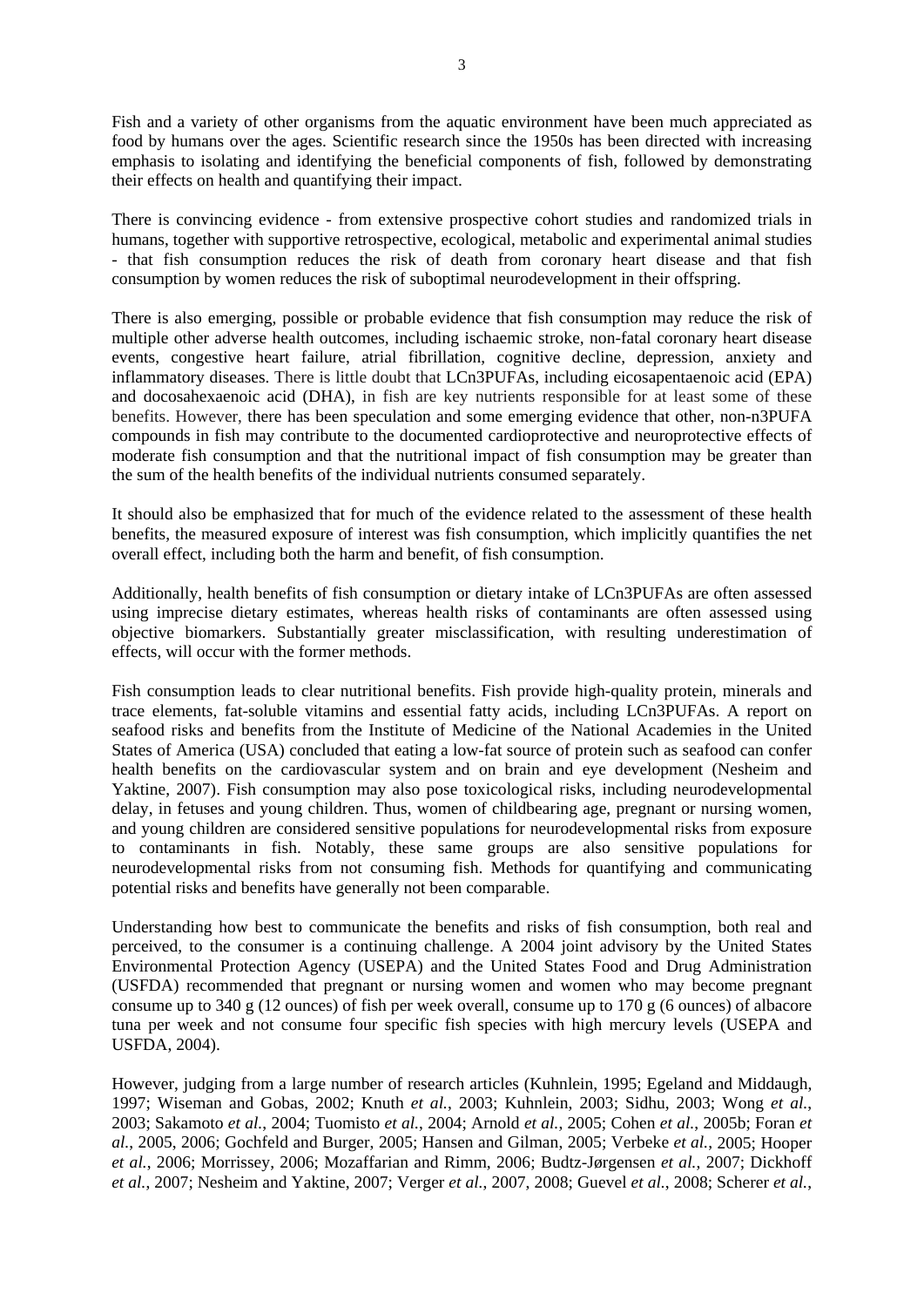2008; Tsuchiya *et al.*, 2008; Ginsberg and Toal, 2009; Gladyshev *et al.*, 2009) and press reports (Hastings, 2006; Squires, 2006a, b, 2007; Bakalar, 2007), it is unclear whether this advisory or other similar advisories have had the intended effect of minimizing risk in the population or instead have increased risk by causing both sensitive populations and the general population to reduce or avoid fish consumption altogether. Thus, evaluating and communicating the risks and benefits of fish have become contentious issues.

Two separate reviews of the literature in 2006 (Mozaffarian and Rimm, 2006; Wang *et al.*, 2006) concluded that the health benefits of fish consumption outweighed the potential risks in the general population. For women of childbearing age, the benefits of modest intake of fish, excepting a few selected species, also outweighed the risks (Mozaffarian and Rimm, 2006). A report on seafood risks and benefits from the Institute of Medicine came to similar conclusions (Nesheim and Yaktine, 2007), as did a draft report on a quantitative risk–benefit assessment of commercial fish consumption that has been made available by the USFDA (2009) for public comment.

A 2007 paper, based on a longitudinal study in the United Kingdom, suggested that advice to limit seafood consumption could actually be detrimental to health. Risks from the loss of nutrients were estimated to be greater than the risks of harm from exposure to trace contaminants in 340 g of seafood (approximately 3 servings) eaten weekly (Hibbeln *et al.*, 2007). Partly based on those data, the National Healthy Mothers, Healthy Babies Coalition issued a recommendation that pregnant women consume no less than 340 g of seafood per week (National Healthy Mothers, Health Babies Coalition, 2007). These seemingly conflicting recommendations have spurred confusion among consumers (Scott, 2007).

The quantification of health risks and benefits for a specific dietary pattern is also challenging. Toxicological risks and nutritional benefits may not be directly comparable and may change in importance during different life stages. Thus, the challenges are cross-disciplinary, reaching across different branches of science. It is no wonder that the public has difficulty interpreting the issues.

## **2.2 Health outcomes**

1

## *2.2.1 Identification of suitable data sets*

The data sets used for the assessment of health outcomes are set out in background papers<sup>1</sup> prepared for the experts for this Expert Consultation. In addition, the Expert Consultation reviewed a small number of very recent, or as yet unpublished, studies and reviews to inform its assessment of health outcomes. These included the second edition of the World Cancer Research Fund and American Institute for Cancer Research (2007) report entitled *Food, Nutrition, Physical Activity, and the Prevention of Cancer: A Global Perspective* and the report of the FAO/WHO Expert Consultation on Fats and Fatty Acids in Human Nutrition (published by FAO in 2010). To judge the levels and strength of evidence, the Expert Consultation agreed to follow the criteria employed in the report of the FAO/WHO Expert Consultation on Fats and Fatty Acids in Human Nutrition (FAO, 2010), which were a modified version of the criteria used in the World Cancer Research Fund and American Institute for Cancer Research (2007) report: *convincing*, *probable*, *possible* and *insufficient*.

<sup>&</sup>lt;sup>1</sup>The background papers will be made available on the websites of FAO (www.fao.org/fishery/publications/en) and WHO (www.who.int/foodsafety/chem/meetings/jan2010/en/index.html).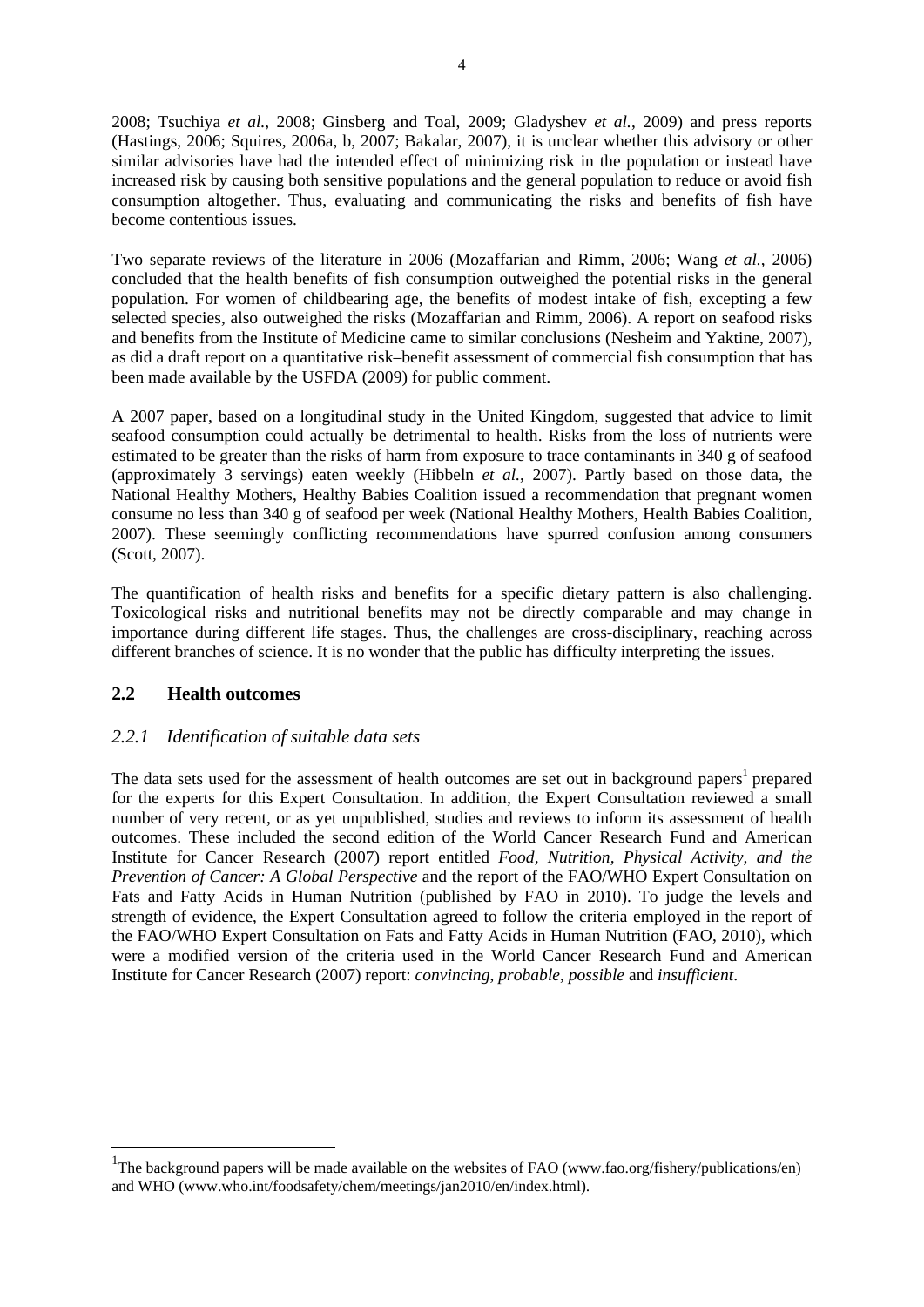- There is *convincing* evidence of adverse neurological/neurodevelopmental outcomes in infants and young children associated with methylmercury exposure during fetal development due to maternal fish consumption during pregnancy.
- In addition, there is *possible* evidence for cardiovascular harm and for other adverse effects (e.g. immunological and reproductive effects) associated with methylmercury exposure.
- There is *insufficient* evidence for adverse health effects (e.g. endocrine disruption, immunological and neurodevelopmental effects, cancer) associated with exposure to dioxins from fish consumption. The World Cancer Research Fund and American Institute for Cancer Research (2007) report on diet, nutrition, physical activity and cancer prevention did not identify fish consumption patterns as being associated with any cancers, nor did it address exposure to specific chemical contaminants from fish consumption.

A number of epidemiological studies of neurobehavioural development in children have been conducted in populations consuming fish/seafood. The two largest and most carefully performed longitudinal studies were carried out in the Seychelles islands (Davidson *et al.*, 1998; Myers *et al.*, 2003) and the Faroe Islands (Grandjean *et al.*, 1997).

In the Faroe Islands, a data set of more than 1 000 singleton births was assembled, and children were followed for up to 14 years to evaluate exposure parameters and a series of physiological end-points based on a detailed neurobehavioural examination. At 12 months of age, early milestone development (i.e. sitting, creeping and standing) was associated with higher mercury concentrations in hair (Grandjean, Wheihe, and White, 1995). This study therefore suggests that if exposure to methylmercury from human milk had any adverse effect on milestone development in these infants, the effect was compensated for or overruled by the advantages associated with nursing. At age 7 years, decrements in attention, language, verbal memory and, to a lesser extent, motor speed and visual-spatial function and delays in brainstem auditory-evoked potentials were associated with prenatal methylmercury exposure (previously determined from mercury concentrations in cord blood and maternal hair) (Grandjean *et al.*, 1997). A follow-up of these children at 14 years of age still indicated deficits in motor, attention and verbal tests, delayed brainstem auditory-evoked potentials as well as methylmercury-associated alterations of cardiac autonomic activity (Murata *et al.*, 2004; Debes *et al.*, 2006). It should be noted, however, that the diet in the Faroe Islands includes episodic consumption of marine mammals (pilot whales) as well as fish and that the major exposure to methylmercury has been estimated to come from pilot whales (Weihe, Grandjean and Jørgensen, 2005; Debes *et al.*, 2006).

The Seychelles Child Development Study was designed to study the developmental effects of prenatal methylmercury exposure in a fish-eating population. Two longitudinal birth cohort studies, referred to as the pilot study and the main study, were performed, each including more than 700 mother–child pairs. The pilot study on children aged 5–109 weeks did not find any significant association of mercury levels in maternal hair (median concentration: 6.6 µg/g; range: 0.59–36.4 µg/g) with the overall neurological examination, increased muscle tone or deep tendon reflexes (Myers *et al.*, 1995a, b, c; Davidson *et al.*, 2000). The main study, which had several additional covariates and expanded end-points, did not detect any significant adverse outcome in children regardless of their age at testing (Davidson *et al.*, 1998, 2000, 2006; Myers *et al.*, 2003). Rather, the test performance of both cohorts was even enhanced in some instances. Such positive effects have been hypothesized to derive from the intake of beneficial components of fish, such as LCn3PUFAs (Davidson *et al.*, 2000).

In a third, smaller study in New Zealand, a group of children whose mothers had eaten at least three fish/seafood meals per week during pregnancy was studied (Kjellstrom *et al.*, 1986, 1989). The fish species consumed were mainly shark, with average methylmercury levels above 2 mg/kg and reaching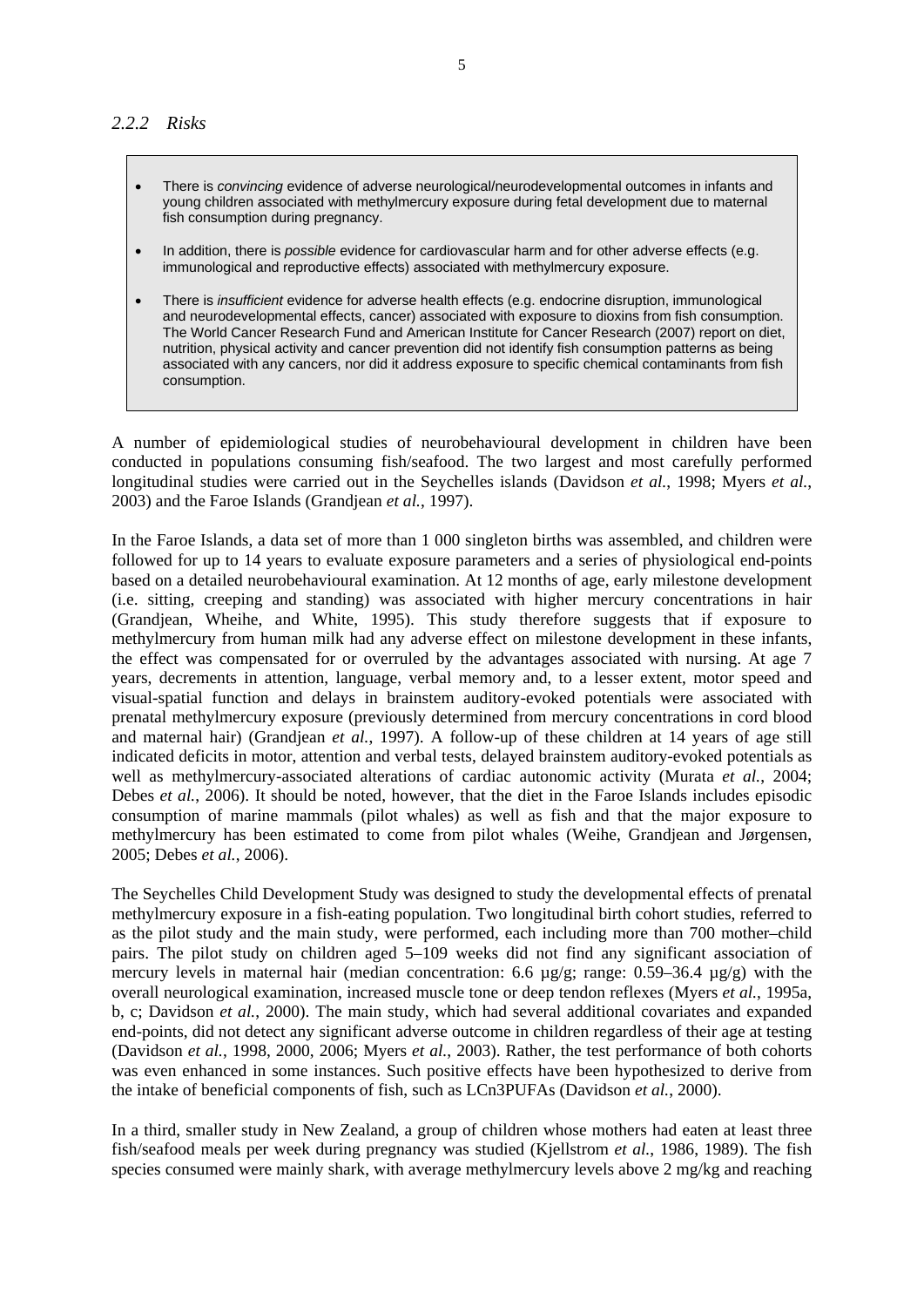a maximum of 4 mg/kg (Kjellstrom *et al.*, 1986; Clarkson and Magos, 2006). A higher prevalence of abnormal results in the Denver Developmental Screening Test was detected in highly exposed children (i.e. maternal hair mercury concentration  $> 6 \mu g/g$ ) at age 4, although significance was dependent on whether the outlier was included (Kjellstrom *et al.*, 1986). At age 6, poorer scores on full-scale intelligence quotient (IQ), language development, and visual-spatial and gross motor skills were associated with maternal hair mercury concentrations in the range of 13–15 µg/g (Kjellstrom *et al.*, 1989; Crump *et al.*, 1998).

Using data from these three studies, conducted in the Faroe Islands, the Seychelles islands and New Zealand, three meta-analyses established a dose–response relationship between maternal methylmercury body burden, expressed as mercury concentrations in maternal hair, and child IQ (Cohen *et al.*, 2005b; Axelrad *et al.*, 2007; USFDA, 2009).

More recently, an ongoing study of a birth cohort in Massachusetts, USA, showed an association of methylmercury exposure with neurodevelopmental effects at lower exposures than in prior studies (Oken *et al.*, 2005, 2008a). In contrast, a new mother–child cohort, recruited in 2000 (Davidson *et al.*, 2008; Strain *et al.*, 2008) from the high fish-eating population of the Seychelles, showed a positive association between maternal serum DHA levels and accumulating neurodevelopmental benefits at 9 and 30 months of age in children from mothers with methylmercury burdens indicated by mercury concentrations in maternal hair up to about 11 µg/g (Lynch *et al.*, 2011).

Some epidemiological studies provide limited evidence of an association between methylmercury body burden, primarily from fish consumption, and cardiovascular disease. A study of 1 833 Finnish men followed prospectively showed a doubling of risk for myocardial infarction in the highest tertile of exposure (hair mercury concentration  $> 2 \mu g/g$ ) (Salonen *et al.*, 1995). A follow-up of this population from eastern Finland continued to show a heightened risk of coronary events due to methylmercury exposure, which was able to offset the positive influence of LCn3PUFA intake in fish (Virtanen *et al.*, 2005). A prospective study of 1 014 Finnish men found that those in the highest quintile of methylmercury exposure (hair mercury concentration  $> 2.81 \text{ }\mu\text{g/g}$ ) had an accelerated thickening of the carotid artery, an indication of atherosclerosis (Salonen *et al.*, 2000). In the same study, some evidence of increased cardiovascular mortality in men in relation to hair mercury concentration was reported (Salonen *et al.*, 1995; Virtanen *et al.*, 2005). A similar association was noted with either hair or toenail mercury concentration in two other studies (Rissanen *et al.*, 2000; Guallar *et al.*, 2002). In a case–control study spanning eight European countries and Israel, 684 men with myocardial infarction were found to have a significantly higher toenail mercury concentration compared with the 724 matched controls (Guallar *et al.*, 2002).

However, several other studies failed to find an association between mercury body burden and cardiovascular outcomes (Ahlquist *et al.*, 1999; Hallgren *et al.*, 2001; Yoshizawa *et al.*, 2002). A study of 1 462 Swedish women did not find an association between serum mercury level and incidence of stroke, but this study was focused primarily on mercury exposure via amalgam fillings (Ahlquist *et al.*, 1999). In another Swedish study, this time involving 78 men and women with myocardial infarction and 124 controls, mercury concentration in toenails was found to be correlated with myocardial infarction risk (Hallgren *et al.*, 2001). Overall, this study may not have had sufficient power to detect an independent effect of methylmercury on myocardial infarction, especially given the low exposures to methylmercury in this population.

A large prospective study of health professionals in the USA collected toenail mercury data from 33 737 men, 470 of whom had a myocardial infarction during the course of follow-up (Yoshizawa *et al.*, 2002). The overall analysis showed no difference in risk of myocardial infarction across the quintiles of toenail mercury concentration, but there was also no demonstrable benefit from fish ingestion, in contrast to other studies. The majority of subjects were dentists, and they were overrepresented in the highest exposure groups. The authors reported a positive but non-significant association of mercury concentration in toenails with coronary heart disease in a sub-analysis that excluded dentists. Overall, mechanistic evidence and results of experimental animal toxicological,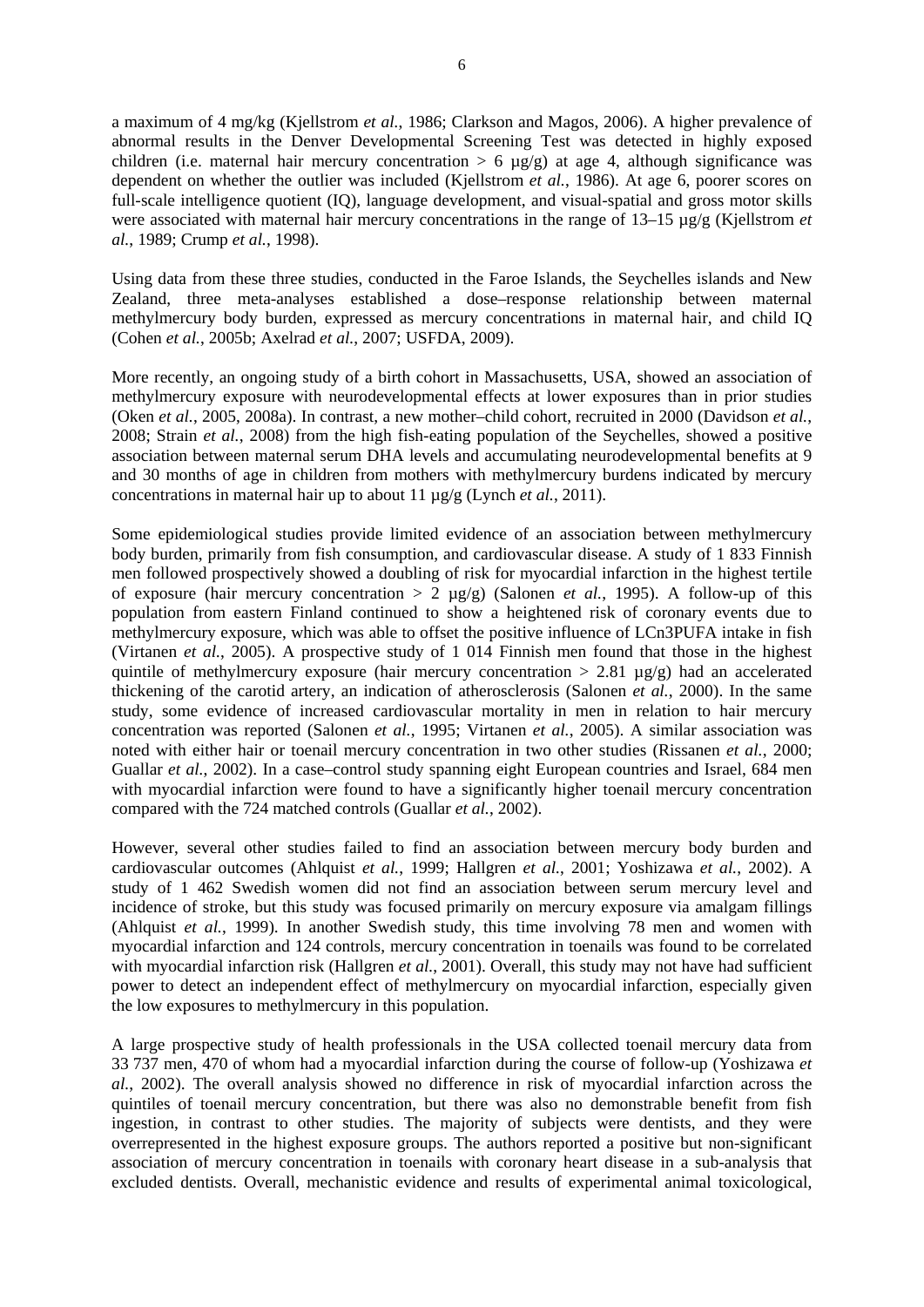human clinical toxicological and epidemiological studies support the notion that methylmercury might be a risk factor for cardiovascular disease.

A relatively recent study by Valera, Dewailly and Poirier, 2009, found that exposure of Nunavik Inuit adults (Northern Quebec, Canada) to environmental mercury was associated with increased blood pressure and pulse rate. Furthermore, Lim *et al.*, 2010, reported that in a community in the Republic of Korea, low-dose mercury exposure (average mercury concentration in hair: 0.83 µg/g) was associated with altered cardiac autonomic activity, possibly through an action of mercury on parasympathetic functions.

Studies of the effects of methylmercury on the sex ratio of offspring at birth and stillbirth in Minamata City, Japan, in the 1950s and 1960s, including the period when methylmercury pollution was most severe, showed decreases in male births in the overall city population as well as among fishing families (Sakamoto, Nakano and Akagi, 2001; Itai *et al.*, 2004). An increase in the proportion of male stillborn fetuses raises the possibility that an increased susceptibility of male fetuses to death in utero could explain the altered sex ratio.

Inorganic mercury was shown to suppress immune functions and to induce autoimmunity in multiple species (Silbergeld, Silva and Nyland, 2005). Both methylmercury and inorganic mercury were shown to produce an autoimmune response as well as an immunosuppressive effect in several strains of genetically susceptible mice (Haggqvist *et al.*, 2005). However, data on the immune effects of methylmercury in general are scarce, and research is required in this area.

Dioxins can cause a variety of adverse health effects, including cancer and non-cancer health effects on the immune system, reproductive system, nervous system, endocrine system and others. However, most of the evidence has been based on occupational or accidental exposures at high doses and extrapolation from experimental animal studies. Little evidence is available from well-planned cohort studies.

Raaschou-Nielsen *et al.* (2005) conducted the largest prospective study to examine the association between PCBs and organic chlorinated pesticides and breast cancer in postmenopausal women in Denmark; it was the first prospective study to use stored adipose tissue in the exposure assessment. They found no risk patterns or statistically significant results for the sum of PCBs or any of the PCB congeners in relation to either all breast cancers or estrogen receptor positive breast cancers. The final results did not indicate that higher organochlorine body levels increased the risk of breast cancer in postmenopausal women.

The Expert Consultation also reviewed the World Cancer Research Fund and American Institute for Cancer Research (2007) report on diet, nutrition, physical activity and cancer prevention, which examined the relationships between fish consumption and cancers at 13 sites (identified in relation to diet). This report concluded that fish consumption was associated in a protective manner with colorectal and pancreatic cancer (limited suggestive evidence). In addition, nutrients commonly found in fish were identified as protective for some cancer sites: selenium (probable for prostate, limited suggestive for stomach) and vitamin E (limited suggestive for oesophageal). The World Cancer Research Fund and American Institute for Cancer Research (2007) report did not identify fish consumption as being associated with any of the 13 major diet-related cancers assessed in the report. However, a specific fish preparation (Cantonese salted fermented fish) was identified as being convincingly associated with nasopharyngeal cancer. Even though the report addressed dietary exposure alone and did not include or specifically address exposure to contaminants from fish, the Expert Consultation concluded that these results suggest that dioxins in fish are not a significant risk factor for cancer.

Many epidemiological studies have examined the association of gestational and lactational exposure to dioxins and non-dioxin-like PCBs with neurobehavioural development. However, it is not possible to distinguish the contribution specific to dioxins from the overall results; in other words, the relative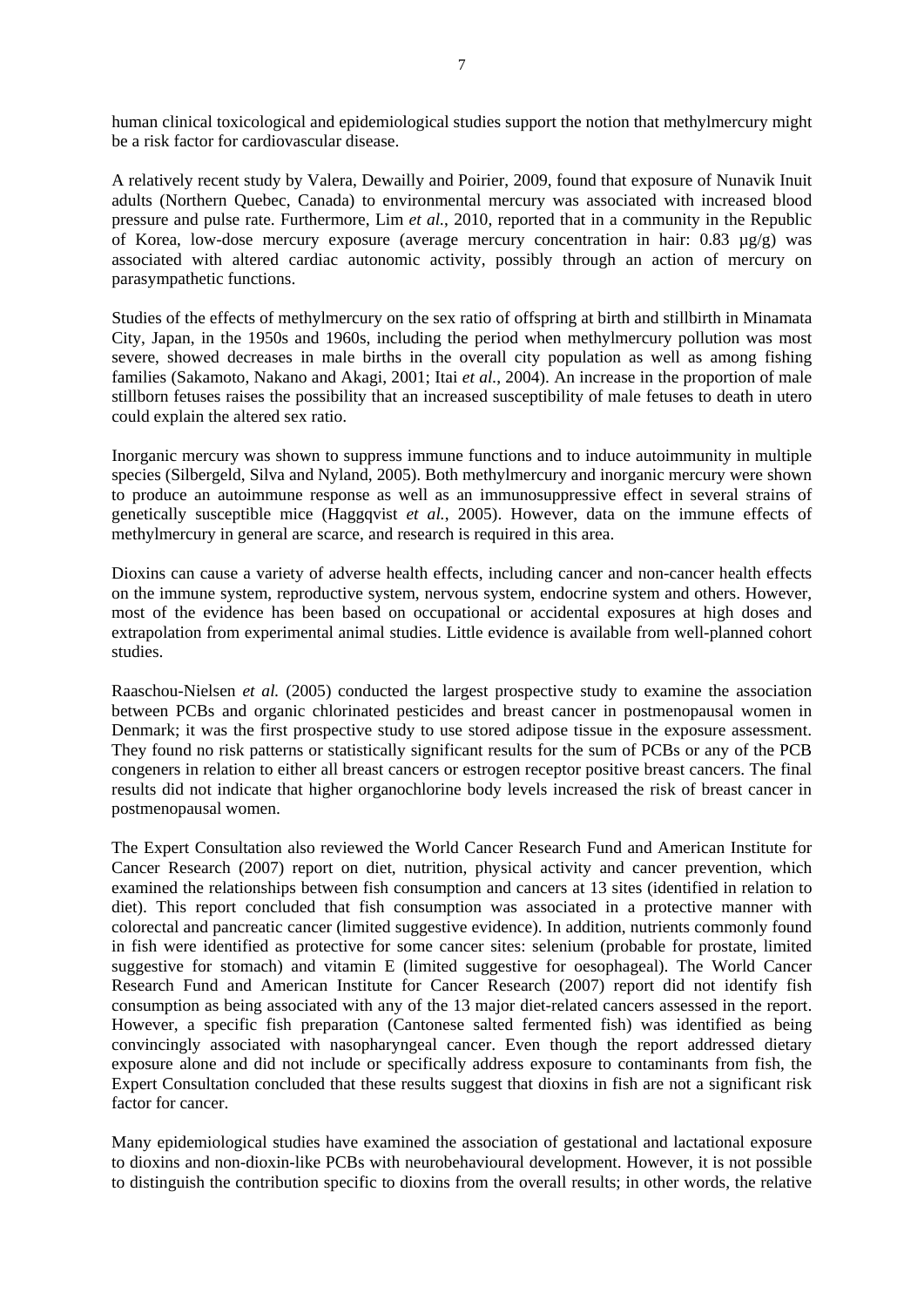contribution of non-dioxin-like PCBs cannot be separated from that of dioxin-like PCBs. Nevertheless, experimental animal data, including those from non-human primates, are supportive of the notion that dioxins can cause developmental neurotoxicity.

#### *2.2.3 Benefits*

- There is *convincing* evidence of beneficial health outcomes from fish consumption for: - reduction in risk of cardiac death; and
	- improved neurodevelopment in infants and young children when fish is consumed by the mother before and during pregnancy.
- Evidence of other health benefits ranges from *probable* (e.g. ischaemic stroke) to *possible* (e.g. mood and depression) to *insufficient* (e.g. cancer).
- The benefits of fish consumption, demonstrated in numerous studies across a wide range of populations, reflect the sum of benefits and risks from all of the constituents in the fish.
- The health attributes of fish are most likely due in large part to LCn3PUFAs. Fish, however, contain other nutrients (e.g. protein, selenium, iodine, vitamin D, choline and taurine) that may also contribute to the health benefits of fish. The health effects of fish consumption may be greater than the sum of its individual constituents. Eating fish is also part of the cultural traditions of many peoples. In some countries, where viable options for substitute foods are extremely limited, fish is the major source of protein and other essential nutrients.
- Based on the observed dose–response relationships and heterogeneity of background diets, it is very unlikely that the benefits of fish are explained to any large extent by the replacement of less "healthy" foods with fish. However, if this were to be the case, it would still represent a causal effect of fish consumption.
- The majority of studies of fish have examined finfish consumption, although many have included shellfish in their consideration of total LCn3PUFA intake.
- Findings from the multiple clinical, metabolic and experimental studies using fish oils are considered to support the benefits of fish consumption.

DHA is preferentially incorporated into the developing brain during the last trimester of pregnancy and the first 2 years after birth, concentrating in brain grey matter and retinal membranes (Martinez, 1992; Lewin *et al.*, 2005). Multiple observational studies have demonstrated independent beneficial associations of DHA levels in maternal blood during pregnancy or in cord blood during delivery or of maternal fish consumption during pregnancy with more optimal neurodevelopmental outcomes in offspring. These neurodevelopmental outcomes include better behavioural attention scores, visual recognition memory and language comprehension in infancy and childhood (Colombo *et al.*, 2004; Daniels *et al.*, 2004; Oken *et al.*, 2005; Hibbeln *et al.*, 2007). These observational findings are consistent with findings of randomized controlled trials of DHA supplementation during nursing. Together, they demonstrate that maternal consumption of LCn3PUFAs (particularly DHA) during pregnancy and nursing improves early brain development in children.

Nineteen prospective cohort studies and five randomized clinical trials together provide strong evidence that consumption of n-3PUFAs from either fish or fish oil supplements lowers the risk of cardiovascular disease, especially death from coronary heart disease and sudden cardiac death (Kromhout *et al.*, 1985; Burr *et al.*, 1989; Dolecek and Granditis, 1991; Fraser *et al.*, 1992; Kromhout, Feskens and Bowles, 1995; Daviglus *et al.*, 1997; Mann *et al.*, 1997; Albert *et al.*, 1998, 2002; GISSI-Prevenzione Investigators [Gruppo Italiano per lo Studio della Sopravvivenza nell'Infarto miocardico], 1999; Oomen *et al.*, 2000; Yuan *et al.*, 2001; Hu, Bronner and Willett, 2002; Burr *et al.*, 2003; Lemaitre *et al.*, 2003; Mozaffarian *et al.*, 2003, 2005; Osler, Andreasen and Hoidrup, 2003; Folsom and Demissie, 2004; Nakamura *et al.*, 2005; Yokoyama *et al.*, 2005). The dose–response relationship between consumption of n-3PUFAs and mortality from coronary heart disease or sudden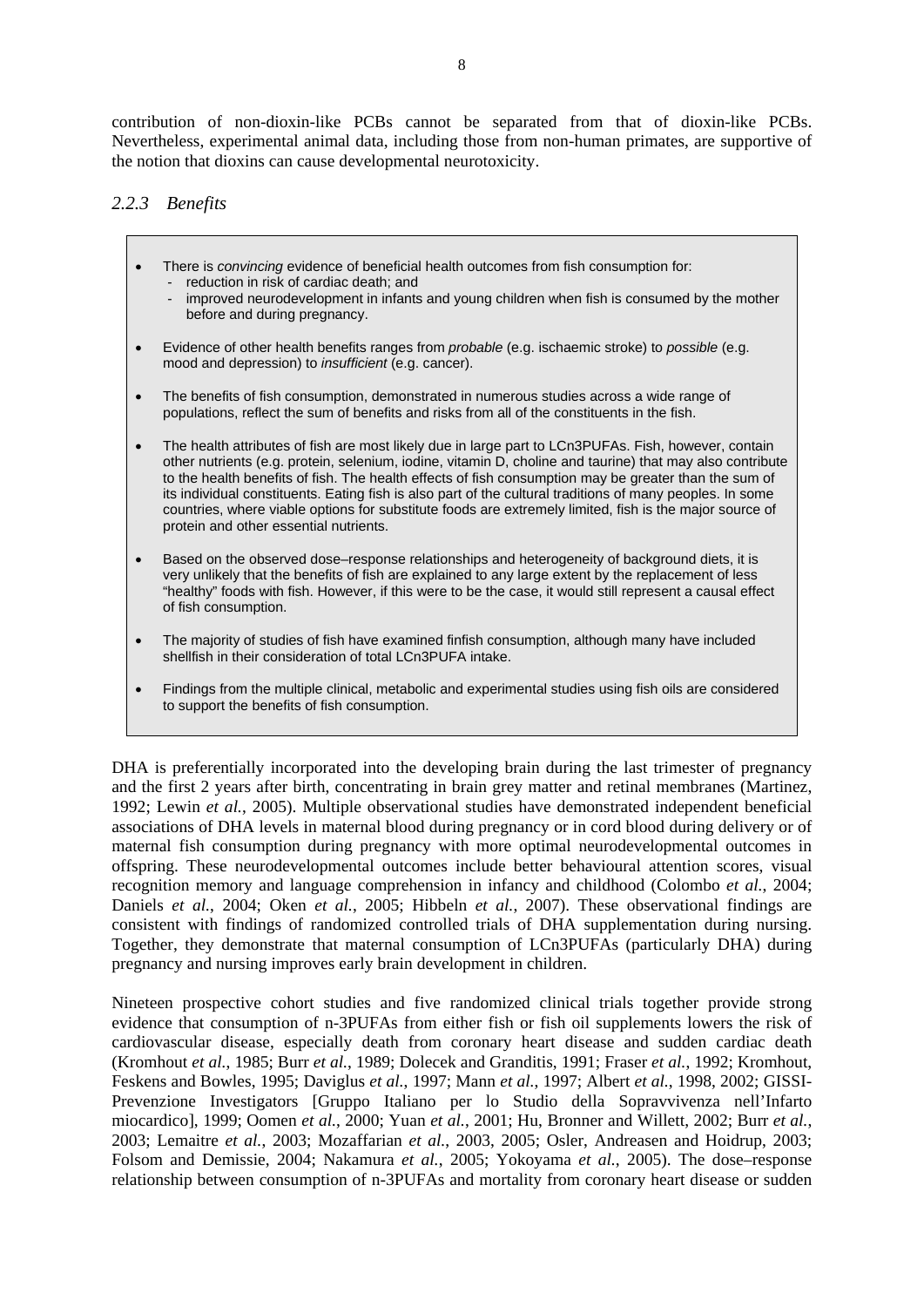cardiac death appears non-linear: compared with little or no intake, modest intake (~250–500 mg EPA plus DHA per day) lowers relative risk, and higher intakes do not substantially further lower mortality from coronary heart disease. A pooled analysis of 20 large studies in humans demonstrates this nonlinear effect for death from coronary heart disease, with a 36 percent risk reduction up to 250 mg EPA plus DHA per day and then little additional lowering of risk at higher doses (Mozaffarian and Rimm, 2006). Results were very similar when restricted only to prospective cohort studies of seafood consumption in generally healthy (primary prevention) populations (Harris *et al.*, 2009). Thus, overall benefits of fish or fish oil consumption for death from coronary heart disease appear very similar in prospective cohort studies of fish consumption in generally healthy populations (i.e. primary prevention) compared with controlled trials of fish oil in individuals with established heart disease (i.e. secondary prevention). Effects did not appear to vary depending on whether patients were receiving anti-platelet medications, beta-blockers, angiotensin-converting enzyme inhibitors or statins (Marchioli *et al.*, 2007). Population groups included in these cohorts and trials, which included studies in the USA, Europe, Asia and Australia, were varied, suggesting that coronary heart disease benefits are applicable across a wide range of countries and background diets.

#### **2.3 Existing risk–benefit assessments**

Several international risk–benefit activities can serve as examples for the kind of framework needed for the quantitative consideration of the risks and benefits of fish consumption.

#### *2.3.1 BRAFO tiered approach for benefit–risk assessment of foods*

The Benefit–Risk Analysis of Foods (BRAFO) project developed a tiered approach for performing risk–benefit assessments (Hoekstra *et al.*, 2010). As with all tiered assessment approaches, the aim was to refine the assessment only as far as is necessary to reach a decision, in this case on whether the net health impact of a dietary change is beneficial or adverse. The approach considers a risk–benefit assessment as a comparison of a reference scenario with at least one alternative scenario (e.g. a policy or an intervention). The assessment starts with a pre-assessment and problem formulation stage in which these two scenarios are further developed and the scope of the assessment is set. After that, four tiers follow:

- 1) In Tier 1, each risk or benefit is assessed independently. These assessments will often use standard screening methods, but it may be worth using more refined methods if this avoids the need to proceed to Tier 2. Tier 1 comprises a separate, but as comprehensive as needed, risk assessment and a separate benefit assessment.
- 2) In Tier 2, risks and benefits are compared in a qualitative way. At this stage, no common metric is used; however, the assessment of each individual risk or benefit can be quantitative or even probabilistic.
- 3) In Tier 3, risks and benefits are integrated quantitatively in a common metric by a deterministic approach.
- 4) In Tier 4, risks and benefits are integrated quantitatively in a common metric by a probabilistic approach.

The steps needed to reach a conclusion in each tier largely follow the steps included in the Codex risk assessment paradigm (FAO/WHO, 2010). However, the first tier is followed by comparison (Tier 2) and integration (Tiers 3 and 4) of the risks and benefits. This approach is shown in Figure 1.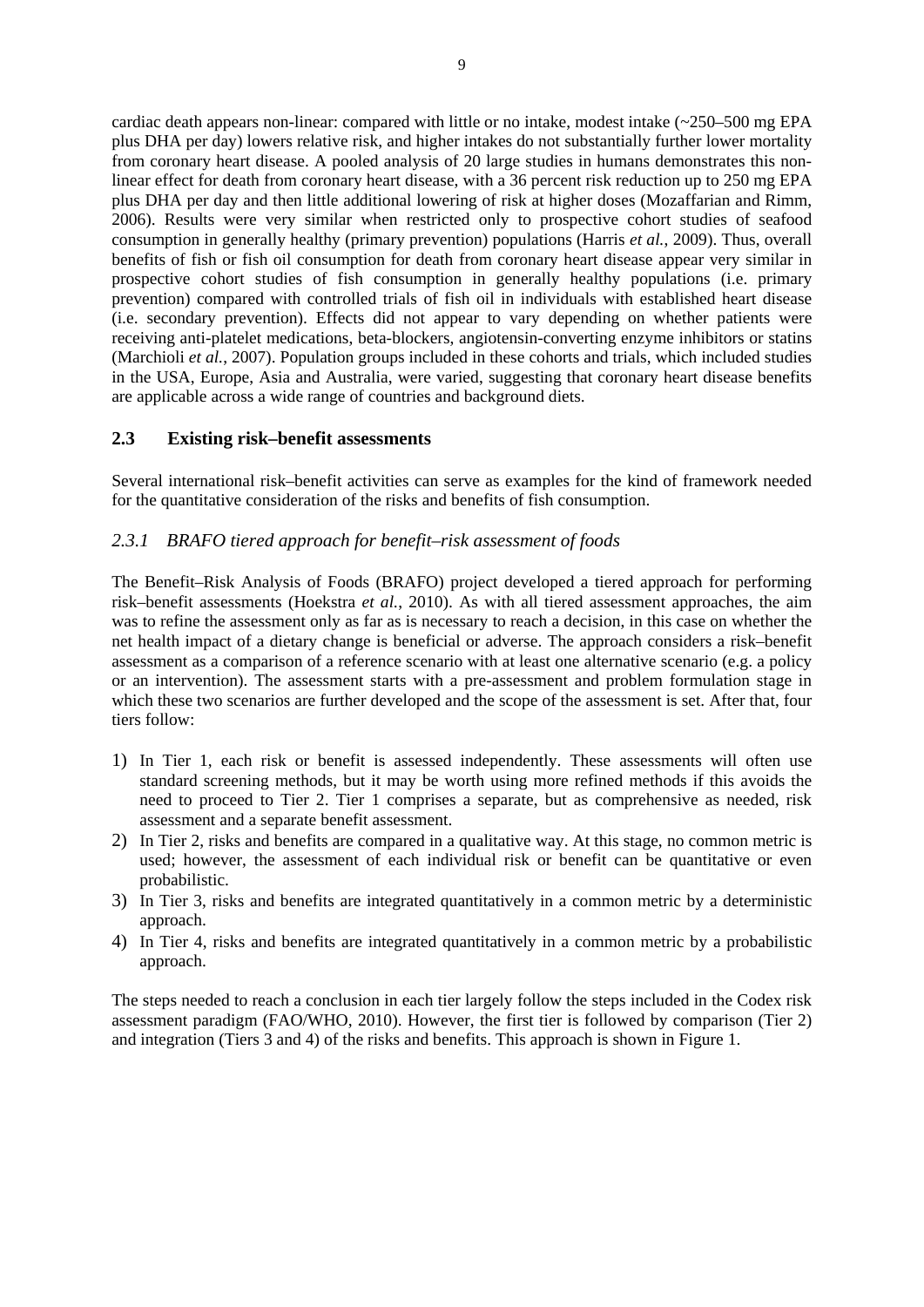

**Figure 1.** A schematic description of the steps within each BRAFO tier (BRAFO, 2010)

The methodology has been tested with a number of case-studies, including a case-study on fish (Watzl *et al.*, 2011).

## *2.3.2 BENERIS and QALIBRA*

Two other examples of risk–benefit assessment methodology include ongoing studies from the European Union: Benefit–Risk Assessment for Food: An Iterative Value-of-Information Approach (BENERIS) and Quality of Life – Integrated Benefit and Risk Analysis (QALIBRA).

BENERIS aims to advance the science of food risk–benefit analysis for human health (Vartianen *et al.* 2006). The project has a focus on the development of methodological tools that integrate both epidemiological and toxicological data to analyse food risks and benefits. BENERIS allows for the integration of data from food consumption and nutrient intake studies from a number of European countries with chemical contaminant measurements to assess exposure to both contaminants and nutrients in food. More information is available from the BENERIS project web site at www.beneris.eu.

QALIBRA is a related project that has as a goal the development of web-based risk assessment tools that use flexible, modular approaches for integrating exposure estimates and dose–response relationships to evaluate the risks and benefits of foods. The project is coordinated by Matis Ltd – Icelandic Food and Biotech R and D. The tool will assess and also communicate net health impacts resulting from multiple risks and benefits from particular foods, as well as associated uncertainties. QALIBRA also aims to develop web-enabled software that would be available to all stakeholders and includes different components that can be adapted to different user groups, including scaling current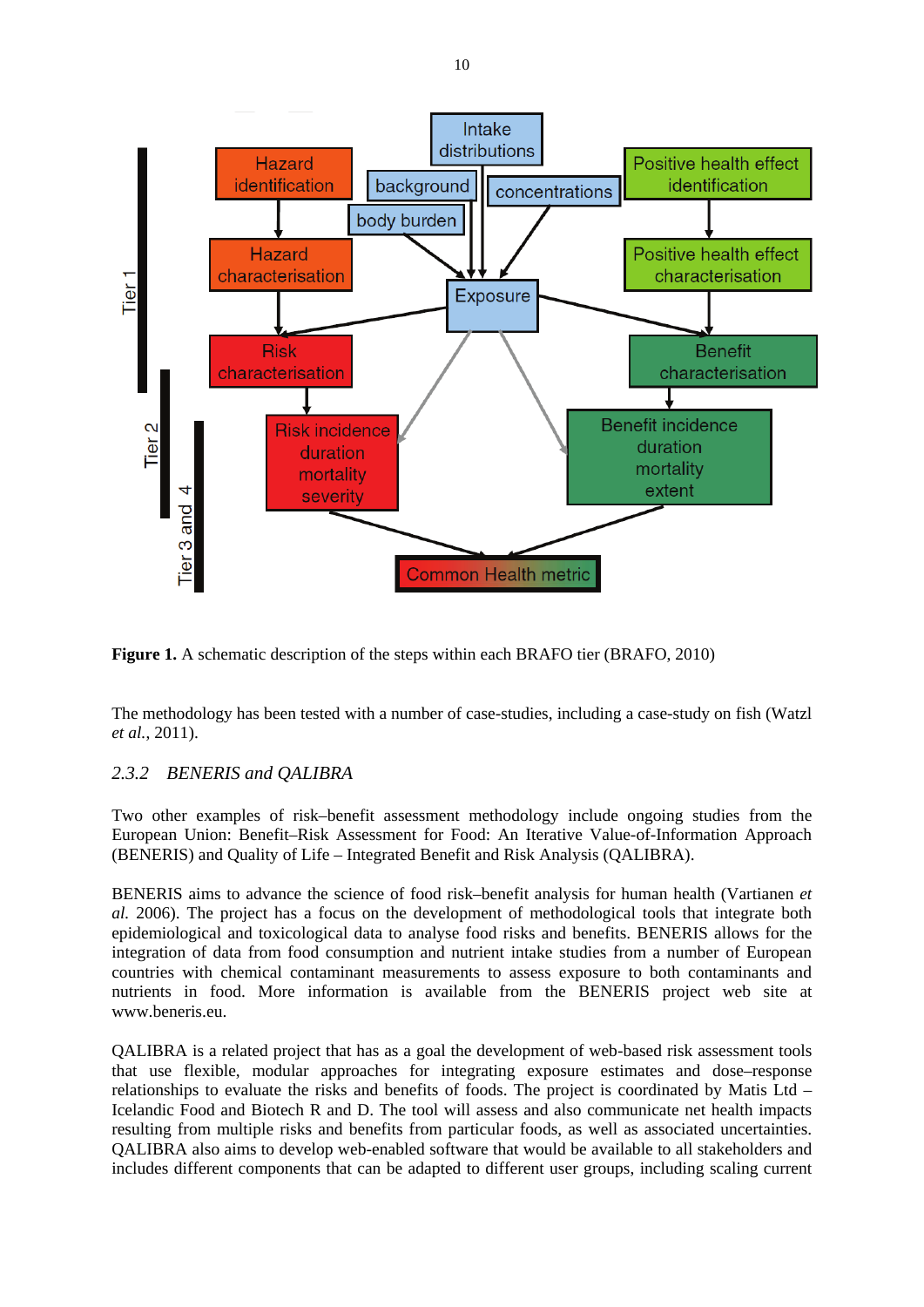national fish risk–benefit assessments to the international level. For more information, the reader should visit the QALIBRA project web site at www.qalibra.eu.

#### *2.3.3 EFSA tiered approach for benefit–risk assessment of foods*

The Scientific Committee of the European Food Safety Authority (EFSA) developed guidance for performing risk–benefit assessments of food (EFSA Scientific Committee, 2010). The document focuses on human health risks and human health benefits and does not address cost-effectiveness or other ethical, social or economic considerations.

It is considered as essential that formulation of the problem precedes the risk–benefit assessment. A stepwise or three-tiered approach is recommended for the risk–benefit assessment, with the outcome of each step of the assessment including a narrative of the strengths and weaknesses of the evidence base and its associated uncertainties.

The EFSA opinion is a guidance document similar to the BRAFO methodology. Both methods identify the need for proper problem formulation before the actual assessment is performed, and there is overlap between the tiers/steps.

#### *2.3.4 Risk–benefit analyses using the DALY approach: method development with folic acid as an example*

A paper by Hoekstra *et al.* (2008) describes a method for risk–benefit analyses and uses fortification of bread with folic acid as an example, expanding a method that is already used in risk assessment. Steps include 1) hazard and benefit identification, 2) hazard and benefit characterization through dose-response functions, 3) exposure assessment and 4) risk-benefit characterization through integration of risks and benefits by expressing them in a common metric, such as the disabilityadjusted life year (DALY).

## *2.3.5 Risk–benefit analyses of fish consumption using the QALY approach*

Through a case-study of the risks and benefits of fish consumption, Ponce and colleagues (Ponce *et al.*, 2000; Ponce, Wong and Faustman, 2001) explored approaches involving the use of alternative weighting schemes such as quality-adjusted life years (QALYs) to adjust dose–response models. Although this analysis assessed only one risk and one benefit, it demonstrates the utility of the method and its general applicability to other public health decisions. Furthermore, this analysis provides a means to improve upon current health policy analyses conducted on the basis of comparing risks of adverse health impacts. These analyses typically assume that the health end-points for risk are of equivalent detriment or impact, but such a situation is rarely the case, as health impacts differ in terms of both severity and duration.

Using the common metric of QALYs, Cohen *et al.* (2005a) integrated the results of four studies by an expert panel to assess the aggregate health impact on prenatal cognitive development, mortality from coronary heart disease and stroke resulting from hypothetical shifts in fish consumption. Three scenarios assessed potential population responses to measures such as advisories that encourage women of childbearing age to eat less fish contaminated with mercury. Two other scenarios assess responses to measures such as consumer education that encourages older adults to eat more fish. Specifically, the four quantitative studies, which are described in more detail elsewhere, form the basis of this aggregate impacts paper that assessed the influence of methylmercury exposure on prenatal cognitive development (Cohen, Bellinger and Shaywitz, 2005b), the influence of LCn3PUFA (DHA) intake on prenatal cognitive development (Cohen *et al.,* 2005c), the effects of fish consumption on coronary heart disease mortality (Konig *et al.*, 2005) and the effects of fish consumption on stroke risk (Bouzan *et al.*, 2005).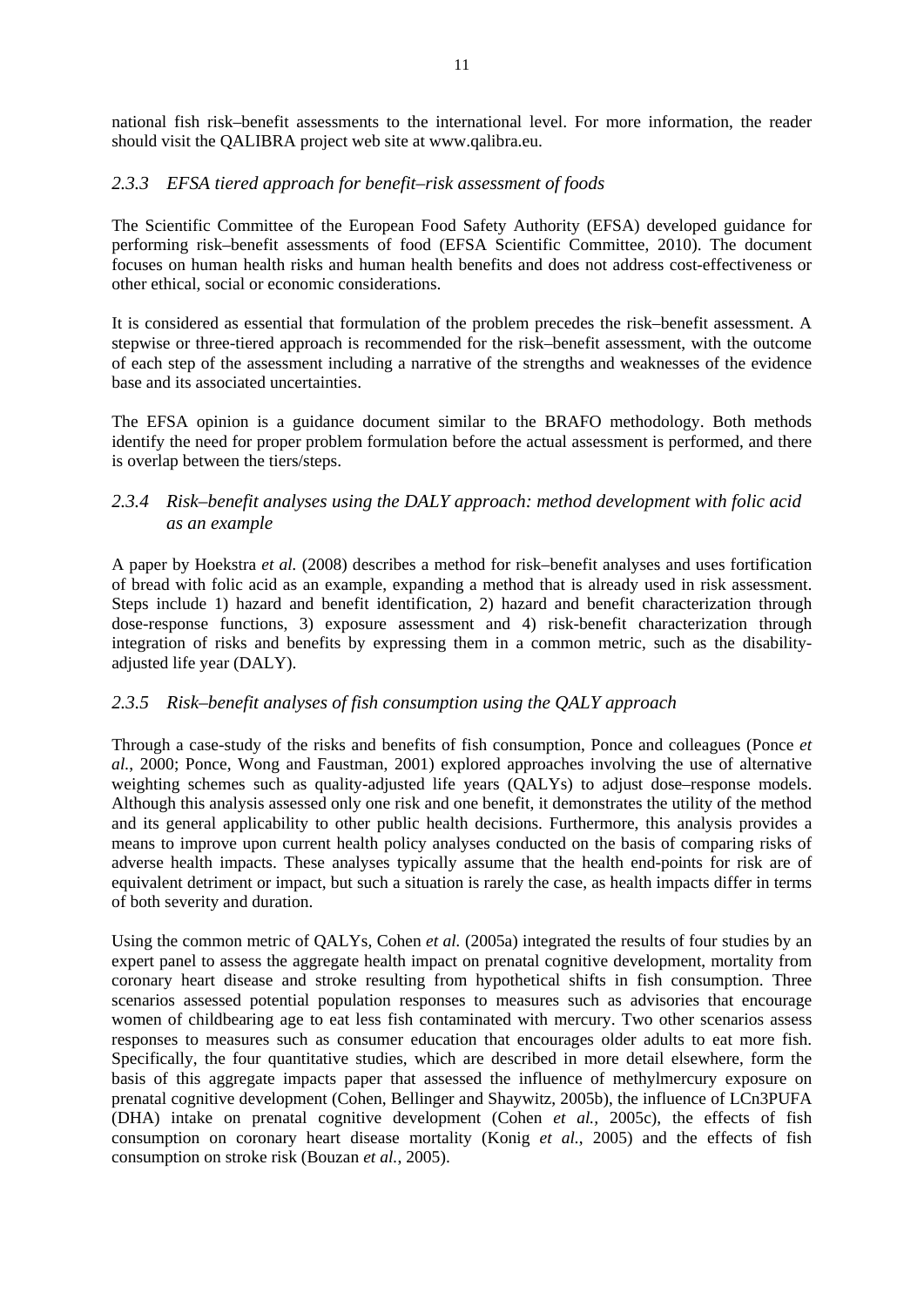It should be pointed out that Cohen *et al.* (2005a) assessed the health impacts of only one contaminant (methylmercury only, not dioxins), did not address additional health outcomes (e.g. cancer risk) and did not consider the impact of shifts in diet away from fish (e.g. possible higher cardiovascular disease risk due to higher saturated fat intake). The authors did perform uncertainty analyses using the Monte Carlo method and sensitivity analyses to test various assumptions in their model. Guevel *et al.* (2008) subsequently used a QALY approach to conduct a risk–benefit analysis of high fish consumption in France.

## *2.3.6 Fish risk–benefit assessment by the Institute of Medicine in the USA*

In 2006, as a result of conflicting consumer messages and lack of consensus in the scientific community, the National Oceanic and Atmospheric Administration in the USA commissioned a report by the Institute of Medicine of the National Academies, with support from the USFDA, to evaluate the risks and benefits associated with seafood consumption. The report also sought to make recommendations for consumers in the USA, aiming to create a more comprehensive understanding that would enable consumers to make educated decisions when selecting seafood (Nesheim and Yaktine, 2007).

The Institute of Medicine (IOM) developed a step-by-step decision framework, which evaluated the risks and benefits of seafood consumption based on scientific evidence to examine four population groups: 1) females who are or may become pregnant or who are breastfeeding, 2) children up to 12 years of age, 3) healthy adolescent and adult males and females (who as defined by the IOM report will not become pregnant) and 4) adult males and females who are at risk of coronary heart disease. A decision pathway was then created with this information, highlighting the factors for categorizing consumers in specific target groups that face different benefits and risks and that should receive appropriately tailored advice.

The report acknowledges the complexities involved in consumer decisions and the strong influence that the "information environment" has on these decisions. Consumer seafood choices do not always reflect the new and evolving information being published. For many consumers, seafood selection involves weighing the trade-offs of consumption.

## *2.3.7 Quantitative risk–benefit assessment of fish consumption by the USFDA*

In 2008–2009, the USFDA (2009) undertook an ambitious quantitative risk–benefit assessment of fish consumption that examined both potential for fetal neurodevelopmental effects from methylmercury exposure and coronary heart disease and stroke prevention in the general population. The neurodevelopmental impacts that were examined in this report focused primarily on verbal development.

The USFDA (2009) report contains specific flow diagrams for exposure and dose–response modelling. The flow diagram for exposure modelling is informative, as it shows how specific studies from multiple sources were integrated and, along with accompanying tables, shows specifics about study strengths and limitations. The flow diagram for the dose–response modelling illustrates how each of the knowledge gaps in the dose–response model is addressed in terms of assumptions made and the implications of those assumptions. The USFDA (2009) report contains a very current review of the primary literature that was performed for this very large risk–benefit assessment. It is of particular note, as the utility of the data from each study is reviewed for their applicability to risk– benefit analysis.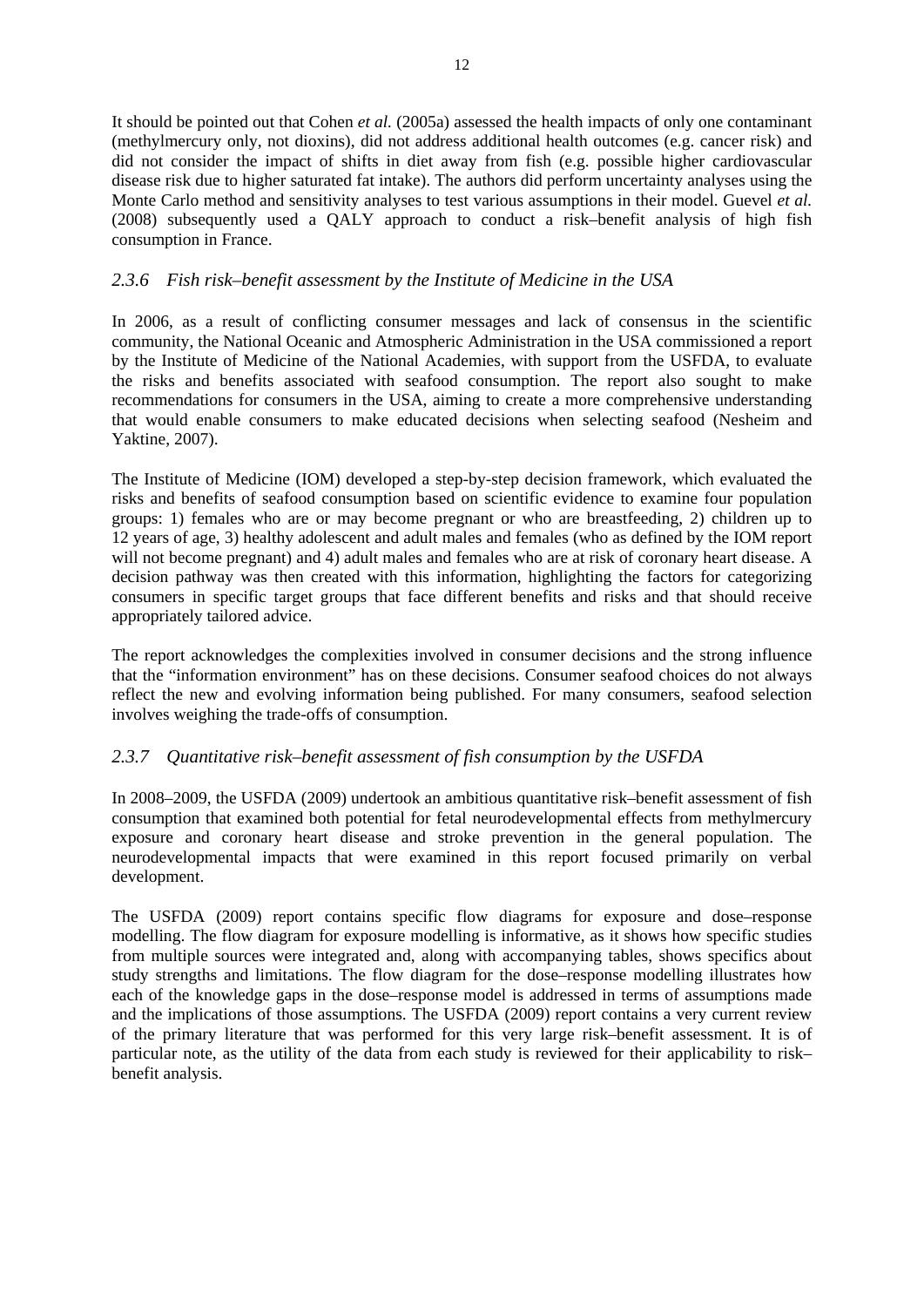#### **2.4 Approach taken by the Expert Consultation**

#### *2.4.1 Balancing risks of methylmercury and dioxins with benefits of EPA/DHA: rationale*

After reviewing the literature, the Expert Consultation decided to compare the effects of 1) prenatal exposure to LCn3PUFAs and methylmercury on child IQ and 2) exposure to LCn3PUFAs and dioxins on mortality. The rationale for this choice is based on the common health end-points and relatively robust evidence to establish dose–response relationships from multiple cohort studies that provide the basis for a quantitative risk–benefit analysis.

The fetus is susceptible to environmental influences. Fish consumption during gestation can provide the fetus with LCn3PUFAs and other nutrients essential for growth and development of the brain. However, fish consumption also exposes the fetus to the neurotoxicant methylmercury. A number of meta-analyses have established linear dose–response relationships between dietary exposure to LCn3PUFAs and methylmercury and child IQ.

Various studies in human populations have examined the association of gestational and/or lactational exposure to dioxins and non-dioxin-like PCBs with neurobehavioural development. These include the Great Lakes cohort (Jacobson and Jacobson, 2003), the Dutch cohort (various studies; see Schantz, Widholm and Rice, 2003 for review) and the Oswego, USA, cohort (Stewart *et al.*, 2008). In the Dutch cohort study, initiated in 1987, it was originally reported that higher levels of PCBs, PCDDs and PCDFs in breast milk (as an exposure index of prenatal and early neonatal exposure) were related to reduced neonatal neurological optimality in infants (Huisman *et al.*, 1995). A follow-up study in the same cohort reported a delay in maturation of at least 1 year in brain areas related to visual-motor and cognitive performance in children with higher prenatal and cumulative lactational dioxin exposure (Leijs *et al.*, 2008). All studies identified neurobehavioural alterations in children examined up to age 8. For example, Stewart *et al.* (2008) identified a 2.9 point decrease in full-scale IQ for every 1 ng/g of PCB exposure (placental levels). Although various populations have been documented to have elevated body burdens of PCBs (e.g. National Health and Nutrition Examination Survey 2001–2002 results: median serum PCB levels in United States residents 20–49 years of age range from 160 to 249 ppb (lipid based); Nichols *et al.*, 2007), the potential quantitative impact of PCB exposure on full IQ development is difficult to define accurately at this time. A problem with all these studies is that the contribution specific to dioxins cannot be delineated from the overall contaminant results; in other words, the relative contribution of non-dioxin-like PCBs cannot be separated from that of dioxin-like PCBs. Nevertheless, experimental animal data, including those from non-human primates, are supportive of the conclusion that dioxins can cause developmental neurotoxicity.

Because of these difficulties, a quantitative evaluation of developmental exposure to dioxins with relation to body burden and IQ was not carried out by the Expert Consultation; however, levels of dioxins in fish should be considered in any risk–benefit analysis done with fatty fish, as dioxin levels in fish and lipid content (including DHA and EPA) show strong correlations. It should also be recognized that for some fish species, depending on the location, total PCBs are significantly and positively correlated to the total toxic equivalent (TEQ) contribution from PCB TEQs (Bhavsar *et al.*, 2007). The **"Toxic Equivalent" (TEQ)** compares the toxicity of the less toxic dioxin and dioxin-like PCB compounds – to the most toxic – TCDD. Each compound is attributed a specific **"Toxic Equivalency Factor" (TEF)**, which indicates the degree of toxicity compared to 2,3,7,8–TCDD, which is given a reference value of 1. The World Health Organization defines the TEQ as the quantified level of each individual congener multiplied by the corresponding TEF. TEQs of each congener are summed to achieve and overall toxic equivalents for a sample (WHO, 1998).

In contrast, the Expert Consultation finds the evidence to be conclusive for decreased mortality from coronary heart disease as a result of dietary exposure to LCn3PUFAs from fish consumption and for the increased risk of mortality due to cancer as a result of exposure to dioxins, albeit at levels resulting from accidental or occupational exposure.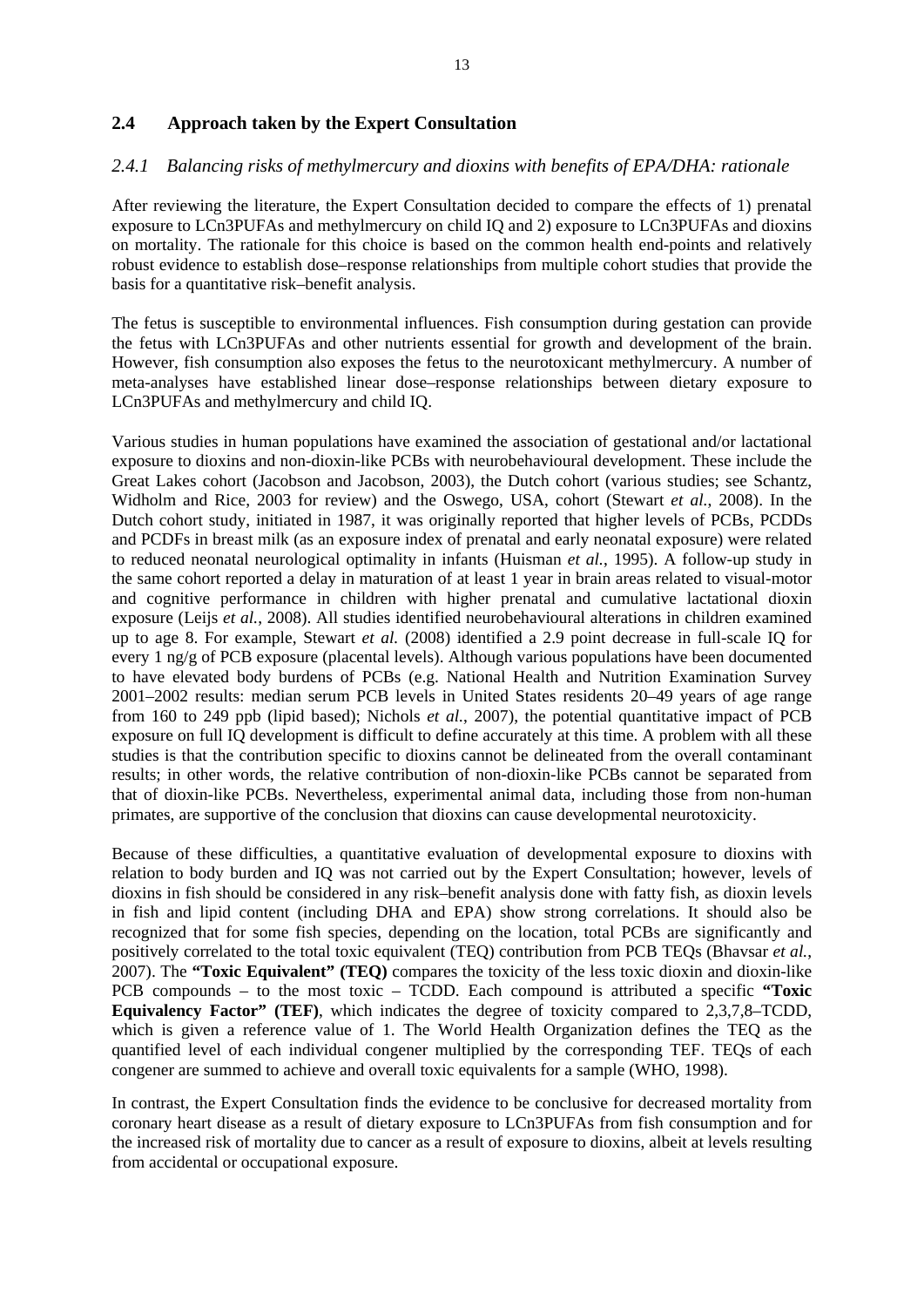The following section describes the rationale and the quantitative relationships adopted by the Expert Consultation in calculating the effects of methylmercury and LCn3PUFAs on child IQ and the effects of dioxins and LCn3PUFAs on mortality.

#### *2.4.2 Analyses used to estimate dose–response*

#### *2.4.2.1 Methylmercury and neurodevelopment*

The Expert Consultation considered dose–response models presented in three meta-analyses relating maternal methylmercury body burden, expressed as mercury concentrations in maternal hair, to child IQ. Two of the analyses (Cohen *et al.*, 2005b; Axelrad *et al.*, 2007) were based on the three major cohort studies conducted in the Faroe Islands, New Zealand and the Seychelles. These studies included a battery of tests conducted on children aged 7–9 years. A third analysis (Carrington and Bolger, 2000) utilized pooled data on developmental milestones in children aged 1–3 years from Iraq and the Seychelles.

The analysis developed by Axelrad *et al.* (2007) for the USEPA developed integrated estimates of IQ from three different prospective epidemiological studies: New Zealand, Seychelles and the Faroe Islands. The estimates from each cohort are presented in Table 1.

| Study                   | Linear slope <sup>a</sup>   | Population<br>size <sup>b</sup> | <b>Notes</b>                                                                                                                           |
|-------------------------|-----------------------------|---------------------------------|----------------------------------------------------------------------------------------------------------------------------------------|
| <b>New</b><br>Zealand   | $-0.50 \pm 0.027$ 237       |                                 | Reported in Table III of Crump et al. (1998); outlier child<br>omitted; rescaled to study population variance                          |
|                         | Seychelles $-0.17 \pm 0.13$ | 643                             | Reported in Table 2 of Myers et al. (2003); rescaled to<br>study population variance                                                   |
| Faroe<br><b>Islands</b> | $-0.124 +$<br>0.057         | 917                             | Reported in Axelrad et al. (2007), based on structural<br>equation modelling of three IQ subtests by Budtz-<br>Jørgensen et al. (2005) |

**Table 1.** IQ decrement per microgram per gram of mercury in maternal hair in Axelrad *et al.* (2007)

a Mean  $\pm$  standard error.

b Population size reflects final study group size used for the dose–response evaluation.

Axelrad *et al.* (2007) used a Bayesian analysis to integrate the results from these three studies, which resulted in an estimate of a single slope of −0.18 (95 percent confidence interval [CI]: −0.38 to −0.01). The Axelrad *et al.* (2007) analysis is similar to one used in support of a USEPA regulation for mercury in air (USEPA, 2005). The difference is that the previous analysis (Ryan, 2005) used the IQ scales as originally reported, whereas Axelrad *et al.* (2007) rescaled the results using study population variances.

The analysis conducted by Cohen, Bellinger and Shaywitz (2005b) was presented as part of a larger analysis concerned with the risks and benefits of fish consumption. This analysis integrated results from three different prospective epidemiological studies: New Zealand (Kjellstrom *et al.*, 1989), the Seychelles islands (Myers *et al.*, 2003) and the Faroe Islands (Grandjean *et al.*, 1997). The responses, or end-points, were a wide range of behavioural tests of children aged 7–9 years. Instead of working with raw data, Cohen *et al.* (2005b) relied on regression analyses conducted by the original authors of the studies. Although the results are not based on a standard IQ test, they were converted to a scale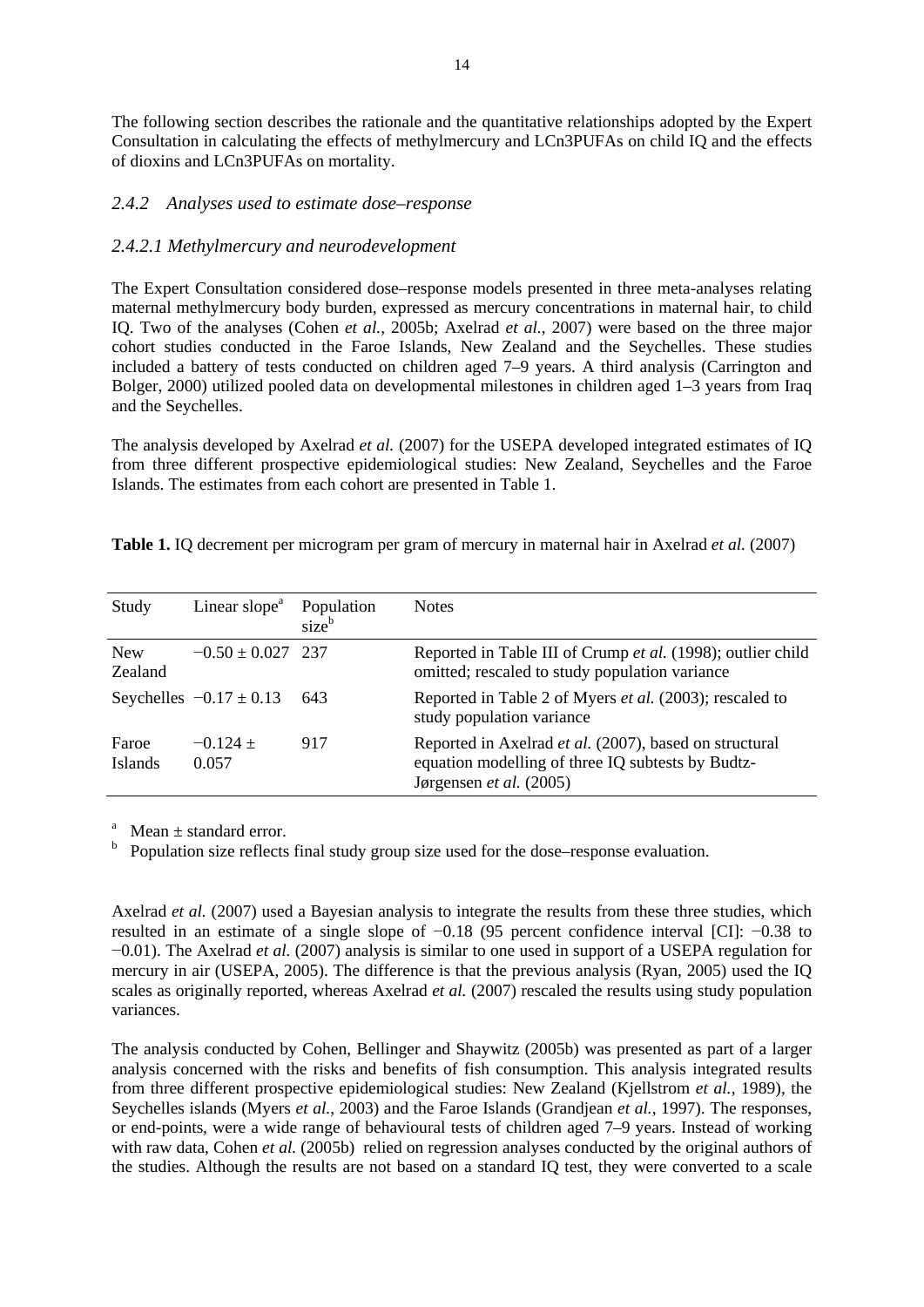that is comparable to IQ. However, because the regression analysis from the Faroe Islands uses the log of mercury concentration in maternal hair as the dose metric, it was necessary to convert this dose metric by "linearizing" the regression, which involves assuming that the dose–response relationship is linear over a relatively narrow dose range.

In order to facilitate comparison with the New Zealand and Seychelles islands analyses, linear coefficients were developed from the Faroe Islands study using the reported low end of the log (dose) linear slope. This range was chosen because it most closely matches exposures in the USA, and the resulting slope of −0.7 IQ point per microgram of mercury per gram of maternal hair was used as the principal dose–response model in their cost–benefit analysis (Cohen, Bellinger and Shaywitz, 2005b). However, this slope is based on the use of a log-linear model to extrapolate from Faroe Island exposures to much lower levels of exposure in the USA, where this model yields implausible results: as the mercury dose gets progressively smaller, the IQ decrement approaches infinity. In order to address this problem, Cohen, Bellinger and Shaywitz (2005b) also reported a secondary "sensitivity" analysis where the linear coefficients were taken from the range of exposures that predominated in the Faroe Island cohort, which resulted in an average slope of −0.2.

Carrington and Bolger (2000) developed a dose–response function to represent the relationship between maternal exposure to methylmercury, using hair mercury concentration as a marker for exposure, and the age of onset of walking and talking. This analysis was based on pooled data from the Iraqi mercury poisoning episode in the early 1970s (IPCS, 1990) and milestone data obtained from the prospective epidemiological study in the Seychelles (Myers *et al.*, 1995a, b, c). The resulting functions were approximately linear. When converted to an IQ scale by comparing the milestone decrements to ranges of normal variation, the central estimates of the dose–response functions corresponded to slopes of −0.20 and −0.41 IQ points per microgram of mercury per gram of hair for age of talking and age of walking, respectively.

After reviewing all the evidence presented in the publications, the Expert Consultation decided to use the following linear estimates of the dose–response relationship for the risk–benefit analysis: −0.18 IQ as the central estimate (from the Axelrad *et al.*, 2007 analysis) and −0.7 as the upper limit (from the Cohen, Bellinger and Shaywitz, 2005b analysis).

To convert methylmercury concentrations in fish to mercury concentrations in maternal hair, three assumptions were made: 1) the serving size is 100 g, 2) body weight is 60 kg and 3) the ratio between mercury concentration in hair and daily methylmercury exposure expressed as micrograms per kilogram body weight per day is 9.3. This ratio was calculated based on a one-compartment model previously used by WHO (1976).

## *2.4.2.2 DHA and neurodevelopment*

The Expert Consultation considered dose–response data presented in several studies relating maternal DHA consumption to measures of child neurodevelopment. Generally, different neurodevelopment scales were converted to estimated IQ using *z*-scores (standard deviations) of distribution, with a one standard deviation difference considered equivalent to 15 IQ points.

Cohen, Bellinger and Shaywitz (2005b) is a meta-analysis of eight randomized controlled trials of DHA supplementation to mothers. Seven of these trials tested DHA supplementation during nursing; only one trial tested DHA supplementation that started during gestation and continued into nursing. The meta-analysis found that for every 100 mg/day of maternal DHA consumption, child IQ increased by 0.13 point (95 percent CI: 0.08–0.18). Multiple different developmental scales were evaluated in these studies, converted to IQ scores using *z*-scores. Age of evaluation for the children ranged from 6 months to 4 years. The pooled estimate for the benefit of DHA for total IQ was 17 percent lower than the estimate for the benefit of DHA for verbal IQ using one weighting scheme and similar to the original estimate using another weighting scheme.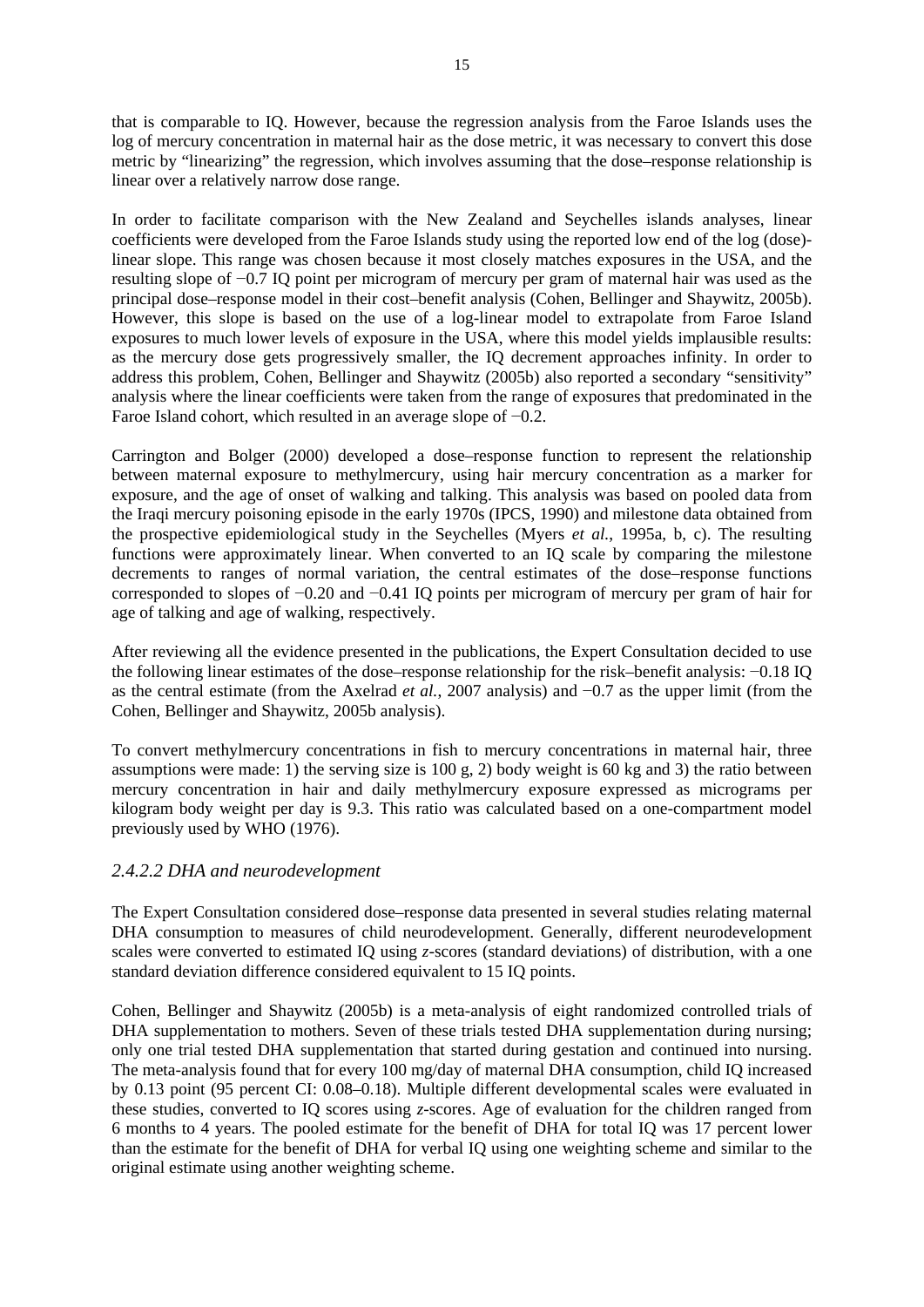The Expert Consultation concluded that this meta-analysis of randomized controlled trials provided direct confirmation of a causal benefit of maternal DHA consumption on child IQ, but that the quantitative magnitude of this effect was likely to be underestimated, given that nearly all of these trials evaluated the effects of DHA only during nursing, rather than during both gestation (a critical period of sensitivity for neurodevelopment) and nursing. Thus, this meta-analysis was utilized qualitatively to confirm evidence for the neurodevelopmental benefits of DHA, with the quantitative dose–response relationship derived from prospective cohort studies assessing relationships between maternal DHA consumption during gestation and child IQ, described below. The Expert Consultation further noted that use of prospective cohort studies for defining this quantitative dose–response relationship was also consistent with the methods for determining relationships between maternal methylmercury exposure during gestation and child IQ, described above.

The USFDA (2009) analysis utilized data from the Avon Longitudinal Study of Parents and Children (ALSPAC), a prospective cohort of 7 223 mother–child pairs, to derive a dose–response relationship between maternal fish consumption and child verbal IQ. Because ALSPAC data provided information on fish consumption, average DHA consumption from fish was estimated by the Expert Consultation using fish-specific DHA levels weighted by market share in the USA and using a bootstrapping technique to account for uncertainty. Overall, average fish consumption was estimated to provide a total of 6 mg of EPA plus DPA plus DHA per gram of fish, 5.4 mg of EPA plus DHA per gram of fish and 3.6 mg of DHA per gram of fish. Thus, consuming 27.8 g of fish per day was estimated to provide, on average, 100 mg of DHA. Two different analyses of relationships between fish consumption and child verbal IQ in ALSPAC were considered:

- 1) Daniels *et al.* (2004) assessed the relationship between maternal fish consumption, evaluated over four categories, and child IQ at 18 months of age. This analysis resulted in a non-linear dose– response relationship, with each gram per day of maternal fish consumption improving child IQ by 0.104 point (95 percent CI: 0.032–0.288) until a fish consumption level of 18.2 g/day (95 percent CI: 8.9–55.9), with no further IQ gain thereafter. These analyses were adjusted for age and infant fish consumption. Based on an average concentration of 3.6 mg of DHA per gram of fish, this corresponds to 2.8 points of verbal IQ gain (95 percent CI: 0.89–8.0) per 100 mg/day DHA intake until a level of 65.5 mg/day DHA (95 percent CI: 32.0–201.2), with no further IQ gain thereafter. Based on this regression, the calculated maximum potential IQ gain would be 1.8 IQ points.
- 2) Hibbeln *et al.* (2007) assessed the relationship between maternal fish consumption, evaluated over six categories, and child IQ at 8 years of age. The estimates provided by the authors were adjusted for multiple demographic and social covariates. The analysis of the data also produced a nonlinear dose–response relationship, with each gram per day of maternal fish consumption improving child IQ by 0.152 point (95 percent CI: 0.104–0.212) until a fish intake level of 30.5 g/day (95 percent CI: 24.7–51.4), with no further IQ gain thereafter. Based on an average of 3.6 mg of DHA per gram of fish, this corresponds to 4.2 points of verbal IQ gain (95 percent CI: 2.9– 5.9) per 100 mg/day DHA intake, until a level of 110 mg/day DHA (95 percent CI: 89–185), with no further IQ gain thereafter. Based on this regression, the calculated maximum potential IQ gain would be 4.6 IQ points.

In the ALSPAC study, the actual observed IQ difference between the highest and lowest categories of maternal fish consumption was 5.5 points. Thus, both of these regression analyses appeared to underestimate the maximum potential IQ gain, with the latter analysis being a smaller underestimate.

Oken *et al.* (2008a) assessed the relationship between maternal fish consumption and child IQ at 3 years of age in Project Viva, a prospective cohort of 341 mother–child pairs in the USA. Maternal fish consumption in the second trimester was assessed by a food frequency questionnaire. Child IQ was estimated from the child picture vocabulary test and visual-motor abilities test at 3 years. These analyses were adjusted for multiple covariates and for red blood cell mercury levels. Maternal fish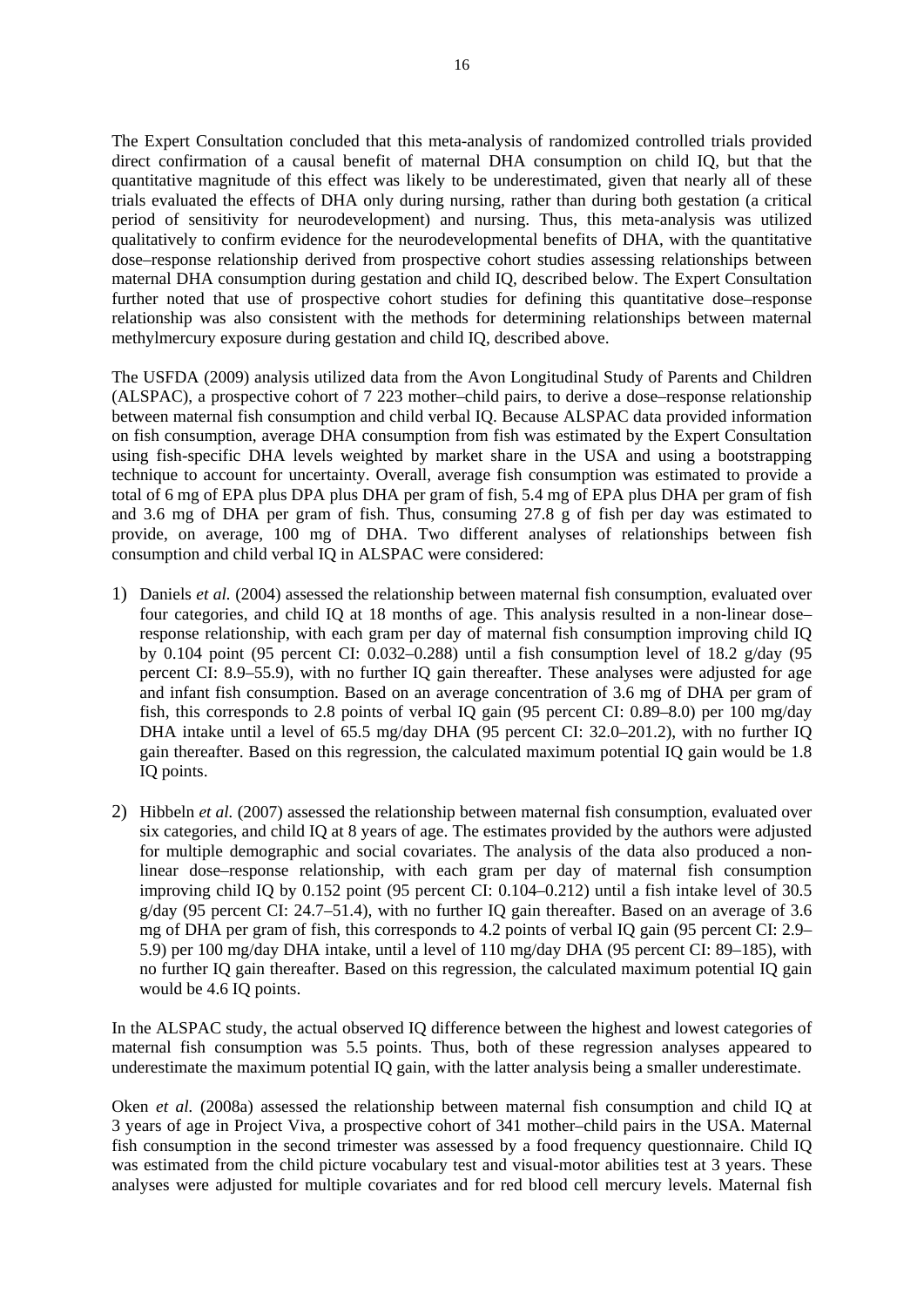consumption of more than two servings per week, compared with none, was associated with a 0.16 standard deviation greater picture vocabulary test score and a 0.61 standard deviation greater visualmotor abilities test score, or an average (mean) 0.38 standard deviation gain on these two neurodevelopment tests. Based on 15 IQ points per standard deviation, the Expert Consultation estimated a 5.8 IQ point gain across these categories of fish consumption. Assuming median fish consumption of 3 servings per week in the highest category, with an average of 3.6 mg of DHA per gram of fish and an average serving of 100 g, this corresponded to an average of 154 mg of DHA per day in the highest category of fish consumption. Thus, the results of this study correspond to 3.8 points of IQ gain per 100 mg/day maternal DHA intake, with a maximum IQ gain of 5.8 IQ points, based on the actual observed difference between the highest and lowest categories of fish consumption.

The Expert Consultation also considered the analysis of Oken *et al.* (2008b) in the Danish Birth Cohort of 25 336 mother–child pairs. Maternal fish intake was assessed at 25 weeks of pregnancy (second trimester), and child developmental milestones were assessed at 18 months of age and used to create a total development scale. Significant associations were seen in analyses considering the risk of a child being below specific neurodevelopmental cut-off points, but no linear IQ analyses were presented to allow calculation of a dose–response relationship. Thus, these data were viewed as qualitatively supportive but did not contribute to the dose–response estimate.

In summary, based on the available data, together with additional experimental evidence reviewed separately, the Expert Consultation concluded that there was convincing evidence for benefits of maternal DHA consumption during gestation on neurodevelopment in their children. The Expert Consultation further concluded that their differing quantitative analyses from different prospective cohorts, each utilizing different metrics and divergent assumptions, showed consistent dose–response relationships between maternal DHA consumption and child IQ. In particular, the most reliable multivariable-adjusted estimates from two different cohorts, ALSPAC and Project Viva, demonstrated similar IQ gains of 4.2 and 3.8 points per 100 mg of DHA per day, respectively, or an average of 4.0 points IQ gain per 100 mg of DHA per day. The Expert Consultation recognized that this value could be an overestimate of benefit due to residual confounding, but it could also be a substantial underestimate of benefit due to misclassification (error) in the estimations of both maternal DHA consumption and child IQ. In terms of maximum potential benefit, the Expert Consultation concluded that the most conservative approach should not extrapolate expected benefits beyond observed IQ differences (even though such benefits could exist). Thus, the maximum observed IQ gain across categories of fish consumption (5.8 IQ points) was considered to be the maximum potential IQ gain from maternal DHA (from fish) consumption, with no further benefits with increasing consumption thereafter.

However, the Expert Consultation recognized that there are cultures and populations with low or no fish consumption. Specific studies on neurodevelopment of these particular populations, on which strong conclusions could be drawn, have not been performed.

## *2.4.2.3 EPA plus DHA and mortality from coronary heart disease*

The Expert Consultation considered dose–response data presented in several studies relating intake of EPA plus DHA to coronary heart disease mortality. These included prospective cohort studies of fish consumption and coronary heart disease mortality in generally healthy populations (primary prevention) and randomized controlled trials of fish or fish oil consumption in populations with underlying coronary heart disease or mixed populations with and without coronary heart disease (primary and secondary prevention). The general concordance and consistency of the different studies did not provide strong evidence for effect modification by the presence or absence of underlying coronary heart disease, so the entirety of evidence was considered together. Two separate pooled analyses were utilized to derive a dose–response relationship.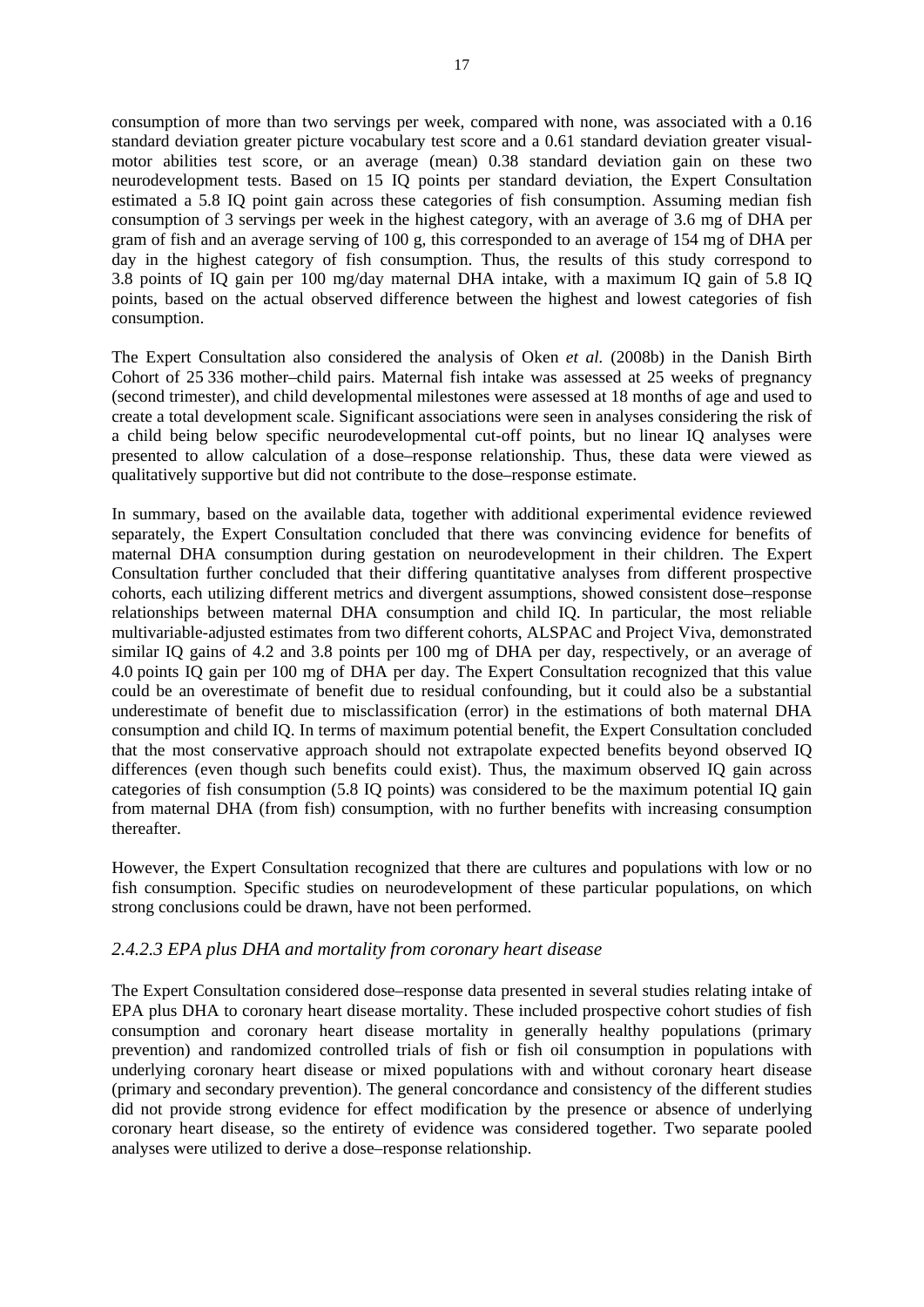Mozaffarian and Rimm (2006) pooled the results of 16 prospective cohort studies and 4 randomized controlled trials that evaluated the effects of EPA plus DHA intake on coronary heart disease mortality. In this analysis, the authors converted fish consumption to intake of EPA plus DHA using study-specific estimates or imputations based on similar populations. Among observational studies, only fully multivariable-adjusted risk estimates were used. The analysis included a total of 326 572 individuals in prospective cohort studies and 35 115 individuals in randomized controlled trials from the USA, Europe and Asia. The pooled risk estimate from these 20 studies demonstrated a highly significant inverse association between EPA plus DHA intake and risk of coronary heart disease mortality, with a non-linear dose–response relationship. For intakes between 0 and 250 mg of EPA plus DHA per day, the risk of coronary heart disease mortality was 36 percent lower (95 percent CI: 20–50 percent), corresponding to 16.3 percent lower risk per each 100 mg/day. At intake levels greater than 250 mg/day, no further decrease in coronary heart disease mortality was seen (0.0 percent lower risk per 100 mg/day; 95 percent CI: −0.9 percent to 0.8 percent). A separate analysis including only the primary prevention prospective cohorts demonstrated very similar results (Harris *et al.*, 2009).

USFDA (2009) utilized 16 cohorts, consisting of the 13 cohorts identified and used in the metaanalysis of He *et al.* (2004a) plus 3 additional studies that met the study criteria and were published afterwards (He *et al.*, 2004b; Cohen, Bellinger and Shaywitz, 2005b; Axelrad *et al.*, 2007). Fish consumption (g/day) was used as the exposure metric. Although the results across studies were not entirely consistent, which suggests the possibility of systematic differences between cohorts, as a whole, the studies indicated a benefit from the consumption of up to 25 g of fish per day, with coronary heart disease mortality decreased by 25.6 percent. Additional fish consumption above 25 g/day appeared to provide little or no additional risk reduction.

In summary, based on the available data, together with additional evidence for the effects of EPA plus DHA and fish consumption on cardiovascular risk factors, the Expert Consultation concluded that there was convincing evidence for the benefits of EPA plus DHA intake on coronary heart disease mortality. The Expert Consultation also concluded that both quantitative analyses provided concordant results, with one analysis evaluating EPA plus DHA intake as the exposure and the other evaluating fish consumption. Thus, the results of the first analysis were considered appropriate for quantifying the coronary heart disease mortality benefits of EPA plus DHA intake, and the results of the second analysis for quantifying the coronary heart disease mortality benefits of fish consumption.

Reduction in coronary heart disease mortality from intake of EPA plus DHA was estimated as follows:

Deaths prevented per million  
people = 
$$
\frac{[EPA + DHA] \times 100 \times x/7}{250} \times 0.36 \times D
$$

where:

- $[EPA + DHA]$  is the total concentration of EPA plus DHA in fish  $(mg/g)$ ;
- 100 is the estimated fish serving size (g);
- $\chi$  is the number of servings of fish per week (7 days);
- 0.36 is the proportional reduction in coronary heart disease deaths, with reduction in deaths assumed to be linearly related to DHA intake up to 250 mg/day;
- *D* is the estimated number of coronary heart disease deaths per million people (1580) deaths per year per million people, calculated over 70 years).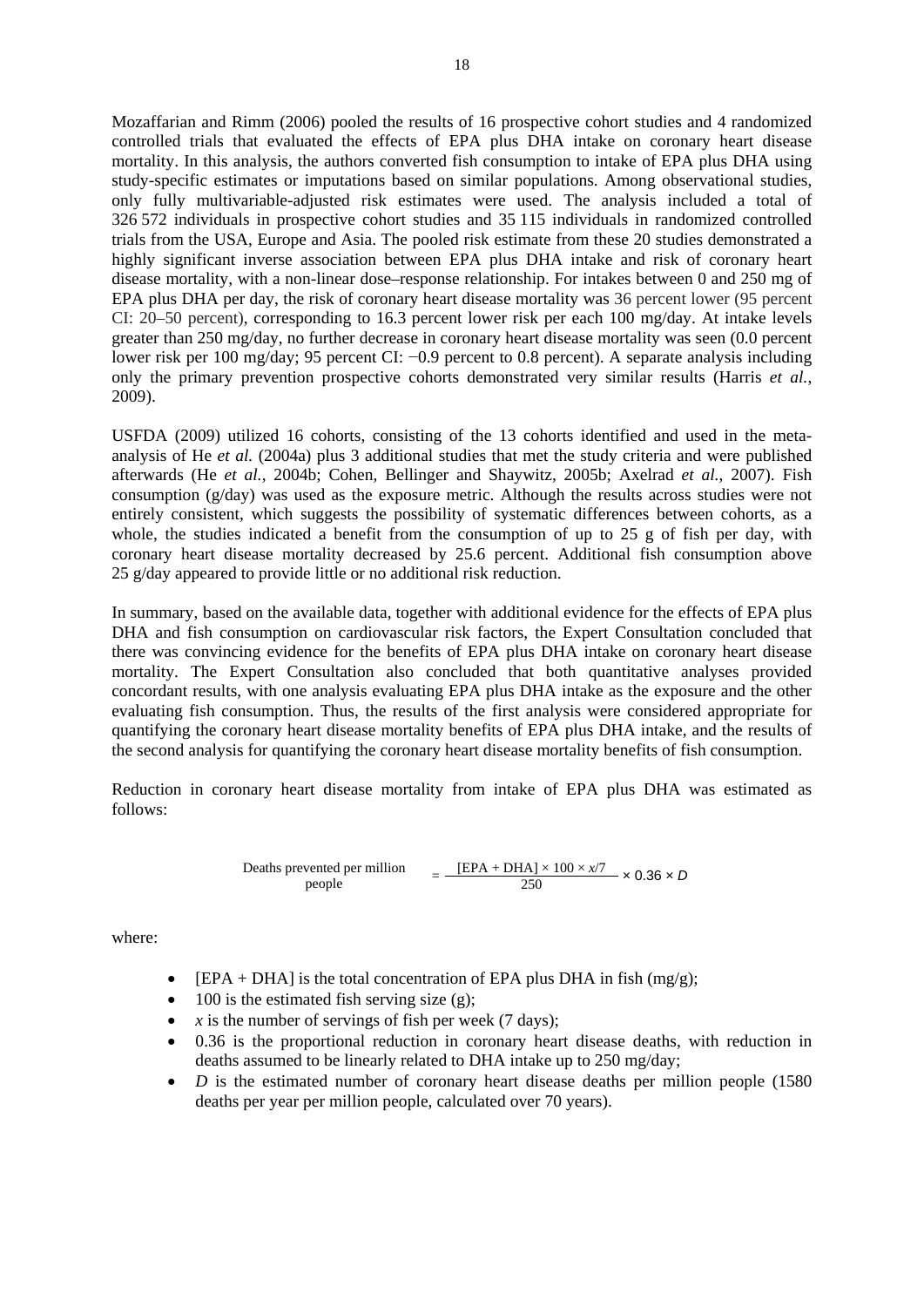Again, as for the conclusions on neurodevelopment, specific studies of coronary heart disease mortality, on which strong conclusions could be drawn, have not been performed in populations that do not eat fish.

#### *2.4.2.4 Dioxins and mortality*

As reported by a WHO Consultation (WHO, 2000), the most informative studies for the evaluation of the carcinogenicity of dioxins are four cohort studies of herbicide producers (one each in the USA and the Netherlands, two in Germany) and one cohort study of residents in a contaminated area in Seveso, Italy. In addition, a multi-country cohort study by IARC (1997) includes three of the four highexposure cohorts and other industrial cohorts, many of them not reported in separate publications, as well as some professional herbicide applicators.

In most epidemiological studies considered, exposure was to mixtures of PCDDs, including 2,3,7,8 tetrachlorodibenzo-*p*-dioxin (TCDD), as contaminants of phenoxy herbicides and chlorophenols. The cohorts examined in these epidemiological studies do not allow an evaluation of the risk associated with exposure to higher PCDDs separate from exposure to TCDD.

Increased risks for all cancers combined were seen in the occupational cohort studies. The magnitude of the increase was generally low; it was higher in sub-cohorts considered to have the heaviest TCDD exposure. Positive dose–response trends for all cancers combined were present in the largest and most heavily exposed German cohort and in the smaller German cohort where an accident occurred with the release of large amounts of TCDD. Increased risks for all cancers combined were also seen in the longer-duration, longer-latency sub-cohort of the study in the USA and among workers with the heaviest exposure in the Dutch study. These positive trends with increased exposure tend to reinforce the overall positive association between all cancers combined and exposure (Kogevinas, 2000). The large German cohort evaluated dose–response relationships for estimated exposure to both TCDD and PCDDs/PCDFs using international TEQs and identified a positive trend in both analyses. In Seveso, all-cancer mortality did not differ significantly from that expected in any of the contaminated zones, although excess risks were seen for specific cancers. Follow-up for the Seveso cohort was shorter than for the occupational cohorts. In most of these studies, excess risks were observed for soft tissue sarcoma and also for lung cancer, non-Hodgkin lymphoma and digestive tract cancers. Statistically significant excess risks were observed in individual cohorts for a variety of other cancers, including multiple myeloma, oral cavity cancer, kidney cancer, leukaemia and breast cancer in women.

A single study in Seveso (Pesatori *et al.*, 1993) examined cancer in children 0–19 years of age. Excess risks were observed for thyroid cancer and for some neoplasias of the haematopoietic tissue; these results were based on small numbers.

Two studies have evaluated cancer risk among subjects exposed to contaminated rice oil in Japan (*Yusho*) and Taiwan, China (*Yu-Cheng*). The terms *Yusho* and *Yu-cheng* literally mean "oil disease" in Japanese and Chinese respectively. The Japanese oil contained PCBs at concentrations in the order of 1000 mg/kg and PCDFs at concentrations in the order of 5 mg/kg. Estimates of intake are based on a study of 141 cases (Hayabuchi, Yoshimura and Kuratsune, 1979). These patients consumed about 600 ml of oil over about one month and ingested about 600 mg of PCBs and 3.5 mg of PCDFs total. Assuming a body weight of 60 kg, the daily doses were thus 0.33 mg of PCBs per kilogram of body weight per day and 0.002 mg of PCDFs per kilogram of body weight per day. The oil from Taiwan, China, contained about 100 mg of PCBs per kilogram and 0.4 mg of PCDFs per kilogram. Estimates are based on a study of 99 cases. Patients consumed about 1 g of PCBs and 3.8 mg of PCDFs over a period of about 10 months. Daily doses were approximately 0.06 mg PCBs per kilogram of body weight per day and 0.0002 mg PCDFs per kilogram of body weight per day. The contaminated rice oil contained a complex mixture of chlorinated ring compounds, including dioxin-like and non-dioxinlike PCBs, polychlorinated quaterphenyls and polychlorinated terphenyls, as well as the PCDFs. There was an excess liver cancer risk in Japan (odds ratio: 3.1) at 22 years of follow-up, and there was no excess risk in Taiwan, China (odds ratio: 0.8), at 12 years.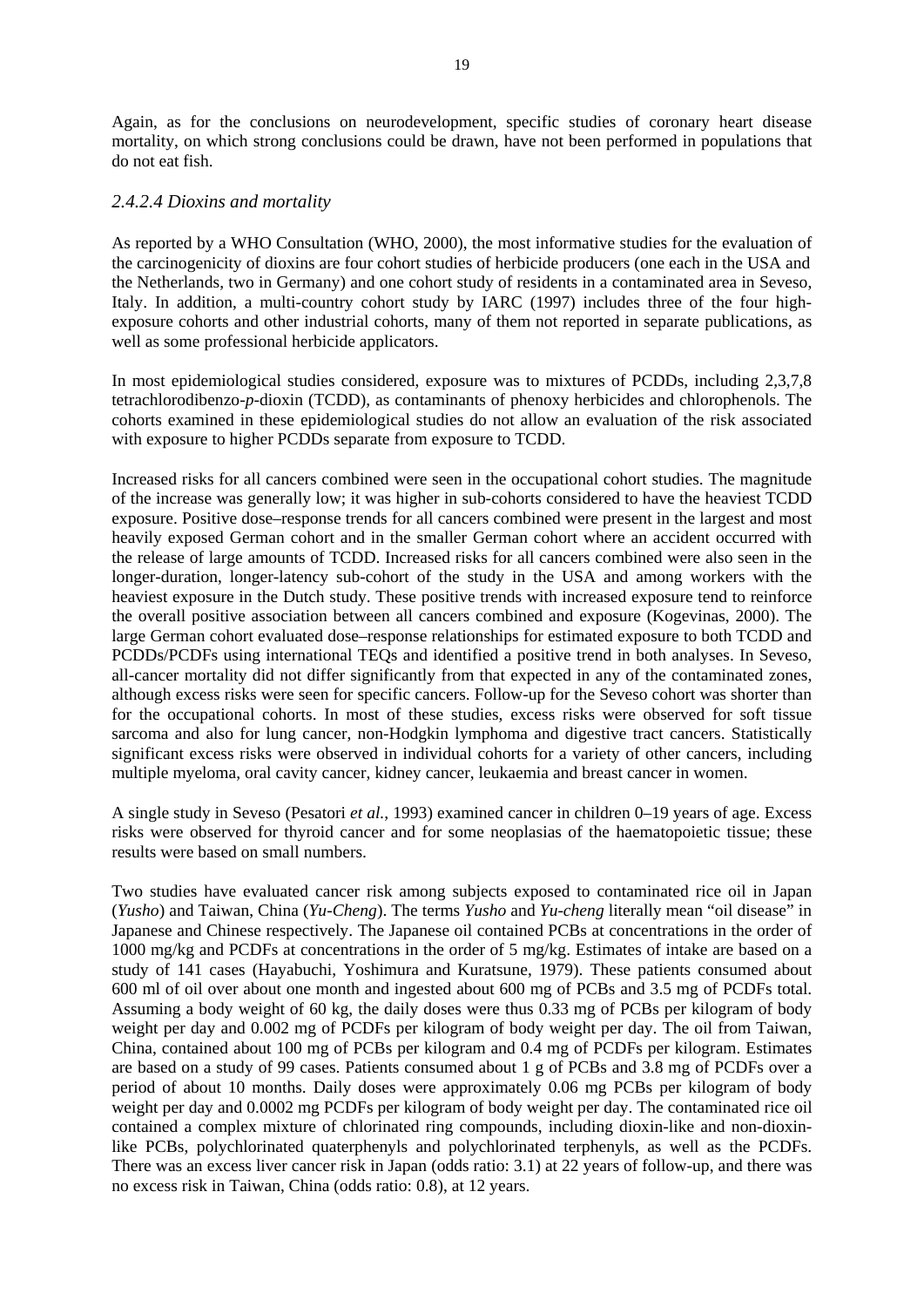In summary, the epidemiological evidence from the most highly TCDD-exposed cohorts studied produces the strongest evidence of increased risks for all cancers combined, along with less strong evidence of increased risks for cancers of particular sites. The relative risk for all cancers combined in the most highly exposed and longer-latency subcohorts is 1.4 (WHO, 2000). While this relative risk is not likely to be explained by confounding, this possibility cannot be excluded. It should be borne in mind that the general population is exposed to 2–3 orders of magnitude lower levels of TCDD and 1–2 orders of magnitude lower levels of PCDDs/PCDFs than those experienced, as an equivalent lifetime dose, in the industrial populations examined or the population at Seveso.

It is important to note that JECFA, in its assessment of dioxins, concluded that there was likely to be a threshold associated with any cancer risk from dioxins and that setting a health-based guidance value based on effects other than cancer – for example, immune suppression and reproductive effects – would also address any carcinogenic risk (FAO/WHO, 2002).

In the worst case, consuming a single fish meal containing dioxins at a concentration of 20 pg/g with the lowest concentration of EPA plus DHA ( $\leq$ 3 mg/g) results in the lowest net benefit for mortality reduction. In general, however, when considering an upper estimate for theoretical increased cancer incidence from dioxins in fish, the defined benefits of fish consumption from reduction of coronary heart disease mortality exceed any hypothetical cancer risk.

The long half-lives of dioxins have several implications for the period of intake that is relevant for risk assessment:

- The concentration of dioxins in the body will increase continually over time as more of the compounds are ingested.
- Because of the long half-lives of these compounds in humans, the intake on a particular day will have a small or even negligible effect on the overall body burden.
- For women of reproductive age, consideration should be given to avoiding continual consumption of fish with high concentrations of dioxins because of transfer in utero and postparturition (lactation) to the developing human. To minimize risk, chronic consumption patterns should be avoided where the provisional tolerable monthly intake (PTMI) of 70 pg/kg body weight established by JECFA for PCDDs, PCDFs and coplanar PCBs (FAO/WHO, 2002) is being exceeded on a continual basis.
- While recognizing that there are a number of food commodities that can contribute to overall exposure to dioxins, for some populations (i.e. subsistence lifestyle), dioxin exposure from fish consumption may make a significant contribution to overall dietary exposure. In certain cases, the PTMI for dioxins can be exceeded by over 10-fold by consumption of fish with high levels of dioxins (Table 2).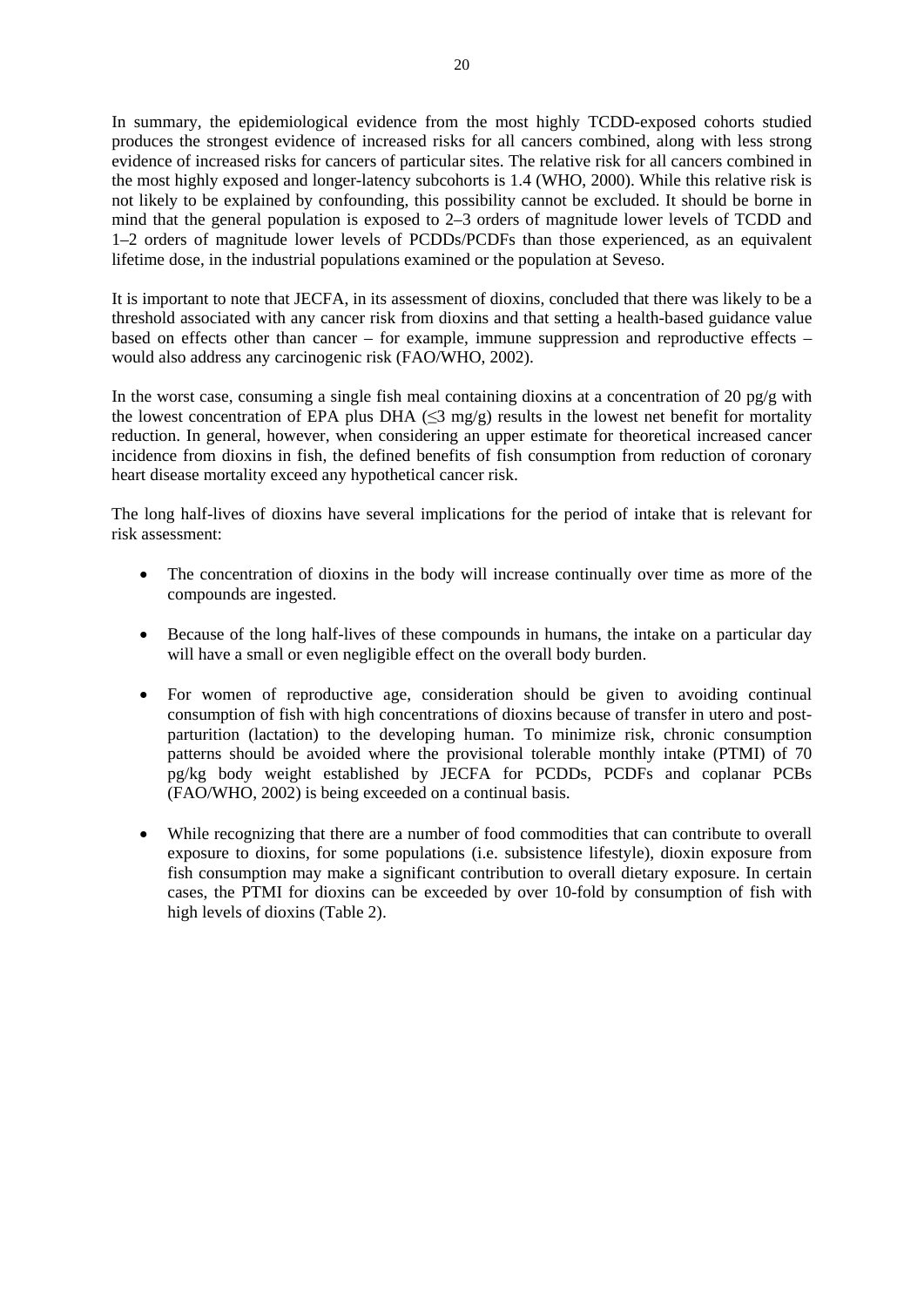| Servings per week (100 g per<br>serving) | Dioxin concentration $(pg/g)$ | Dietary exposure to dioxins<br>(pg/kg body weight per day) |
|------------------------------------------|-------------------------------|------------------------------------------------------------|
| One serving                              | 0.2                           | 0.05                                                       |
|                                          | 2.5                           | 0.60                                                       |
|                                          | 6.0                           | 1.43                                                       |
|                                          | 20                            | 4.76                                                       |
| Two servings                             | 0.2                           | 0.10                                                       |
|                                          | 2.5                           | 1.19                                                       |
|                                          | 6.0                           | 2.86                                                       |
|                                          | 20                            | 9.52                                                       |
| Seven servings                           | 0.2                           | 0.33                                                       |
|                                          | 2.5                           | 4.17                                                       |
|                                          | 6.0                           | 10.00                                                      |
|                                          | 20                            | 33.33                                                      |

**Table 2.** Daily dietary exposure to dioxins through consumption of 100 g servings of fish one, two or seven times per week, for an individual with a  $60$  kg body weight<sup>a</sup>

<sup>a</sup> Shaded cells indicate where exposure exceeds the JECFA PTMI of 70 pg/kg body weight, expressed on a daily basis (2.3 pg/kg body weight per day).

In a comparison exercise, the Expert Consultation utilized the USEPA's (USEPA, 2003) suggested upper bound of the cancer risk estimation of  $1 \times 10^{-3}$  per picogram TEQ per kilogram body weight per day (range of cancer slope factors derived from occupational cohorts), and a hypothetical estimate of cancer deaths from dioxins was calculated as follows:

Cancer deaths caused per million people = [Dioxins] × 100 ×  $x/7 \div 60 \times 1 \times 10^{-3} \times 10^{6}$ 

where:

- [Dioxins] is the concentration of dioxins in fish (pg TEQ/g);
- $\bullet$  100 is the estimated fish serving size (g);
- $\bullet$  60 is the estimated body weight (kg); and
- $\bullet$  *x* is the number of servings of fish per week.

## **2.5 Data on the composition of fish**

Using available data, the Expert Consultation analysed the composition of fish by developing a matrix comparing levels of the LCn3PUFAs DHA and EPA with levels of total mercury and dioxins (expressed as TEQs). The matrix categorized fish species by one of four levels of each of these substances.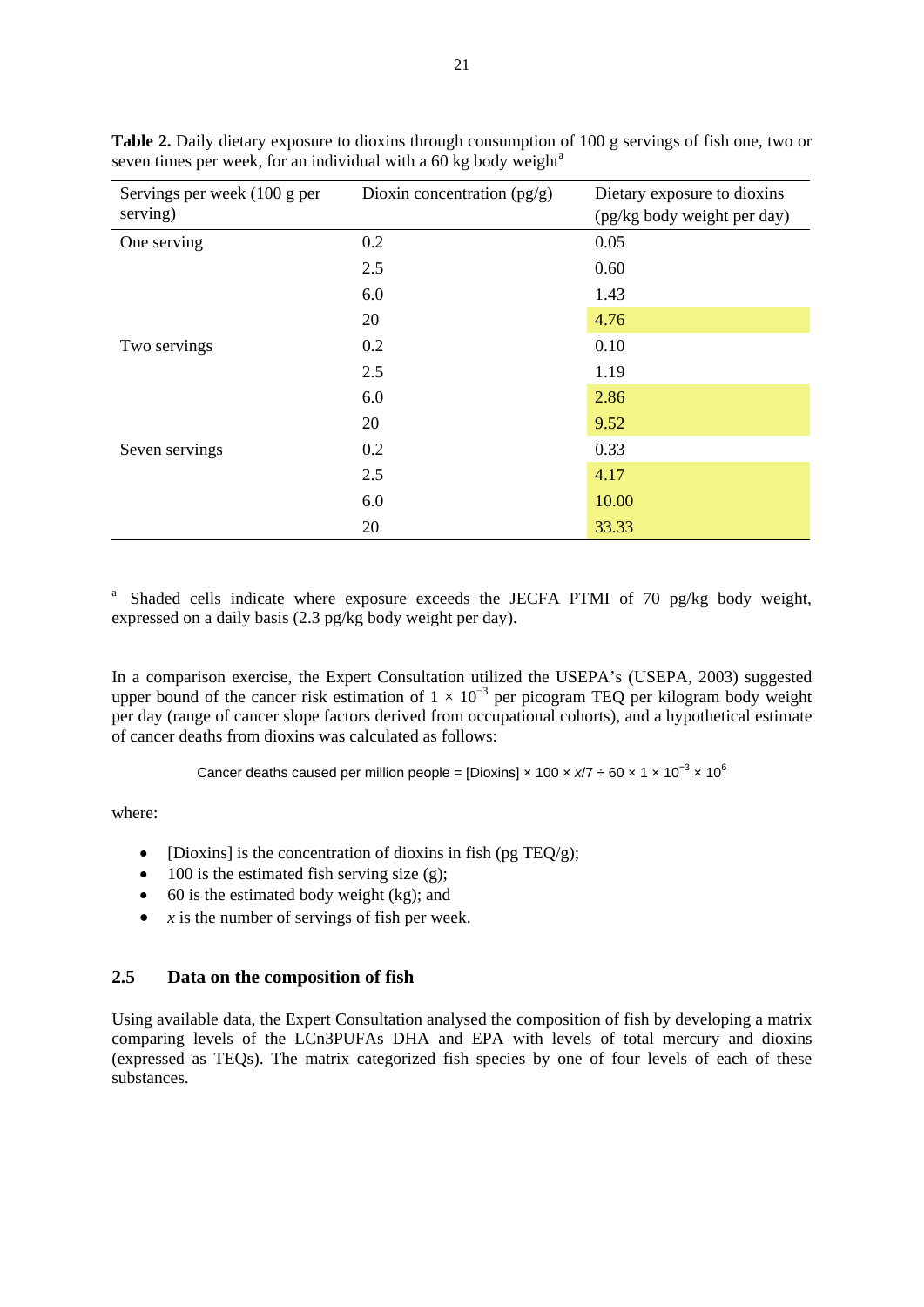Four national seafood composition databases were available from France, Japan, Norway and the USA, together with one published international database. Overall, these databases provided information on the content of total fat, EPA plus DHA, total mercury and dioxins (defined to include PCDDs, PCDFs and dioxin-like PCBs). As a result of the call for data launched in the framework of this Expert Consultation in 2009, additional data were submitted by a few countries. However, these data could not be explored because they were mainly submitted as PDF files or in the form of scientific articles. The data submitted on cetacean mammals were not considered because they are outside the scope of the Expert Consultation.

Overall, the data sets included in the analyses described in this text are those from France (Leblanc *et al.*, 2006) for 45 species (*n* = 750), from Norway (National Institute of Nutrition and Seafood Research; www.nifes.no) for 17 species (*n* = 3100), from Japan (Sugiyama University, 2000; Ministry of Agriculture, Forestry and Fisheries, Japan, 2008) for 22 species (*n* = 1428) and from the USA (M. Bolger and C. Carrington, personal communication, 2010) for 51 species  $(n = 3500)$ , as well as an international data set (Sioen *et al.*, 2007a, b) for 33 species ( $n = 34,300$ ). All data sets included finfish and shellfish, except for the data set from Japan, which included finfish only. Most of the compositional data are the results of analyses, whereas some are derived from compilations, such as food composition databases. The Expert Consultation had available a total of about 14 000 analytical data for EPA plus DHA, 28 000 for mercury and 15 000 for dioxins. Three of the five data sets (French, Norwegian and USA) included compositional data that were analysed on the same sample for the different compounds considered. However, the Expert Consultation noted that data on nutrient and contaminant levels in fish are lacking for many areas of the world and that a risk–benefit analysis could be conducted only for those fish species for which data are available.

Based on these five databases, a compiled data set was created, including the content of total fat, EPA plus DHA, total mercury and dioxins for 103 fish species (see Annex). This compiled data set shows the arithmetic mean content for total fat, EPA plus DHA, total mercury and dioxins in 103 species with their taxonomic names, when available, and an indication of whether they were farmed or wild caught for three species (salmon, rainbow trout and halibut). As some data were missing for some species, it was not possible to calculate a mean for every compound for each species in the list. For the combination total mercury and EPA plus DHA, data for 96 species are available (Table 3), and for the combination dioxins and EPA plus DHA, 76 species are available (Table 4). The available data did not permit evaluation of the analytical quality of the samples in terms of analytical methods, treatment of data under the limit of detection or limit of quantification, quality assurance or influence due to sampling (i.e. regional and seasonal difference) because of lacking metadata.

However, most of the data have been peer reviewed or are derived from accredited laboratories. Nevertheless, differences in the analytical methods among the different laboratories that generated the data can have an influence on the results. However, as the compiled data set is based on a very large number of samples, the mean values are considered of sufficient quality for the purposes of this report.

Correlations between the different compounds under study were investigated. No significant correlation was found between the mercury content and content of another compound.

For fish, a significant correlation was found between:

- the fat and EPA plus DHA concentrations (correlation of  $0.906$ ,  $P < 0.01$ );
- the dioxin and EPA plus DHA concentrations (correlation of  $0.724$ ,  $P < 0.01$ );
- the dioxin and fat concentrations (correlation of  $0.790, P < 0.01$ ).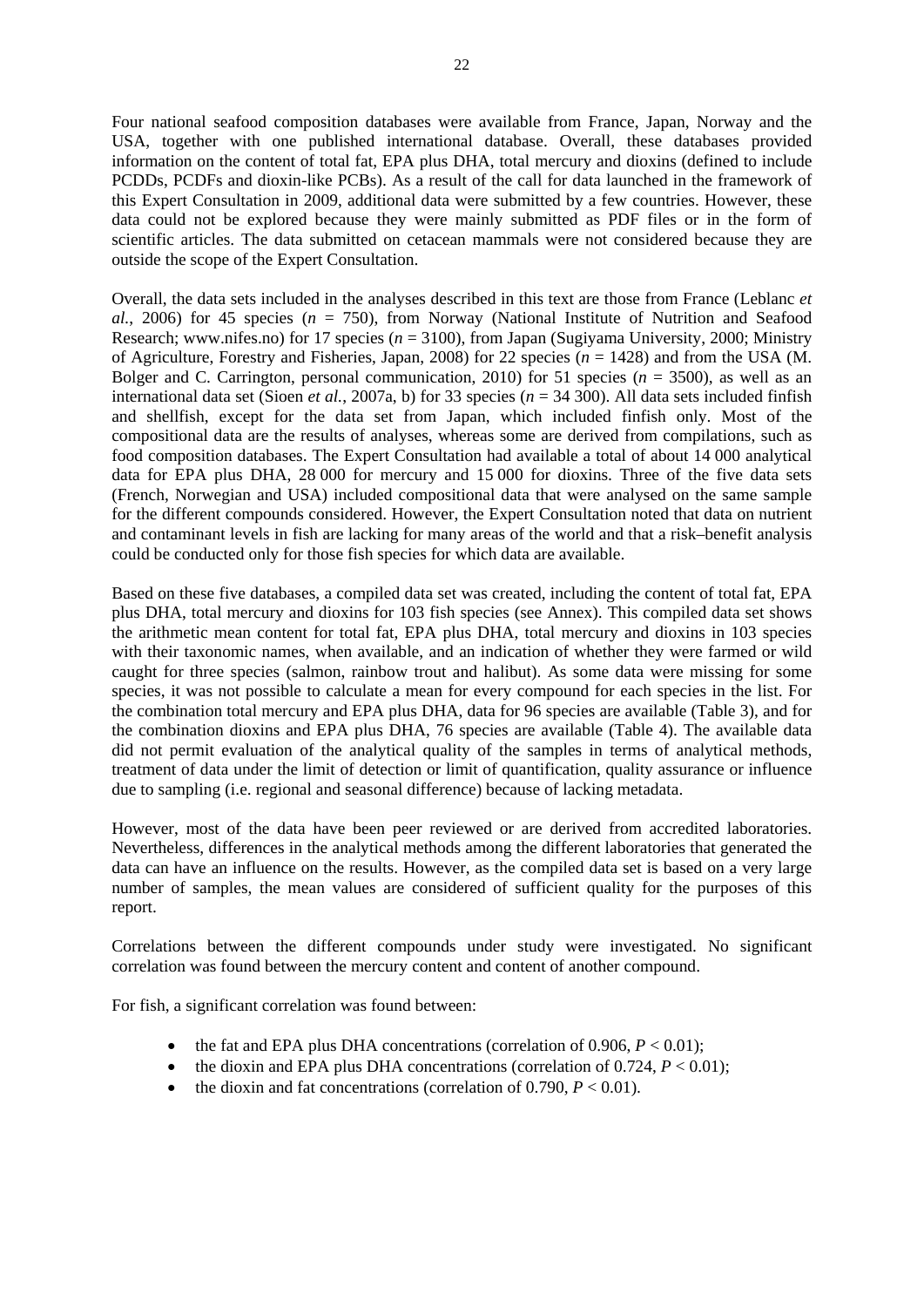For shellfish, a significant correlation was found between:

the dioxin and EPA plus DHA concentrations (correlation of  $0.536$ ,  $P < 0.01$ ).

The Expert Consultation considered that the data set was of sufficient quality for its purposes and was sufficiently comprehensive at the species level to permit a risk–benefit analysis of fish consumption following a proposed matrix combining, for each fish species, the content of total mercury and EPA plus DHA and the content of dioxins and EPA plus DHA, as reported in Tables 3 and 4. It was noted, however, that most data originated from Europe, Japan and the USA and that data from the Southern Hemisphere and developing countries are generally lacking. The Expert Consultation considered that the tables displaying the risks and benefits as a matrix, as presented in this report, could be considered as a risk–benefit communication tool for the purpose of providing advice on nutritional and safety aspects of fish consumption to consumers at the national or regional level.

**Table 3.** Classification of the content of EPA plus DHA by total mercury content in 96 fin fish and shellfish species

|         |                                | $EPA + DHA$                                                                                                                                                                                                                                                                               |                                                                                                                                                                           |                                                                                                                                                                                                                     |                                                                                                                                                                                                                        |  |  |  |
|---------|--------------------------------|-------------------------------------------------------------------------------------------------------------------------------------------------------------------------------------------------------------------------------------------------------------------------------------------|---------------------------------------------------------------------------------------------------------------------------------------------------------------------------|---------------------------------------------------------------------------------------------------------------------------------------------------------------------------------------------------------------------|------------------------------------------------------------------------------------------------------------------------------------------------------------------------------------------------------------------------|--|--|--|
|         |                                | $x \leq 3$ mg/g                                                                                                                                                                                                                                                                           | $3 < x \leq 8$ mg/g                                                                                                                                                       | $8 < x \le 15$ mg/g                                                                                                                                                                                                 | $x > 15$ mg/g                                                                                                                                                                                                          |  |  |  |
|         | $x \leq 0.1$<br>$\mu$ g/g      | <b>Fish:</b> butterfish; catfish; cod,<br>Atlantic; cod, Pacific; croaker,<br>Atlantic; haddock; pike;<br>plaice, European; pollock;<br>saithe; sole; tilapia<br><b>Shellfish: clams: cockle:</b><br>crawfish; cuttlefish; oysters;<br>periwinkle; scallops; scampi;<br>sea urchin; whelk | Fish: flatfish; John<br>Dory; perch, ocean<br>and mullet:<br>sweetfish; wolf fish<br>Shellfish:<br>mussels; squid                                                         | Fish: redfish; salmon,<br>Atlantic (wild); salmon,<br>Pacific (wild); smelt<br>Shellfish: crab, spider;<br>swimcrab                                                                                                 | <b>Fish:</b> anchovy:<br>herring; mackerel;<br>rainbow trout:<br>salmon, Atlantic<br>(farmed); sardines;<br>sprat<br>Fish liver: cod.<br>Atlantic (liver);<br>saithe (liver)<br><b>Shellfish: crab</b><br>(brown meat) |  |  |  |
| Mercury | $0.1 < x \le$<br>$0.5 \mu g/g$ | <b>Fish:</b> anglerfish; catshark;<br>dab; grenadier; grouper;<br>gurnard; hake; ling; lingcod<br>and scorpionfish; Nile perch;<br>pout; skate/ray; snapper,<br>porgy and sheepshead; tuna,<br>yellowfin; tusk; whiting<br>Shellfish: lobster; lobster,<br>American                       | <b>Fish:</b> bass.<br>freshwater; carp;<br>perch, freshwater;<br>scorpion fish; tuna;<br>tuna, albacore<br><b>Shellfish: crab:</b><br>lobster, Norway;<br>lobsters, spiny | <b>Fish:</b> bass, saltwater;<br>bluefish; goatfish;<br>halibut, Atlantic<br>(farmed); halibut,<br>Greenland; mackerel,<br>horse; mackerel,<br>Spanish; seabass;<br>seabream; tilefish,<br>Atlantic; tuna, skipjack | <b>Fish:</b> eel; mackerel,<br>Pacific; sablefish                                                                                                                                                                      |  |  |  |
|         | $0.5 < x \le 1$<br>$\mu$ g/g   | Fish: marlin; orange roughy;<br>tuna, bigeye                                                                                                                                                                                                                                              | <b>Fish:</b> mackerel.<br>king; shark                                                                                                                                     | Fish: alfonsino                                                                                                                                                                                                     | <b>Fish:</b> tuna, Pacific<br>bluefin                                                                                                                                                                                  |  |  |  |
|         | $x > 1$ µg/g                   |                                                                                                                                                                                                                                                                                           | <b>Fish:</b> swordfish                                                                                                                                                    |                                                                                                                                                                                                                     |                                                                                                                                                                                                                        |  |  |  |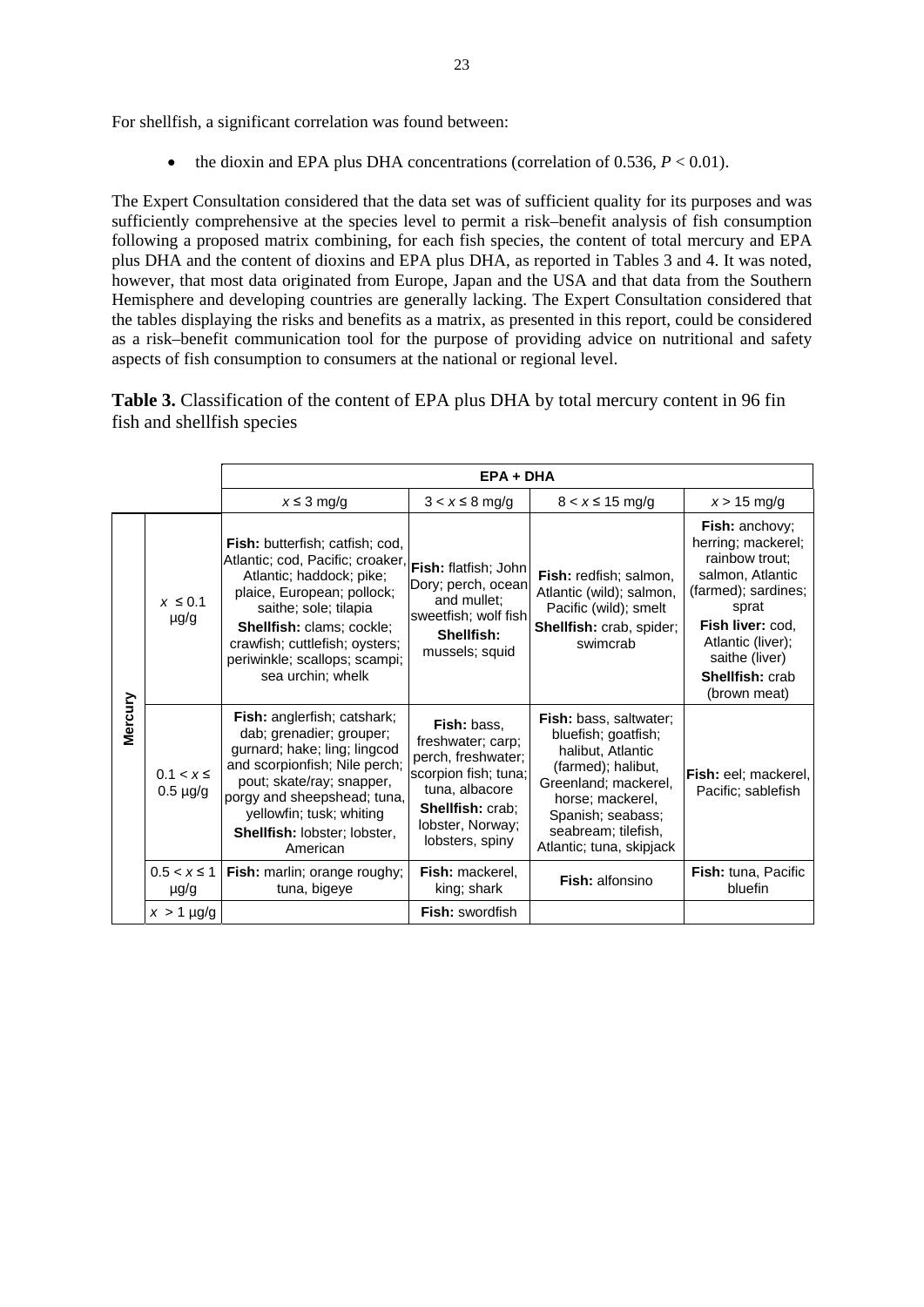|         |                             |                                                                                                                                                                                                                                                                                                                            | $EPA + DHA$                                                                                             |                                                                                                                                                             |                                                                                                                                                                                    |
|---------|-----------------------------|----------------------------------------------------------------------------------------------------------------------------------------------------------------------------------------------------------------------------------------------------------------------------------------------------------------------------|---------------------------------------------------------------------------------------------------------|-------------------------------------------------------------------------------------------------------------------------------------------------------------|------------------------------------------------------------------------------------------------------------------------------------------------------------------------------------|
|         |                             | $x \leq 3$ mg/g                                                                                                                                                                                                                                                                                                            | $3 < x \leq 8$ mg/g                                                                                     | $8 < x \le 15$ mg/g                                                                                                                                         | $x > 15$ mg/g                                                                                                                                                                      |
| Dioxins | $x \leq 0.5$ pg<br>TEQ/g    | Fish: anglerfish; catshark; cod,<br>Atlantic; grenadier; haddock;<br>hake; ling; marlin; orange<br>roughy; pollock; pout; saithe;<br>skate/ray; sole; tilapia; tuna,<br>bigeye; tuna, yellowfin; tusk;<br>whiting<br><b>Shellfish: cockle; clams;</b><br>crawfish; cuttlefish; periwinkle;<br>scallops; scampi; sea urchin | <b>Fish:</b> flatfish: John<br>Dory; perch, ocean<br>and mullet; shark;<br>sweetfish; tuna,<br>albacore | <b>Fish: redfish:</b><br>salmon, Pacific<br>(wild); tuna,<br>skipjack                                                                                       |                                                                                                                                                                                    |
|         | $0.5 < x \le 4$ pg<br>TEQ/g | Fish: catfish; dab; gurnard;<br>plaice, European<br><b>Shellfish: lobster; oysters;</b><br>scallops; whelk                                                                                                                                                                                                                 | Fish: scorpion fish;<br>swordfish; tuna<br><b>Shellfish: mussels:</b><br>squid                          | Fish: alfonsino;<br>goatfish; halibut,<br>Atlantic (farmed);<br>halibut, Greenland;<br>mackerel, horse;<br>salmon, Atlantic<br>(wild); seabass;<br>seabream | Fish: anchovy;<br>herring; mackerel;<br>mackerel, Pacific;<br>rainbow trout<br>(farmed); salmon,<br>Atlantic (farmed);<br>tuna, Pacific bluefin<br>Shellfish: crab<br>(brown meat) |
|         | $4 < x \leq 8$ pg<br>TEQ/g  |                                                                                                                                                                                                                                                                                                                            |                                                                                                         | Shellfish: crab,<br>spider                                                                                                                                  | <b>Fish:</b> sardines:<br>sprat                                                                                                                                                    |
|         | $x > 8$ pg<br>TEQ/g         |                                                                                                                                                                                                                                                                                                                            |                                                                                                         | <b>Fish: bluefish</b>                                                                                                                                       | Fish: eel<br>Fish liver: cod.<br>Atlantic (liver);<br>saithe (liver)                                                                                                               |

**Table 4.** Classification of the content of EPA + DHA by dioxin content in 76 fin fish and shellfish species

#### **2.6 Risk–benefit comparison**

The Expert Consultation developed a classification system to separate fish species by the content of LCn3PUFAs (EPA plus DHA) and methylmercury or by LCn3PUFAs and dioxins with the purpose of making distinctions between types of fish and their effects on health. The choices of the cut-offs of the categories were based on typical concentrations of EPA plus DHA in different fish species and existing health-based guidance levels for methylmercury and dioxins.

In the compiled data set (Table 3), the mercury content is provided as total mercury instead of methylmercury, and the Expert Consultation assumed that for the purposes of risk–benefit comparison, 100 percent of total mercury is present as methylmercury.

Four categories were developed for methylmercury (Table 3:  $\leq 0.1$  µg/g wet weight of fish,  $> 0.1$  to  $\leq 0.5$   $\mu$ g/g,  $> 0.5$  to  $\leq 1$   $\mu$ g/g and  $> 1$   $\mu$ g/g). The median values in each of the first three categories  $(0.05 \text{ µg/g}, 0.3 \text{ µg/g}, 0.75 \text{ µg/g})$  and 1.5  $\mu$ g/g for >1  $\mu$ g/g were used to calculate the intake dose (Sioen *et al.*, 2007a, b).

Similarly, four categories were developed for LCn3PUFAs, expressed as the sum of EPA plus DHA (Table 3):  $\leq$ 3 mg/g wet weight of fish,  $>$ 3 to  $\leq$ 8 mg/g,  $>$ 8 to  $\leq$ 15 mg/g and  $>$ 15 mg/g. The median values in each of the first three categories (1.5, 5.5 and 11.5 mg/g, respectively), and 20 mg/g for higher than 15 mg/g were used to calculate the intake dose.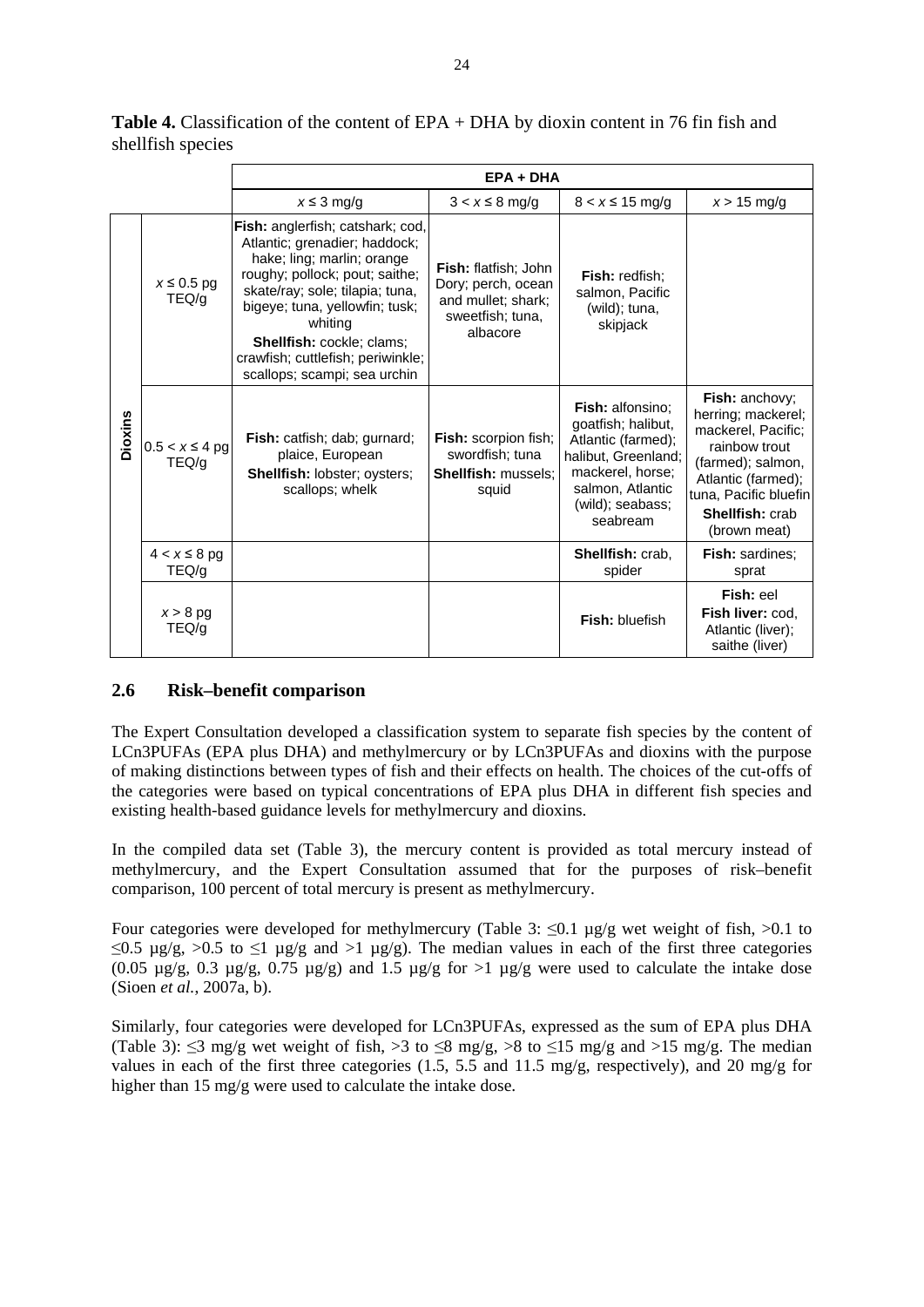Whereas the Expert Consultation recognized that multiple different LCn3PUFAs are present in fish, for this exercise, EPA plus DHA data were used to represent LCn3PUFAs, because it was considered that the evidence in the literature was most robust for these specific fatty acids. The Expert Consultation also decided to use an average estimate of the ratio of DHA to EPA plus DHA of 0.67 (i.e. 2:1 DHA to EPA).

For dioxins (Table 4), four categories were developed:  $\leq 0.5$  (median 0.2),  $> 0.5$  to  $\leq 4$  (median 2.5),  $>4$  to  $\leq$  8 (median 6) and  $>8$  (median 20) pg TEQ/g.

#### *2.6.1 Neurodevelopment in newborns and infants*

Table 5a–d shows the effects on child IQ as a result of the child's mother consuming one, two, four or seven servings of fish per week with different EPA plus DHA and methylmercury concentrations.

**Table 5.** Estimated changes in child IQ resulting from the child's mother having consumed fish with different methylmercury and EPA plus DHA contents at one, two, four and seven servings per week<sup>a</sup>

|               |                        |        | $EPA + DHA$     |                     |                     |                |  |
|---------------|------------------------|--------|-----------------|---------------------|---------------------|----------------|--|
|               |                        |        | $x \leq 3$ mg/g | $3 < x \leq 8$ mg/g | $8 < x \le 15$ mg/g | $x > 15$ mg/g  |  |
|               |                        | Median | 2               | 5.5                 | 11.5                | 20             |  |
|               | $x \leq 0.1$ µg/g      | 0.05   | $-0.02, -0.08$  | $-0.02, -0.08$      | $-0.02, -0.08$      | $-0.02, -0.08$ |  |
|               |                        |        | $+0.77$         | $+2.1$              | $+4.4$              | $+5.8$         |  |
|               | $0.1 < x \le 0.5$ µg/g | 0.3    | $-0.12, -0.47$  | $-0.12, -0.47$      | $-0.12, -0.47$      | $-0.12, -0.47$ |  |
|               |                        |        | $+0.77$         | $+2.1$              | $+4.4$              | $+5.8$         |  |
| Methylmercury | $0.5 < x \le 1$ µg/g   | 0.75   | $-0.30, -1.2$   | $-0.30, -1.2$       | $-0.30, -1.2$       | $-0.30, -1.2$  |  |
|               |                        |        | $+0.77$         | $+2.1$              | $+4.4$              | $+5.8$         |  |
|               | $x > 1$ µg/g           | 1.5    | $-0.60, -2.3$   | $-0.60, -2.3$       | $-0.60, -2.3$       | $-0.60, -2.3$  |  |
|               |                        |        | $+0.77$         | $+2.1$              | $+4.4$              | $+5.8$         |  |

(a) One serving per week

(b) Two servings per week

|               |                        |        | $EPA + DHA$             |                         |                         |                         |  |
|---------------|------------------------|--------|-------------------------|-------------------------|-------------------------|-------------------------|--|
|               |                        |        | $x \leq 3$ mg/g         | $3 < x \leq 8$ mg/g     | $8 < x \le 15$ mg/g     | $x > 15$ mg/g           |  |
|               |                        | Median | 2                       | 5.5                     | 11.5                    | 20                      |  |
|               | $x \leq 0.1$ µg/g      | 0.05   | $-0.04, -0.2$<br>$+1.5$ | $-0.04, -0.2$<br>$+4.2$ | $-0.04, -0.2$<br>$+5.8$ | $-0.04, -0.2$<br>$+5.8$ |  |
|               | $0.1 < x \le 0.5$ µg/g | 0.3    | $-0.2, -0.9$<br>$+1.5$  | $-0.2, -0.9$<br>$+4.2$  | $-0.2, -0.9$<br>$+5.8$  | $-0.2, -0.9$<br>$+5.8$  |  |
| Methylmercury | $0.5 < x \le 1$ µg/g   | 0.75   | $-0.6, -2.3$<br>$+1.5$  | $-0.6, -2.3$<br>$+4.2$  | $-0.6, -2.3$<br>$+5.8$  | $-0.6, -2.3$<br>$+5.8$  |  |
|               | $x > 1$ µg/g           | 1.5    | $-1.2, -4.7$<br>$+1.5$  | $-1.2, -4.7$<br>$+4.2$  | $-1.2, -4.7$<br>$+5.8$  | $-1.2, -4.7$<br>$+5.8$  |  |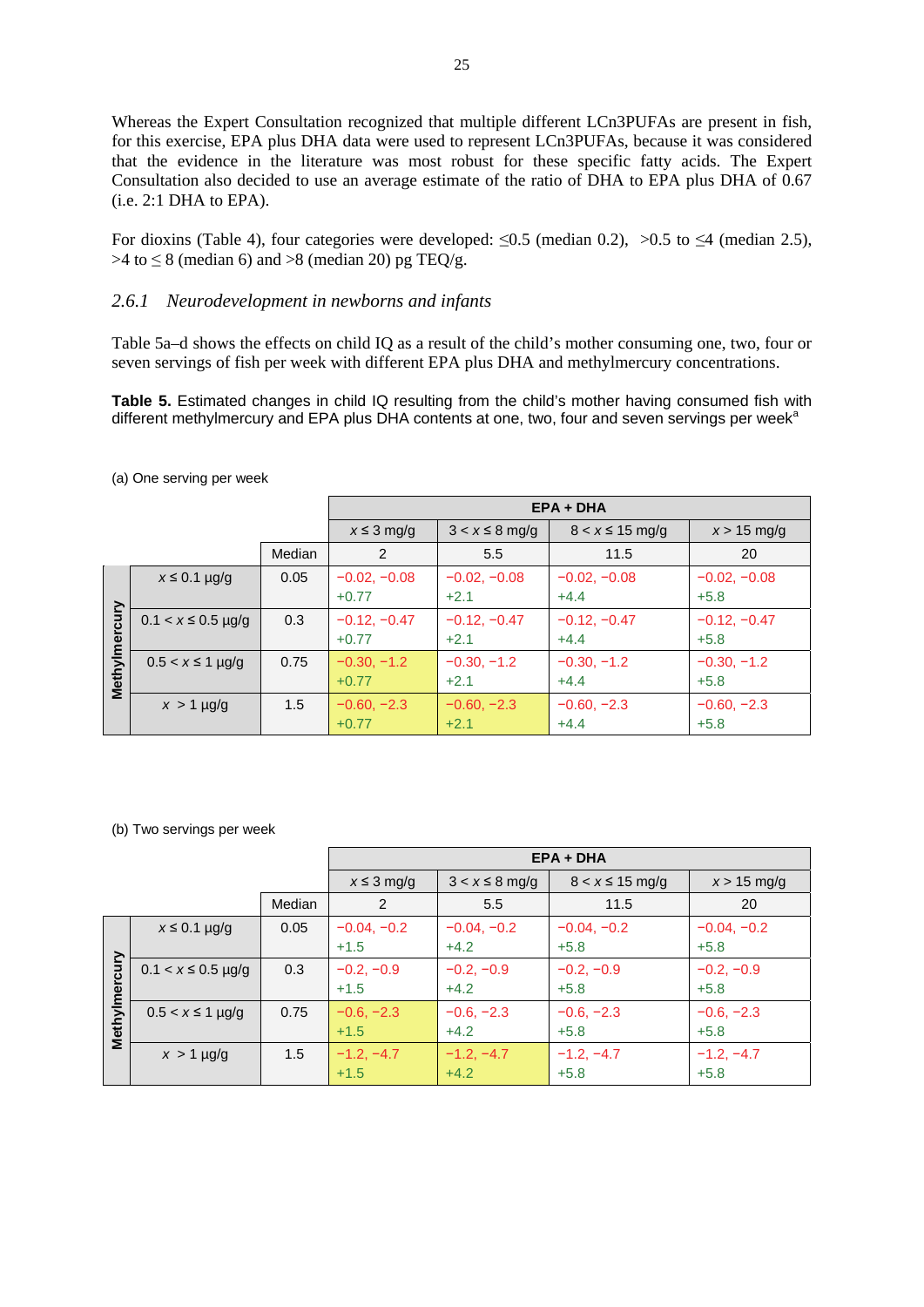#### (c) Four servings per week

|               |                        |        | $EPA + DHA$     |                     |                     |                |  |
|---------------|------------------------|--------|-----------------|---------------------|---------------------|----------------|--|
|               |                        |        | $x \leq 3$ mg/g | $3 < x \leq 8$ mg/g | $8 < x \le 15$ mg/g | $x > 15$ mg/g  |  |
|               |                        | Median | 2               | 5.5                 | 11.5                | 20             |  |
|               | $x \leq 0.1$ µg/g      | 0.05   | $-0.08, -0.31$  | $-0.08, -0.31$      | $-0.08, -0.31$      | $-0.08, -0.31$ |  |
|               |                        |        | $+3.1$          | $+5.8$              | $+5.8$              | $+5.8$         |  |
| Methylmercury | $0.1 < x \le 0.5$ µg/g | 0.3    | $-0.48, -1.9$   | $-0.48, -1.9$       | $-0.48, -1.9$       | $-0.48, -1.9$  |  |
|               |                        |        | $+3.1$          | $+5.8$              | $+5.8$              | $+5.8$         |  |
|               | $0.5 < x \le 1$ µg/g   | 0.75   | $-1.2, -4.7$    | $-1.2, -4.7$        | $-1.2, -4.7$        | $-1.2, -4.7$   |  |
|               |                        |        | $+3.1$          | $+5.8$              | $+5.8$              | $+5.8$         |  |
|               | $x > 1$ µg/g           | 1.5    | $-2.4, -9.3$    | $-2.4, -9.3$        | $-2.4, -9.3$        | $-2.4, -9.3$   |  |
|               |                        |        | $+3.1$          | $+5.8$              | $+5.8$              | $+5.8$         |  |

#### (d) Seven servings per week

|               |                                 |        | $EPA + DHA$             |                         |                         |                         |
|---------------|---------------------------------|--------|-------------------------|-------------------------|-------------------------|-------------------------|
|               |                                 |        | $x \leq 3$ mg/g         | $3 < x \leq 8$ mg/g     | $8 < x \le 15$ mg/g     | $x > 15$ mg/g           |
|               |                                 | Median | 2                       | 5.5                     | 11.5                    | 20                      |
|               | $x \leq 0.1$ µg/g               | 0.05   | $-0.14, -0.5$<br>$+5.4$ | $-0.14, -0.5$<br>$+5.8$ | $-0.14, -0.5$<br>$+5.8$ | $-0.14, -0.5$<br>$+5.8$ |
|               | $0.1 < x \leq 0.5$<br>$\mu$ g/g | 0.3    | $-0.84, -3.3$<br>$+5.4$ | $-0.84, -3.3$<br>$+5.8$ | $-0.84, -3.3$<br>$+5.8$ | $-0.84, -3.3$<br>$+5.8$ |
| Methylmercury | $0.5 < x \le 1$ µg/g            | 0.75   | $-2.1, -8.2$<br>$+5.4$  | $-2.1, -8.2$<br>$+5.8$  | $-2.1, -8.2$<br>$+5.8$  | $-2.1, -8.2$<br>$+5.8$  |
|               | $x > 1$ µg/g                    | 1.5    | $-4.2, -16.3$<br>$+5.4$ | $-4.2, -16.3$<br>$+5.8$ | $-4.2, -16.3$<br>$+5.8$ | $-4.2, -16.3$<br>$+5.8$ |

Fish serving size was estimated to be 100 g. Ratio of DHA to EPA + DHA was assumed to be 0.67. Maternal body weight was assumed to be 60 kg. The numbers in the upper row in each cell (red) are estimates of IQ points lost from methylmercury exposure, with the lower value of the two values calculated using the central estimate of −0.18 and the higher value calculated using the upper-bound estimate of −0.7. The number in the lower row in each cell (green) is the estimate of IQ points gained from DHA exposure using the coefficient of 4 IQ points for 100 mg of DHA intake. The maximum positive effect from DHA was estimated at 5.8 points. Yellow shaded cells represent the estimates where the net effect on child IQ, using the upper-bound estimate for methylmercury, is negative.

Below are examples of how the values were calculated when one serving of fish is consumed per week. For fish with a methylmercury concentration below 0.1  $\mu$ g/g, the median content of 0.05  $\mu$ g/g was multiplied by the serving size of 100 g to determine the absolute methylmercury dose consumed per serving. This value was multiplied by the number of servings per week  $(x = 1)$  and then divided by 7 to obtain the absolute daily dose. This value was further divided by the maternal body weight of 60 kg to obtain the daily dose per kilogram of body weight, which was then converted to change in hair mercury concentration by multiplying by a factor of 9.3. The result was multiplied by a coefficient of −0.18 or −0.7 to obtain the estimated change in IQ of −0.02 or −0.08, as shown in Table 5a. This calculation can be summarized as:

IQ points gained = [MeHg] × 100(*x*/7) ÷ 60 × 9.3 × (−0.18 or −0.7)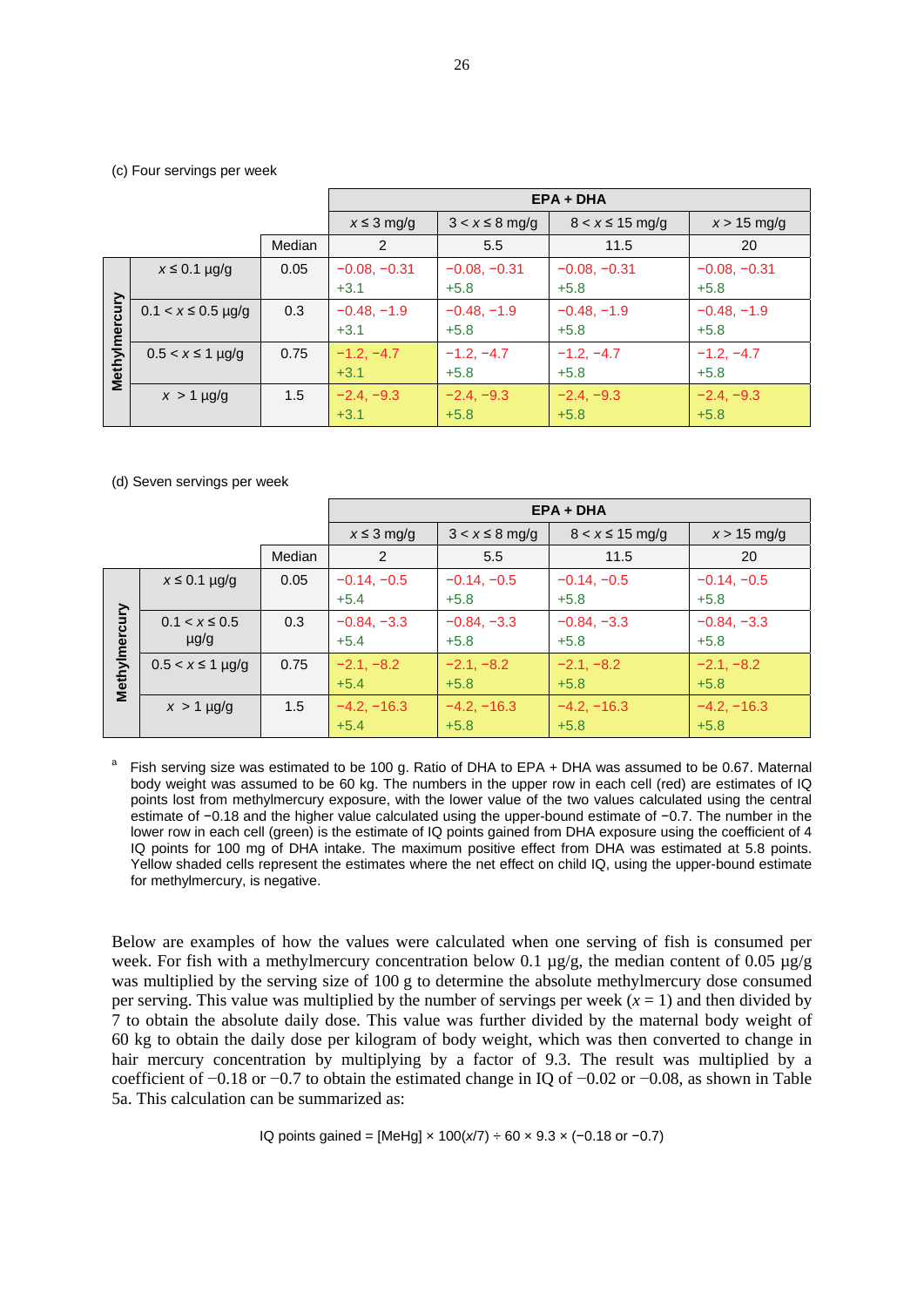where:

- [MeHg] is the concentration of methylmercury in fish  $(\mu g/g)$ ;
- $\bullet$  100 is the estimated fish serving size (g);
- $x$  is the number of servings of fish per week (7 days);
- $\bullet$  60 is the estimated maternal body weight (kg);
- 9.3 is the correlation between maternal methylmercury intake and maternal hair mercury level;
- −0.18 is the central estimate of IQ points gained per microgram per gram hair mercury gained; and
- −0.7 is the upper-bound estimate of IQ points gained per microgram per gram hair mercury gained.

Similarly, for fish that has an EPA plus DHA concentration greater than 3 and less than or equal to 8 mg/g, a median of 5.5 mg/g was taken and multiplied by the serving size of 100 g to determine the absolute EPA plus DHA dose consumed per serving. This value was multiplied by the number of servings per week  $(x = 1)$  and then divided by 7 to obtain the absolute daily dose. This calculation was followed by multiplying by a factor of 0.67 to convert to DHA only and converted to IQ changes by multiplying by a coefficient of 0.04 using the assumption of 4 IQ points per 100 mg of DHA to obtain the estimated change in IQ of 2.1, as shown in Table 5a. This calculation can be summarized as:

IQ points gained = [EPA + DHA] × 100 × 0.67 × (*x*/7) × 0.04

where:

- [EPA + DHA] is the total concentration of EPA plus DHA in fish (mg/g);
- $\bullet$  100 is the estimated fish serving size (g);
- $\bullet$  0.67 is the factor used to estimate DHA concentration from [EPA + DHA];
- $\bar{x}$  is the number of servings of fish per week; and
- 0.04 is the coefficient relating IQ points gained to milligrams of DHA intake per day.

The results demonstrate that for the central estimate of −0.18 IQ point decrease per microgram per gram mercury in maternal hair, the positive IQ effects of DHA always outweigh the negative IQ effects of methylmercury, including for consumption of fish with a methylmercury content above 1 µg/g, even at the highest consumption frequency of seven servings per week.

The results also demonstrate that for the upper limit estimate of −0.70 IQ point decrease per microgram per gram mercury in maternal hair, the positive effects of DHA on IQ continue to outweigh the negative effects of methylmercury on IQ in most fish categories. For consumption of fish at one and two servings per week, the negative effect of methylmercury was higher in only three categories of fish, as marked yellow in Table 5 a) and b). For consumption of fish at seven servings per week, the negative effect of mercury was higher than the positive effects of DHA for any fish that contained more than 0.5 µg/g of methylmercury.

## *2.6.2 Comparison of the effects of methylmercury and DHA on children's IQ: results and discussion*

Based on a quantitative risk–benefit analysis of the effects of maternal fish consumption on neurodevelopment in newborns and infants, the Expert Consultation determined the following: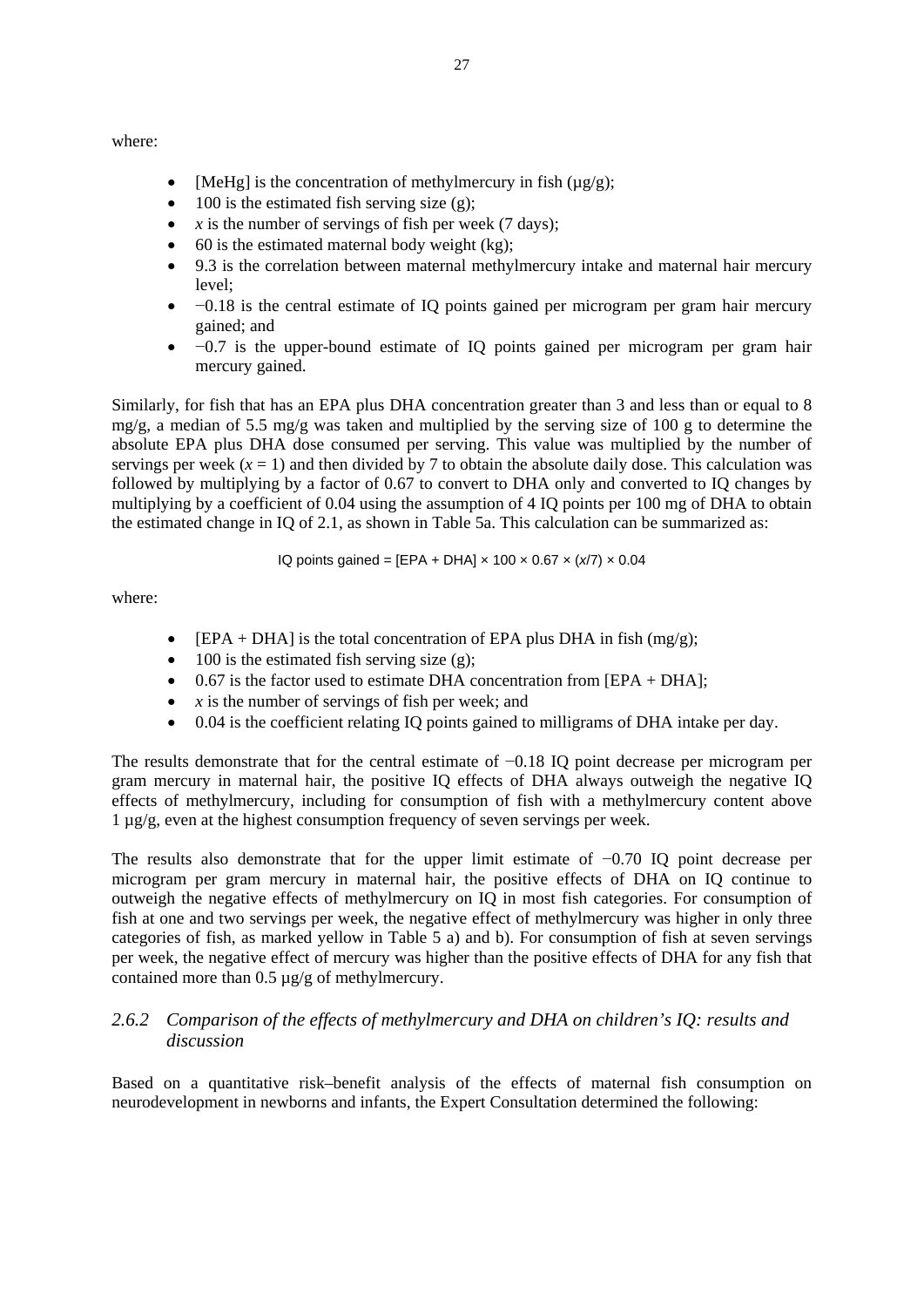- 1) Using central estimates for benefits of DHA and for harm from mercury, the neurodevelopmental risks of not eating fish exceed the risks of eating fish for all frequencies of consumption evaluated (range: 1–7 100 g servings per week) and all categories of fish evaluated (median ranges: 2–20 mg/g EPA + DHA and  $0.05-1.5 \mu$ g/g methylmercury).
- 2) Using an upper bound for harm of mercury and a central estimate for benefit of DHA, the neurodevelopmental risks of not eating fish exceed the risks of eating fish for all frequencies of consumption evaluated (range:  $1-7$  100 g servings per week) and all categories of fish evaluated (median range: 2–20 mg/g EPA + DHA) when methylmercury levels are lower than 0.5  $\mu$ g/g. When methylmercury levels are higher than this, the neurodevelopmental risks of not eating fish may no longer exceed the risks of eating fish, depending on the combination of EPA plus DHA levels, methylmercury levels and frequency of consumption. For example, when two servings per week are consumed with EPA plus DHA levels in the range from  $>3$  to  $\leq 8$  mg/g, the neurodevelopmental risks of eating fish exceed the risks of not eating fish when methylmercury exceeds 1 µg/g. At four servings per week, the neurodevelopmental risks of eating fish exceed the risks of not eating fish when the fish contains greater than  $1 \mu g/g$  methylmercury; and at seven servings per week, the neurodevelopmental risks of eating fish exceed the risks of not eating fish when fish contains greater than  $0.5 \mu g/g$  methylmercury, for all the scenarios examined.

#### **Conclusions:**

- 1) The Expert Consultation finds the evidence convincing that maternal fish consumption contributes to optimal neurodevelopment in their offspring.
- 2) With a central estimate of methylmercury risk, neurodevelopmental risks of not eating fish exceed risks of eating fish for up to at least seven 100 g servings per week and methylmercury levels up to at least  $1 \mu g/g$ .
- 3) With an upper estimate of methylmercury risk, neurodevelopmental risks of not eating fish exceed risks of eating fish for up to at least seven 100 g servings per week for all fish containing less than 0.5  $\mu$ g/g methylmercury and for up to at least two servings per week for fish with greater than 8 mg/g EPA plus DHA and up to 1 µg/g methylmercury.
- 4) Neurodevelopmental benefits of fish consumption are reduced by methylmercury contamination, and reducing anthropogenic mercury contamination in fish would result in even greater neurodevelopmental benefits from fish consumption.

#### *2.6.3 Mortality from coronary heart disease*

Table 6a–d shows the effects on mortality as a result of consuming one, two, four or seven servings of fish per week with different EPA plus DHA and dioxin concentrations.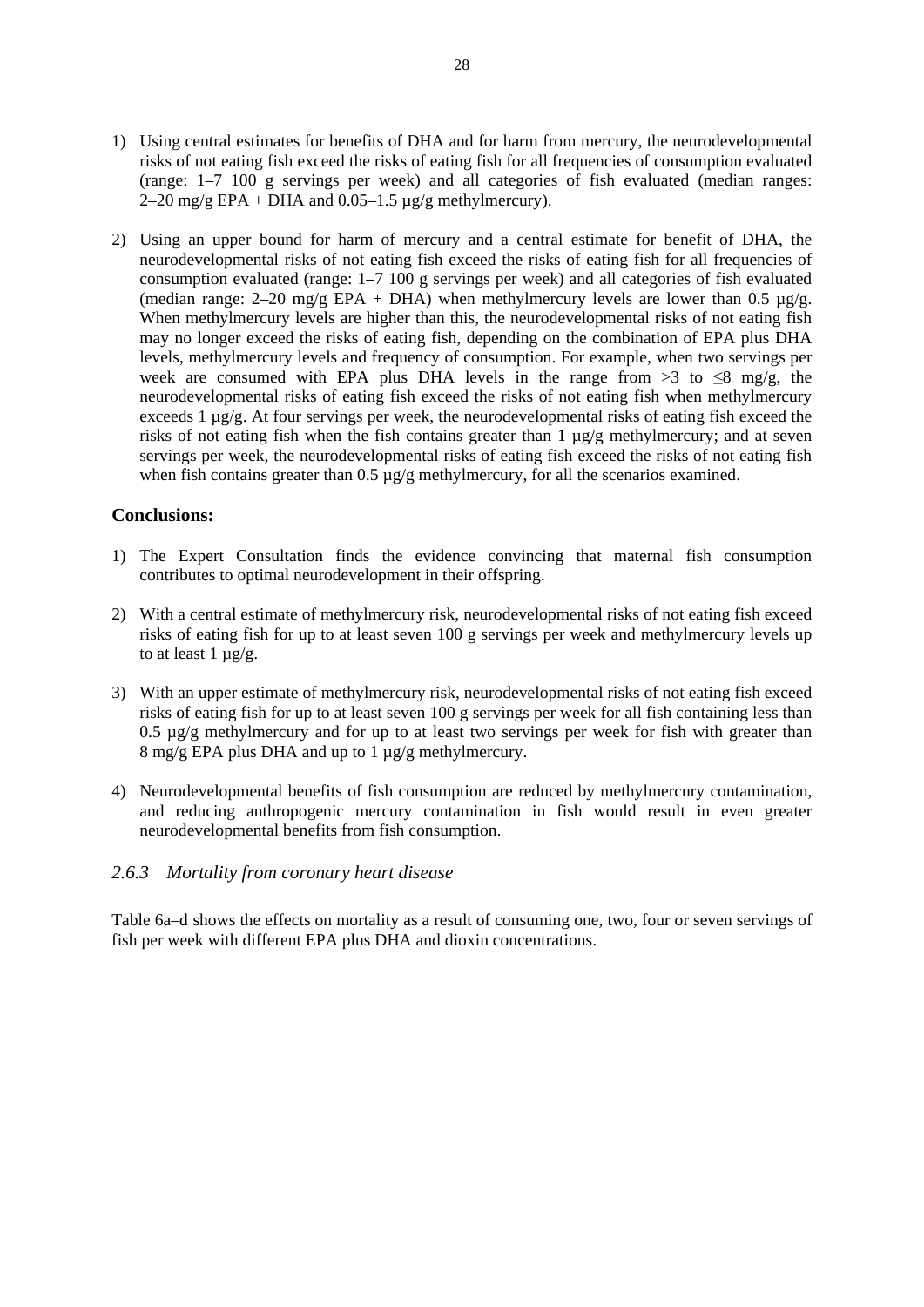**Table 6.** Estimated changes in mortality per million people from consuming fish with different dioxin and EPA plus DHA contents at one, two, four and seven 100 g servings per week<sup>a</sup>

(a) One serving per week

|                |                     |        | $EPA + DHA$        |                     |                     |                     |
|----------------|---------------------|--------|--------------------|---------------------|---------------------|---------------------|
|                |                     |        | $x \leq 3$ mg/g    | $3 < x \leq 8$ mg/g | $8 < x \le 15$ mg/g | $x > 15$ mg/g       |
|                |                     | Median | 2                  | 5.5                 | 11.5                | 20                  |
|                | $x \leq 1$ pg/g     | 0.2    | $+50$<br>$-4550$   | $+50$<br>$-12,500$  | $+50$<br>$-26200$   | $+50$<br>$-39800$   |
| <b>Dioxins</b> | $1 < x \leq 4$ pg/g | 2.5    | $+600$<br>$-4550$  | $+600$<br>$-12,500$ | $+600$<br>$-26200$  | $+600$<br>$-39800$  |
|                | $4 < x \leq 8$ pg/g | 6      | $+1400$<br>$-4550$ | $+1400$<br>$-12500$ | $+1400$<br>$-26200$ | $+1400$<br>$-39800$ |
|                | $x > 8$ pg/g        | 20     | $+4800$<br>$-4550$ | +4800<br>$-12500$   | $+4800$<br>$-26200$ | $+4800$<br>$-39800$ |

(b) Two servings per week

|                |                         |        | $EPA + DHA$        |                     |                     |                     |  |  |
|----------------|-------------------------|--------|--------------------|---------------------|---------------------|---------------------|--|--|
|                |                         |        | $x \leq 3$ mg/g    | $3 < x \leq 8$ mg/g | $8 < x \le 15$ mg/g | $x > 15$ mg/g       |  |  |
|                |                         | Median | 2                  | 5.5                 | 11.5                | 20                  |  |  |
| <b>Dioxins</b> | $x \leq 1.0$ pg/g       | 0.2    | $+100$<br>$-9100$  | $+100$<br>$-25000$  | $+100$<br>$-39800$  | $+100$<br>$-39800$  |  |  |
|                | $1.0 < x \leq 4.0$ pg/g | 2.5    | $+1200$<br>$-9100$ | $+1200$<br>$-25000$ | $+1200$<br>$-39800$ | $+1200$<br>$-39800$ |  |  |
|                | $4.0 < x \leq 8.0$ pg/g | 6.0    | $+2900$<br>$-9100$ | $+2900$<br>$-25000$ | $+2900$<br>$-39800$ | $+2900$<br>$-39800$ |  |  |
|                | $x > 8.0$ pg/g          | 20.0   | $+9500$<br>$-9100$ | $+9500$<br>$-25000$ | $+9500$<br>$-39800$ | $+9500$<br>$-39800$ |  |  |

(c) Four servings per week

|                |                         |        | $EPA + DHA$          |                      |                      |                      |  |  |
|----------------|-------------------------|--------|----------------------|----------------------|----------------------|----------------------|--|--|
|                |                         |        | $x \leq 3$ mg/g      | $3 < x \leq 8$ mg/g  | $8 < x \le 15$ mg/g  | $x > 15$ mg/g        |  |  |
|                |                         | Median | 2                    | 5.5                  | 11.5                 | 20                   |  |  |
| <b>Dioxins</b> | $x \leq 1.0$ pg/g       | 0.2    | $+190$<br>$-18,200$  | $+190$<br>$-39800$   | $+190$<br>$-39800$   | $+190$<br>$-39800$   |  |  |
|                | $1.0 < x \leq 4.0$ pg/g | 2.5    | $+2400$<br>$-18,200$ | $+2400$<br>$-39800$  | $+2400$<br>$-39800$  | $+2400$<br>$-39800$  |  |  |
|                | $4.0 < x \leq 8.0$ pg/g | 6.0    | +5700<br>$-18,200$   | $+5700$<br>$-39800$  | $+5700$<br>$-39800$  | +5700<br>$-39800$    |  |  |
|                | $x > 8.0$ pg/g          | 20.0   | $+19000$<br>$-18200$ | $+19000$<br>$-39800$ | $+19000$<br>$-39800$ | $+19000$<br>$-39800$ |  |  |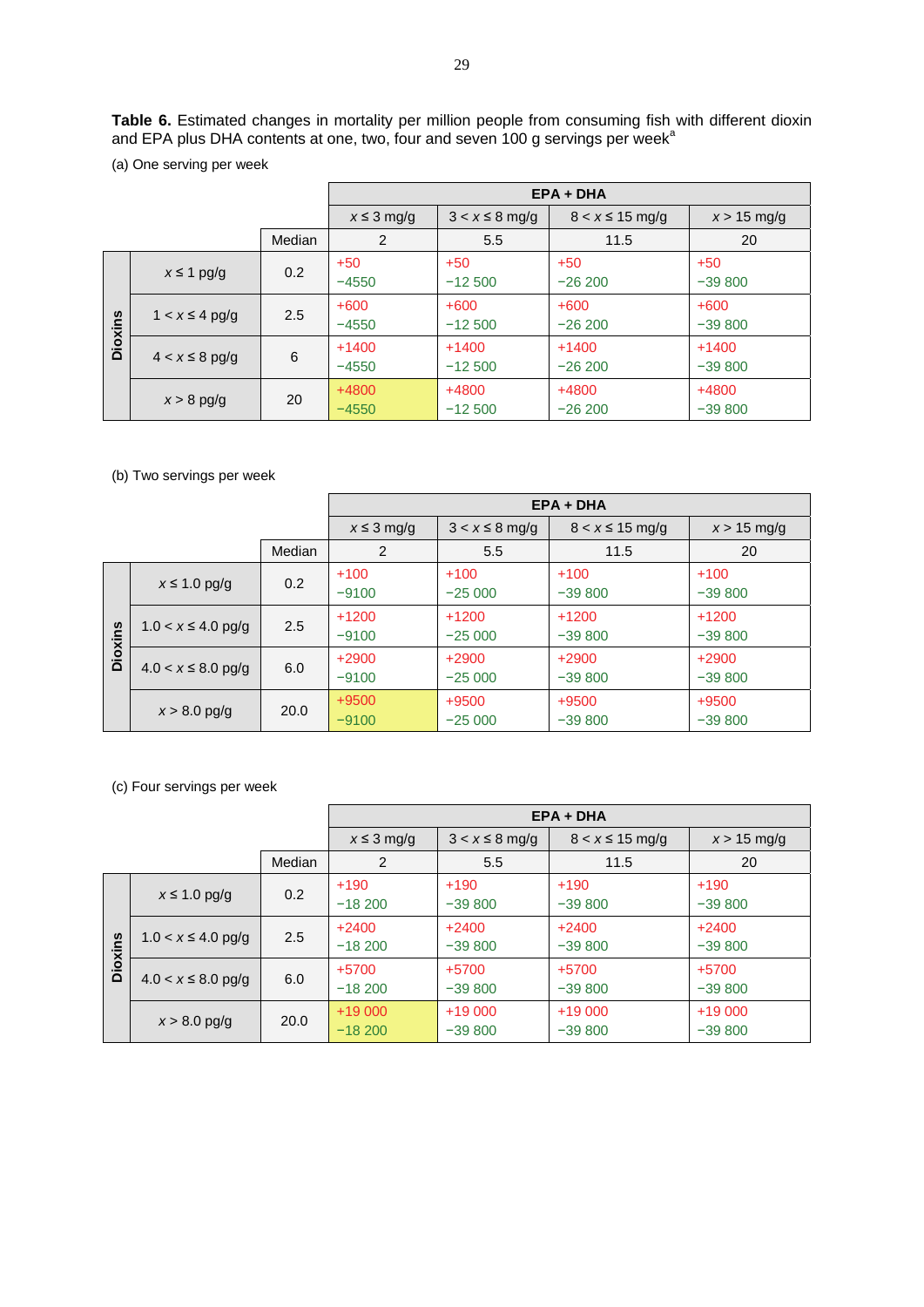|                |                         |        | $EPA + DHA$          |                      |                      |                      |  |  |
|----------------|-------------------------|--------|----------------------|----------------------|----------------------|----------------------|--|--|
|                |                         |        | $x \leq 3$ mg/g      | $3 < x \leq 8$ mg/g  | $8 < x \le 15$ mg/g  | $x > 15$ mg/g        |  |  |
|                |                         | Median | 2                    | 5.5                  | 11.5                 | 20                   |  |  |
| <b>Dioxins</b> | $x \leq 1.0$ pg/g       | 0.2    | $+330$<br>$-31,900$  | $+330$<br>$-39800$   | $+330$<br>$-39800$   | $+330$<br>$-39800$   |  |  |
|                | $1.0 < x \le 4.0$ pg/g  | 2.5    | $+4200$<br>$-31900$  | $+4200$<br>$-39800$  | $+4200$<br>$-39800$  | $+4200$<br>$-39800$  |  |  |
|                | $4.0 < x \leq 8.0$ pg/g | 6.0    | $+10000$<br>$-31900$ | $+10000$<br>$-39800$ | $+10000$<br>$-39800$ | $+10000$<br>$-39800$ |  |  |
|                | $x > 8.0$ pg/g          | 20.0   | $+33300$<br>$-31900$ | $+33300$<br>$-39800$ | $+33300$<br>$-39800$ | $+33300$<br>$-39800$ |  |  |

(d) Seven servings per week

Mean population body weight was assumed to be 60 kg. The numbers in the upper row in each cell (red) are estimates of lives lost from dioxin exposure, prepared using upper-bound estimates of risk. The numbers in the lower row in each cell (green) are the estimates of lives saved due to reduction in coronary heart disease risk from EPA + DHA intake. The maximum positive effect from EPA + DHA was estimated to occur at 250 mg/day. Yellow shaded cells represent the estimates where the net effect is negative; lives lost are greater than lives saved.

## *2.6.4 Comparison of the effects of DHA and dioxins on coronary heart disease mortality: results and discussion*

Based on quantitative risk–benefit analysis of the effects of fish consumption on coronary heart disease mortality, the Expert Consultation determined the following:

- 1) Using central estimates for the effects of EPA plus DHA on coronary heart disease mortality, there are coronary heart disease benefits of eating fish (and coronary heart disease risks of not eating fish) for all frequencies of consumption evaluated (range:  $1-7$  100 g servings per week) and all categories of fish evaluated (median range:  $2-20 \text{ mg/g EPA} + DHA$ ), other than for fish from the highest dioxin category (median 20 pg/g) and lowest EPA plus DHA level (median  $2$  mg/g).
- 2) Maximal benefit can be achieved by consumption of one serving per week of fish with an EPA plus DHA concentration greater than 15 mg/g, two servings per week of fish with an EPA plus DHA concentration greater than 8 but less than or equal to 15 mg/g, four servings per week of fish with an EPA plus DHA concentration greater than 3 but less than or equal to 8 mg/g, and seven servings per week of fish with an EPA plus DHA concentration less than or equal to 3 mg/g. However, risks are lowered by any level of fish consumption evaluated (up to seven 100 g servings per week), except for the combination of low EPA plus DHA ( $\leq$ 3 mg/g) and dioxin concentration greater than 8 pg/g.
- 3) In the worst case, at seven servings per week, established coronary heart disease benefits are outweighed by theoretical dioxin risks when dioxin concentrations are in the highest category  $(>8 \text{ pg/g})$ . However, the Expert Consultation noted that, based on available data on dioxin levels, only a small proportion of fish have dioxin levels in this category.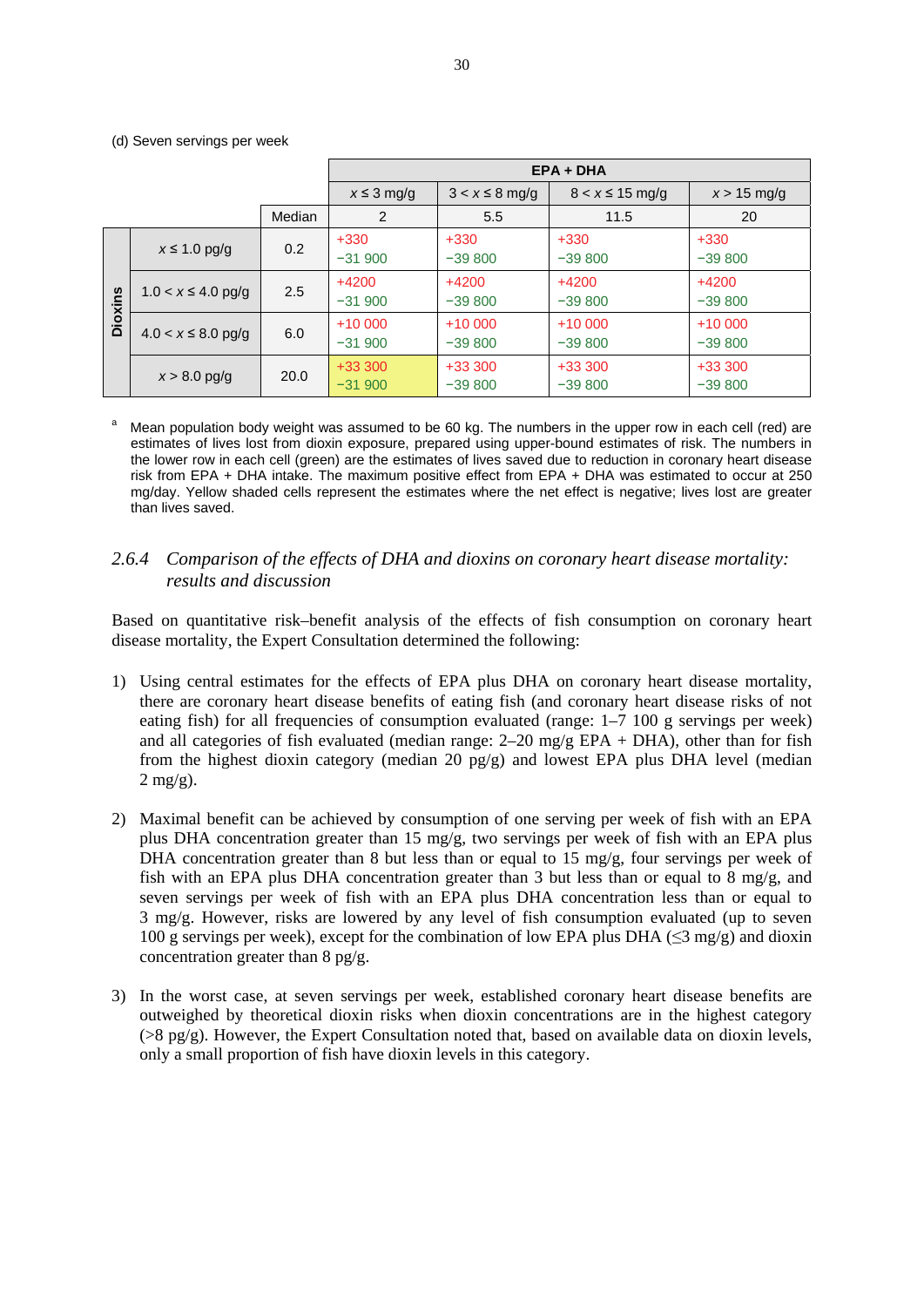## **Conclusions:**

- 1) The Expert Consultation finds the evidence convincing that fish consumption lowers coronary heart disease mortality in the general population.
- 2) Moderate consumption of fatty fish (one or two 100 g servings per week) appears to provide maximum benefit, but risks are lowered by any level of fish consumption evaluated (up to seven 100 g servings per week) unless very high dioxin levels are present.
- 3) In general, when considering an upper estimate for theoretical increased cancer incidence from dioxins in fish, the defined benefits of fish consumption from reduction of coronary heart disease mortality exceeds any hypothetical cancer risk.

#### **3. SUMMARY OF FINDINGS**

#### **3.1 Consumption of fish, LCn3PUFAs, methylmercury and dioxins in women of childbearing age, pregnant women and nursing mothers**

There is *convincing* evidence that:

- LCn3PUFAs (DHA) are important for optimal brain development during gestation and infancy;
- maternal fish consumption during gestation and nursing lowers the risk of suboptimal brain development in their children; and
- maternal methylmercury exposure during gestation increases the risk of suboptimal brain development in their children.

There is *probable* evidence that:

• higher maternal body burden of total dioxins plus non-dioxin-like PCBs during gestation increases the risk of suboptimal brain development in their children.

There is *possible* evidence that:

• higher maternal body burden of dioxins during gestation increases the risk of suboptimal brain development in their children.

Based on quantitative risk–benefit analysis of DHA and methylmercury, the neurodevelopmental risks of not eating fish exceed the risks of eating fish under most circumstances evaluated:

- Optimal health benefits of fish consumption can be achieved by maximizing LCn3PUFA intake and minimizing methylmercury exposure.
- Frequency, amount and choice of fish species consumed are important in maximizing the net benefits.
- In all circumstances, neurodevelopmental benefits of fish consumption are reduced by exposure to methylmercury. In some circumstances, there may be net harm.
- Reducing anthropogenic methylmercury contamination of fish would result in even greater net neurodevelopmental benefits of fish consumption.

The evidence is currently *insufficient* to derive a dose–response relationship between dietary dioxins and neurodevelopment. This lack of a dose–response relationship limits quantitative risk–benefit analysis for the neurodevelopmental effects of DHA intake or fish consumption versus dioxin exposure. The evidence allows the following qualitative conclusions: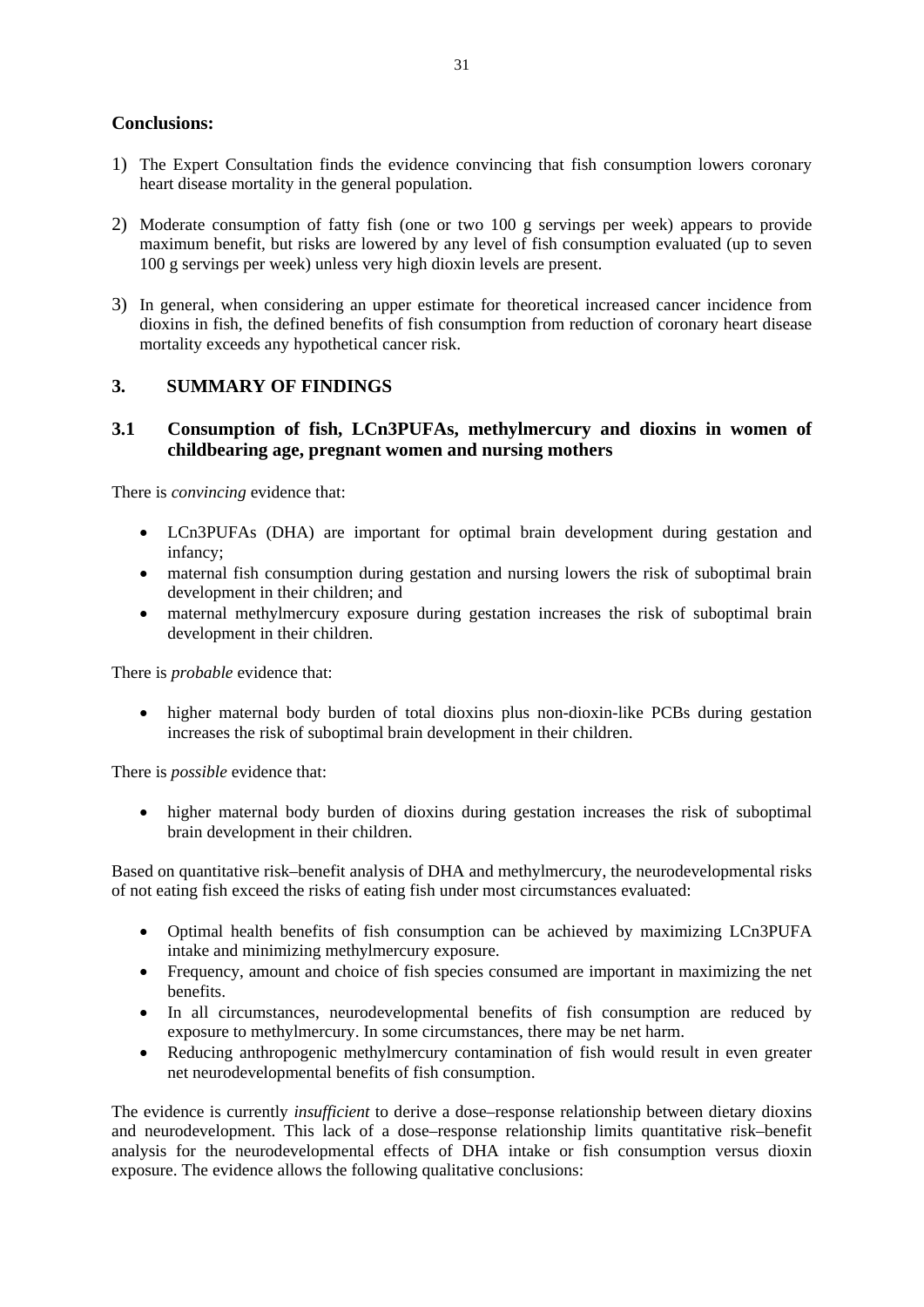- Health effects of dioxins are strongly related to body burden, which accrues over months and years. The current PTMI is not applicable to evaluating the health effects of a single serving of fish.
- At levels of maternal dioxin exposure (from fish and other dietary sources) that do not exceed the PTMI, neurodevelopmental risk is negligible.
- At levels of maternal dioxin exposure (from fish and other dietary sources) that exceed the PTMI, neurodevelopmental risk may no longer be negligible.
- Reducing anthropogenic contamination of fish by dioxins would result in even greater net neurodevelopmental benefits of fish consumption.

Levels of nutrients in fish, including LCn3PUFAs, and contaminants in fish, including methylmercury and especially dioxins, can have large regional differences. Therefore, it is critical that national and regional authorities have specific information on levels of nutrients and contaminants in fish consumed in their region.

## **3.2 Consumption of fish, LCn3PUFAs, methylmercury and dioxins in the general adult population**

There is *convincing* evidence that:

- fish consumption and EPA plus DHA intake lower the risk of coronary heart disease mortality; and
- high dioxin exposure increases the risk of cancer.

There is *insufficient to possible* evidence that:

methylmercury exposure increases the risk of coronary heart disease.

There is *insufficient* evidence that:

 typical levels of dietary dioxins (such as seen in fish and other dietary sources) increase the risk of cancer.

Based on quantitative analysis using central estimates for EPA plus DHA benefits:

risk of coronary heart disease mortality is significantly increased by not eating fish.

The current evidence is not sufficient to conclude that methylmercury causes coronary heart disease. This lack of evidence limits quantitative risk–benefit analysis for the effects of fish consumption or EPA plus DHA intake versus methylmercury exposure on coronary heart disease.

Based on quantitative risk–benefit analysis using central estimates for EPA plus DHA benefits and theoretical upper estimate of cancer risks from dioxins:

 coronary heart disease mortality benefits exceed theoretical upper-estimate cancer risks for all frequencies and categories of fish consumption and dioxin exposures evaluated, other than in the combination of very low EPA plus DHA and very high dioxin concentrations, a combination that was not found in the fish composition data available to the Expert **Consultation**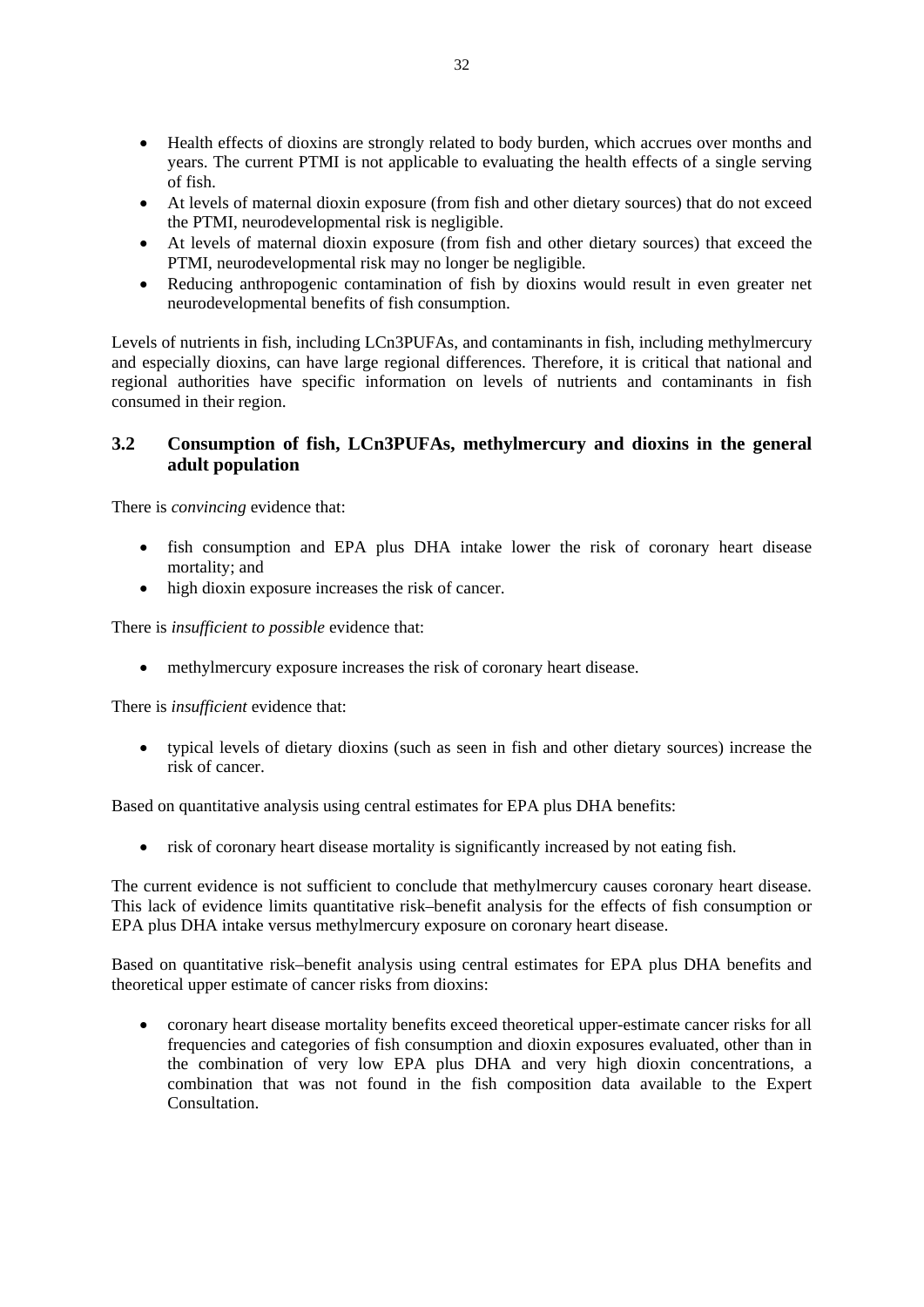## **4. RESEARCH PRIORITIES AND DATA GAPS**

- Research should focus on the benefits of fish consumption and of the nutrients in fish at different life stages.
- Research should focus on strategies for establishing healthy eating patterns, including fish consumption, for later life.
- Member countries should be encouraged to generate representative data on levels of longchain omega-3 fatty acids (LCn3PUFAs), mercury and dioxins in fish species in the form consumed in their respective countries.

## **5. CONCLUSIONS AND RECOMMENDATIONS**

## **5.1 Conclusions**

- Consumption of fish provides energy, protein and a range of essential nutrients.
- Eating fish is part of the cultural traditions of many peoples. In some populations, fish is a major source of food and essential nutrients.
- Among the general adult population, consumption of fish, particularly fatty fish, lowers the risk of coronary heart disease mortality. There is an absence of probable or convincing evidence of coronary heart disease risks of methylmercury. Potential cancer risks of dioxins are well below established coronary heart disease benefits.
- Among women of childbearing age, pregnant women and nursing mothers, considering benefits of DHA versus risks of methylmercury, fish consumption lowers the risk of suboptimal neurodevelopment in their offspring compared with not eating fish in most circumstances evaluated.
- At levels of maternal dioxin exposure (from fish and other dietary sources) that do not exceed the PTMI, neurodevelopmental risk is negligible. At levels of maternal dioxin exposure (from fish and other dietary sources) that exceed the PTMI, neurodevelopmental risk may no longer be negligible.
- Among infants, young children and adolescents, evidence is insufficient to derive a quantitative framework of health risks and benefits. However, healthy dietary patterns that include fish consumption and are established early in life influence dietary habits and health during adult life.

## **5.2 Recommendations**

To minimize risks in target populations, the Expert Consultation recommends that Member States should:

- acknowledge fish as an important food source of energy, protein and a range of essential nutrients and fish consumption as part of the cultural traditions of many peoples;
- emphasize the benefits of fish consumption on reducing coronary heart disease mortality (and the risks of mortality from coronary heart disease associated with not eating fish) for the general adult population;
- emphasize the net neurodevelopmental benefits to offspring of fish consumption by women of childbearing age, particularly pregnant women and nursing mothers, and the neurodevelopmental risks of not consuming fish to offspring of such women;
- develop, maintain and improve existing databases on specific nutrients and contaminants, particularly methylmercury and dioxins, in fish consumed in their region;
- develop and evaluate risk management and communication strategies that both minimize risks and maximize benefits from eating fish.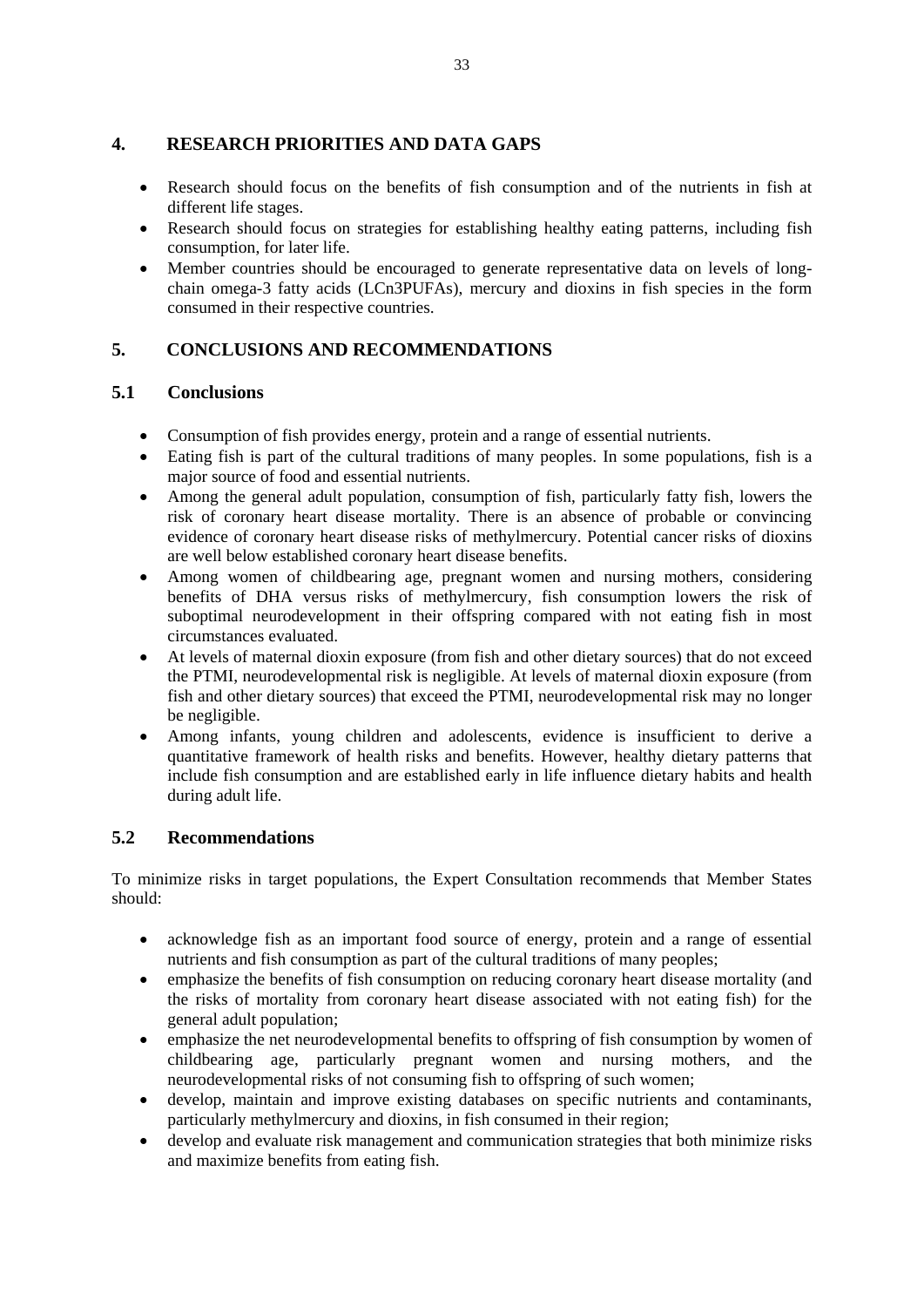#### **6. REFERENCES**

**Ahlquist, M., Bengtsson, C., Lapidus, L., Bergdahl, I.A. & Schutz, A.** 1999. Serum mercury concentration in relation to survival, symptoms, and diseases: results from the prospective population study of women in Gothenburg, Sweden. *Acta Odontologica Scandinavica*, 57:168–174.

**Albert, C.M., Hennekens, C.H., O'Donnell, C.J., Ajani, U.A., Carey, V.J., Willett, W.C., Ruskin, J.N. & Manson, J.E.** 1998. Fish consumption and risk of sudden cardiac death. *JAMA: Journal of the American Medical Association*, 279:23–28.

**Albert, C.M., Campos, H., Stampfer, M.J., Ridker, P.M., Manson, J.E., Willett, W.C. & Ma, J.** 2002. Blood levels of long-chain n-3 fatty acids and the risk of sudden death. *New England Journal of Medicine*, 346:1113–1118.

**Arnold, S. M., Lynn, T. V., Verbrugge, L.A. & Middaugh, J.P.** 2005. Human biomonitoring to optimize fish consumption advice: reducing uncertainty when evaluating benefits and risks. *American Journal of Public Health*, 95(3):393–397.

**Axelrad, D.A., Bellinger, D.C., Ryan, L.M. & Woodruff, T.J.** 2007. Dose–response relationship of prenatal mercury exposure and IQ: an integrative analysis of epidemiologic data. *Environmental Health Perspectives*, 115(4):609–615.

**Bakalar, N.** 2007. Nutrition: Study questions limits on fish in pregnancy. *The New York Times*, 27 February. Available at: www.nytimes.com/2007/02/27/health/27nutr.html?scp=1&sq=bakalar%2027%20february%202007% 20fish%20pregnancy&st=cse

**Bhavsar, S.P., Hayton, A., Reiner, E.J. & Jackson, D.A.** 2007. Estimating dioxin-like polychlorinated biphenyl toxic equivalents from total polychlorinated biphenyl measurements in fish. *Environmental Science & Technology*, 41(9):3096–3102. Buozan C *et al.* 2005. A quantitative analysis of fish consumption and stroke risk. *American Journal of Preventive Medicine*, 29(4):347– 352.

**Bouzan, C., Cohen, J.T., Connor, W.E., Kris-Etherton, P.M., Gray, G.M. Konig, A., Lawrence, R.S., Savitz, D.A. & Teutsch S.M.** 2005. A quantitative analysis of fish consumption and stroke risk. *American Journal of Preventive Medicine*, 29(4):347–352.

**BRAFO** 2010. BRAFO Methodology application to the case studies. Retrieved July 06, 2011 from: www.brafo.org/downloadattachment/6200/3216/BRAFO-16no10-Hoekstra.pdf

**Budtz-Jørgensen, E., Debes, F., Weihe, P. & Grandjean, P.** 2005. Adverse Mercury Effects in 7 Year Old Children Expressed as Loss in "IQ." *Report to the U.S. Environmental Protection Agency.*  EPA-HQ-OAR-2002-0056-6046. Available: www.regulations.gov (Accessed 29 June 2011)

**Budtz-Jørgensen, E.P., Grandjean, P. & Weihe, P.** 2007. Separation of risks and benefits of seafood intake. *Environmental Health Perspectives*, 115(3):323–327.

**Burr, M.L., Fehily, A.M., Gilbert, J.F., Rogers, S., Holliday, R.M., Sweetnam, P.M., Elwood, P.C. & Deadman, N.M.** 1989. Effects of changes in fat, fish, and fibre intakes on death and myocardial reinfarction: diet and reinfarction trial (DART). *Lancet*, 2(8666):757–761.

**Burr, M.L., Ashfield-Watt, P.A., Dunstan, F.D., Fehily, A.M., Breay, P., Ashton, T., Zotos, P.C., Haboubi, N.A. & Elwood, P.C.** 2003. Lack of benefit of dietary advice to men with angina: results of a controlled trial. *European Journal of Clinical Nutrition*, 57:193–200.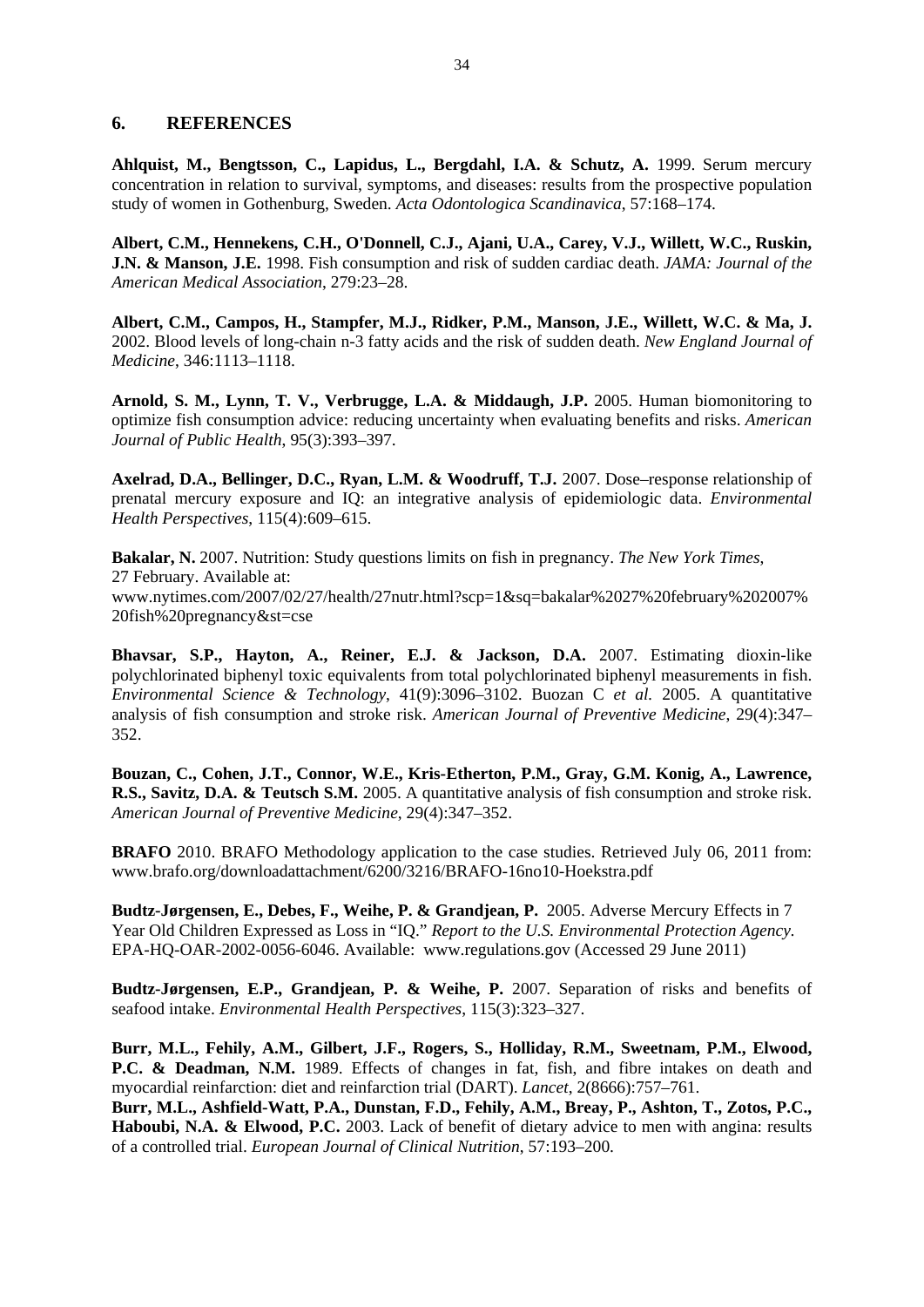**Carrington, C.D. & Bolger, P.M**. 2000. A pooled analysis of the Iraqi and Seychelles methylmercury studies. *Human and Ecological Risk Assessment*, 6:323–340.

**Clarkson, T.W. & Magos, L.** 2006. The toxicology of mercury and its chemical compounds. *Critical Reviews in Toxicology*, 36:609–662.

**Cohen, J.T., Bellinger, D.C., Connor, W.E., Kris-Etherton, P.M., Lawrence, R.S., Savitz, D.A., Shaywitz, B.A., Teutsch, S.M. & Gray, G.M.** 2005a. A quantitative risk–benefit analysis of changes in population fish consumption. *American Journal of Preventive Medicine*, 29(4):325–334.

**Cohen, J.T., Bellinger, D.C. & Shaywitz, B.A.** 2005b. A quantitative analysis of prenatal methyl mercury exposure and cognitive development. *American Journal of Preventive Medicine*, 29(4):353– 366.

**Cohen, J.T., Bellinger D.C., Connor, W.E. & Shaywitz, B.A.** 2005c. A quantitative analysis of prenatal intake of n-3 polyunsaturated fatty acids and cognitive development. *American Journal of Preventive Medicine*, 29(4):366–374.

**Colombo, J., Kannass, K.N., Shaddy, D.J., Kundurthi, S., Maikranz, J.M., Anderson, C.J., Blaga, O.M. & Carlson, S.E.** 2004. Maternal DHA and the development of attention in infancy and toddlerhood. *Child Development*, 75:1254–1267.

**Crump, K.S., Kjellstrom, T., Shipp, A.M., Silvers, A. & Stewart, A.** 1998. Influence of prenatal mercury exposure upon scholastic and psychological test performance: benchmark analysis of a New Zealand cohort. *Risk Analysis*, 18:701–713.

**Daniels, J.L., Longnecker, M.P., Rowland, A.S. & Golding, J.** 2004. Fish intake during pregnancy and early cognitive development of offspring. *Epidemiology*, 15:394–402.

**Davidson, P.W., Myers, G.J., Cox, C., Axtell, C., Shamlaye, C., Sloane-Reeves, J., Cernichiari, E., Needham, L., Choi, A., Wang, Y., Berlin, M. & Clarkson, T.W.** 1998. Effects of prenatal and postnatal methylmercury exposure from fish consumption on neurodevelopment: outcomes at 66 months of age in the Seychelles child development study. *JAMA: Journal of the American Medical Association*, 280:701–707.

**Davidson, P.W., Palumbo, D., Myers, G.J., Cox, C., Shamlaye, C.F., Sloane-Reeves, J., Cernichiari, E., Wilding, G.E. & Clarkson, T.W**. 2000. Neurodevelopmental outcomes of Seychellois children from the pilot cohort at 108 months following prenatal exposure to methylmercury from a maternal fish diet. *Environmental Research*, 84(1):1–11.

**Davidson, P.W., Myers, G.J., Cox, C., Wilding, G.E., Shamlaye, C.F., Huang, L.S., Cernichiari, E., Sloane-Reeves, J. Palumbo, D. & Clarkson, T.W.** 2006. Methylmercury and neurodevelopment: longitudinal analysis of the Seychelles child development cohort. *Neurotoxicology and Teratology*, 28(5):529–535.

**Davidson, P.W., Strain, J.J., Myers, G.J., Thurston, S.W., Bonham, M.P., Shamlaye, C.F., Stokes-Riner, A., Wallace, J.M., Robson, P.J., Duffy, E.M., Georger, L.A., Sloane-Reeves, J., Cernichiari, E., Canfield, R.L., Cox, C., Huang, L.S., Janciuras, J. & Clarkson, T.W.** 2008. Neurodevelopmental effects of maternal nutritional status and exposure to methylmercury from eating fish during pregnancy. *Neurotoxicology*, 29(5):767–775.

**Daviglus, M.L., Stamler, J., Orencia, A.J., Dyer, A.R., Liu, K., Greenland, P., Walsh, M.K., Morris, D. & Shekelle, R.B.** 1997. Fish consumption and the 30-year risk of fatal myocardial infarction. *New England Journal of Medicine*, 336:1046–1053.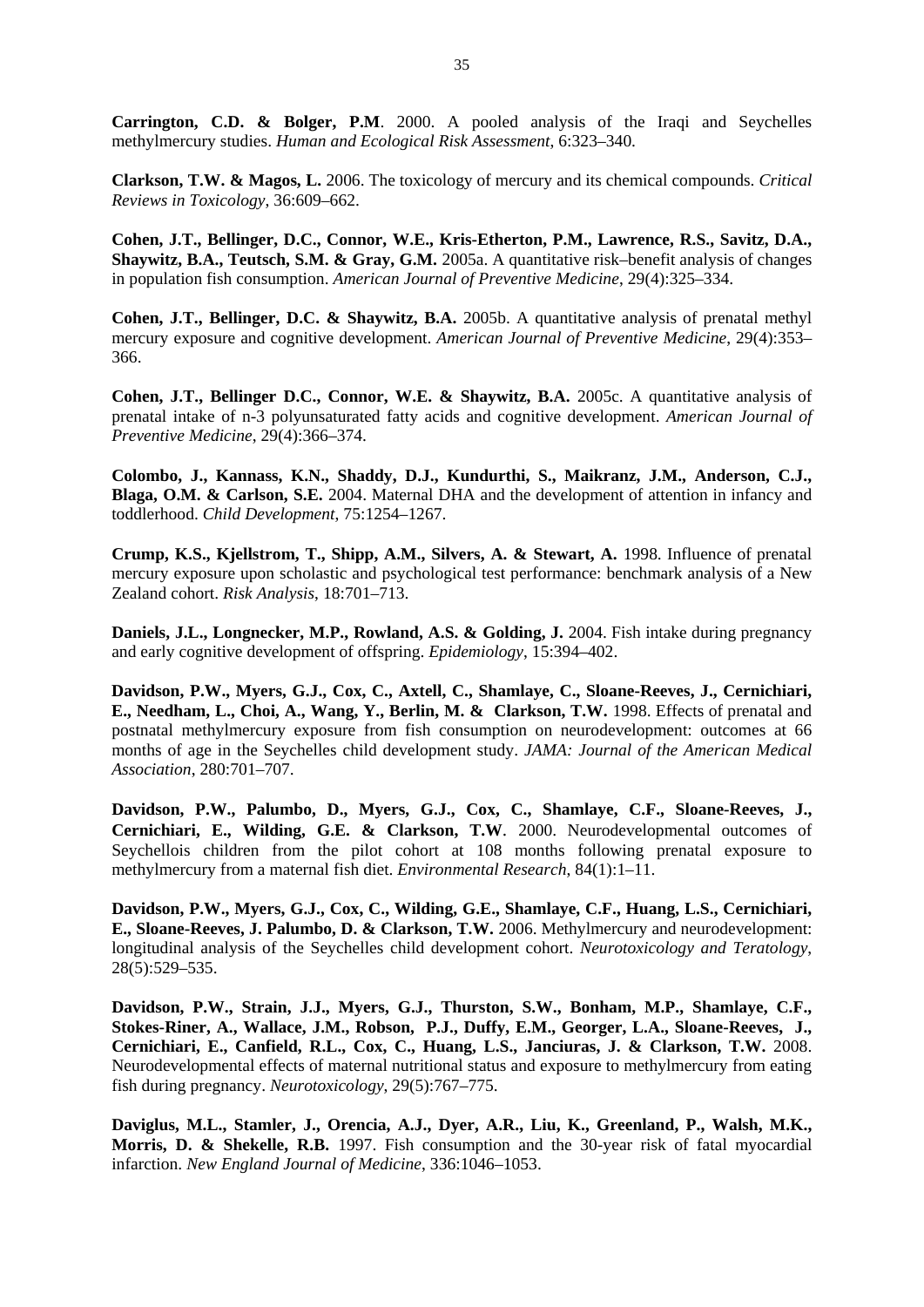**Debes, F.E., Budtz-Jørgensen, P., Weihe, P., White, R.F. & Grandjean, P.** 2006. Impact of prenatal methylmercury exposure on neurobehavioural function at age 14 years. *Neurotoxicology and Teratology*, 28:363–375.

**Dickhoff, W., Collier, T. & Varanasi, U.** 2007. The seafood dilemma—a way forward. *Fisheries*, 32(5):244–246.

**Dolecek, T.A. & Granditis, G.** 1991. Dietary polyunsaturated fatty acids and mortality in the Multiple Risk Factor Intervention Trial (MRFIT). *World Review of Nutrition*, 66:205–216.

**EFSA Scientific Committee** 2010. Scientific opinion: Guidance on human health risk–benefit assessment of foods. *EFSA Journal*, 8(7):1673 (www.efsa.europa.eu/de/scdocs/doc/1673.pdf).

**Egeland, G.M. & Middaugh, J.P**. 1997. Balancing fish consumption benefits with mercury exposure. *Science*, 278(5345):1904–1905.

**FAO** 2010. *Fats and fatty acids in human nutrition. Report of an expert consultation.* Rome, Food and Agriculture Organization of the United Nations (FAO Food and Nutrition Paper 91; www.fao.org/docrep/013/i1953e/i1953e00.pdf).

**FAO/WHO** 2002. *Evaluation of certain food additives and contaminants: fifty-seventh report of the Joint FAO/WHO Expert Committee on Food Additives.* Geneva, World Health Organization (WHO Technical Report Series, No. 909).

**FAO/WHO** 2004. *Evaluation of certain food additives and contaminants: sixty-first report of the Joint FAO/WHO Expert Committee on Food Additives.* Geneva, World Health Organization (WHO Technical Report Series, No. 922).

**FAO/WHO** 2007. *Evaluation of certain food additives and contaminants: sixty-seventh report of the Joint FAO/WHO Expert Committee on Food Additives.* Geneva, World Health Organization (WHO Technical Report Series, No. 940).

**FAO/WHO** 2010. *Codex Alimentarius Commission procedural manual*, 19th ed. Rome, World Health Organization and Food and Agriculture Organization of the United Nations, Joint FAO/WHO Food Standards Programme (www.codexalimentarius.net/web/procedural\_manual.jsp).

**Folsom, A.R. & Demissie, Z.** 2004. Fish intake, marine omega-3 fatty acids, and mortality in a cohort of postmenopausal women. *American Journal of Epidemiology*, 160:1005–1010.

**Foran, J.A., Good, D.H., Carpenter, D.O., Hamilton, M.C., Knuth, B.A. & Schwager, S.J.** 2005. Quantitative analysis of the benefits and risks of consuming farmed and wild salmon. *Journal of Nutrition*, 135(11):2639–2643.

**Foran, J.A., Carpenter, D.O., Good, D.H., Hamilton, M.C., Hites, R.A., Knuth, B.A. & Schwager, S.J.** 2006. Risks and benefits of seafood consumption. *American Journal of Preventive Medicine*, 30(5):438–439.

**Fraser, G.E., Sabate, J., Beeson, W.L. & Strahan, T.M.** 1992. A possible protective effect of nut consumption on risk of coronary heart disease. The Adventist Health Study. *Archives of Internal Medicine*, 152:1416–1424.

**Ginsberg, G. & Toal, B.F.** 2009. Quantitative approach for incorporating methylmercury risks and omega-3 fatty acid benefits in developing species-specific fish consumption advice. *Environmental Health Perspectives*, 117(2):267–275.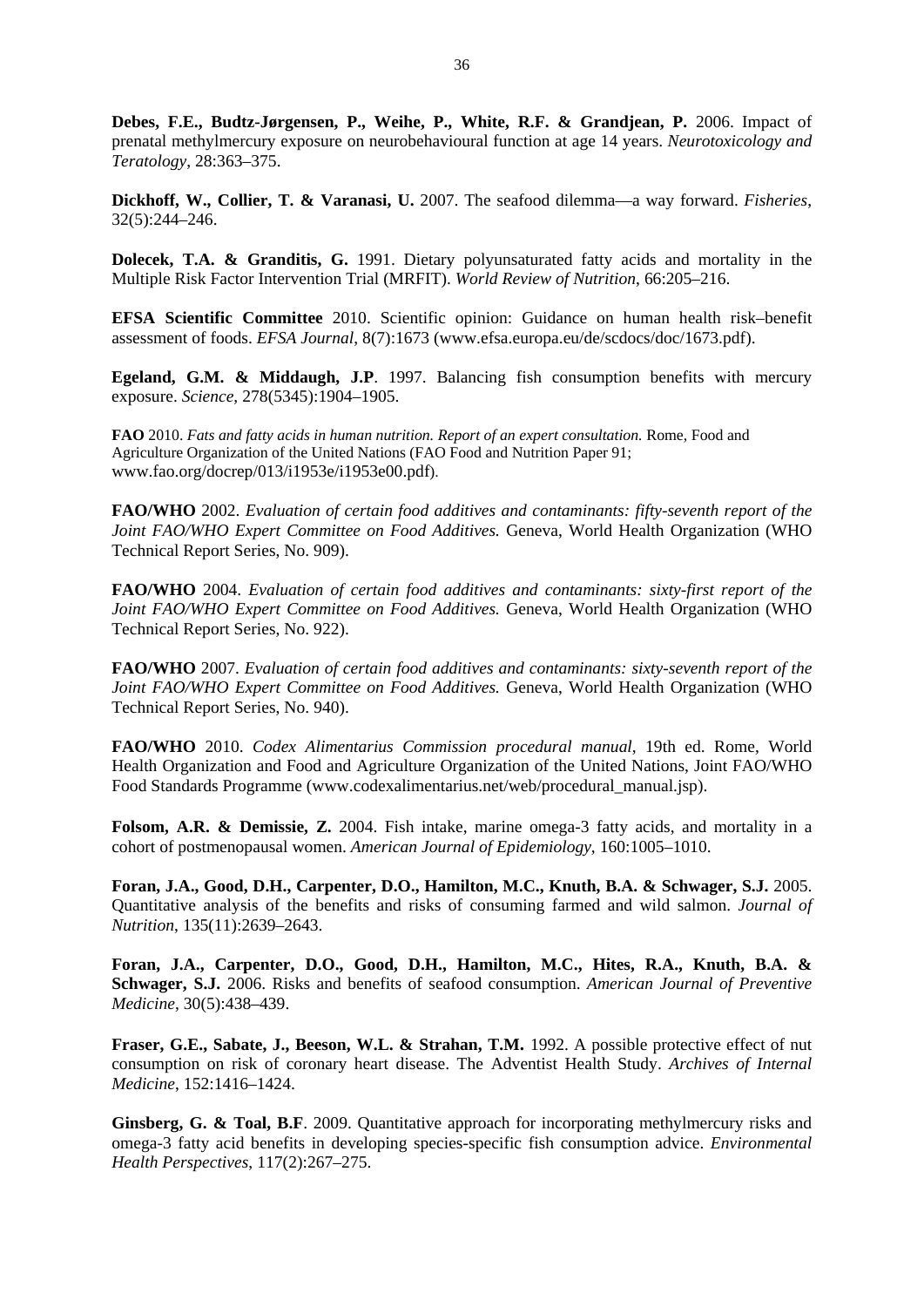**Gladyshev, M.I., Sushchik, N.N., Anishchenco, A.V., Makhutova, O.N., Kalachova, G.S. & Gribovskya, I.V.** 2009. Benefit–risk ratio of food fish intake as the source of essential fatty acids vs. heavy metals: a case study of Siberian grayling from the Yenisei River. *Food Chemistry*, 115(2):545– 550.

Gochfeld, M. & Burger, J. 2005. Good fish/bad fish: a composite benefit-risk by dose curve. *Neurotoxicology*, 26(4):511–520.

**Grandjean, P., Weihe, P. & White, R.F.** 1995. Milestone development in infants exposed to methylmercury from human milk. *Neurotoxicology*, 16:27–33.

**Grandjean, P., Weihe, P., White, R.F., Debes, F., Araki, S., Yokoyama, K., Murata, K., Sorensen, N., Dahl, R. & Jorgensen, P.J.** 1997. Cognitive deficit in 7-year-old children with prenatal exposure to methylmercury. *Neurotoxicology and Teratology*, 19:417–428.

**GISSI-Prevenzione Investigators (Gruppo Italiano per lo Studio della Sopravvivenza nell'Infarto miocardico).** 1999. Dietary supplementation with n-3 polyunsaturated fatty acids and vitamin E after myocardial infarction: results of the GISSI-Prevenzione trial. *Lancet*, 354(9177):47– 55.

**Guallar, E., Sanz-Gallardo, M.I., van't Veer, P., Bode, A., Gomez-Aracena, J. & Kark, J.D.**  2002. Mercury, fish oils, and the risk of myocardial infarction. *New England Journal of Medicine*, 347:1747N–1754N.

**Guevel, M.R., Sirot, V., Volatier, J.L. and LeBlanc, J.C.** 2008. A risk–benefit analysis of French high fish consumption: a QALY approach. *Risk Analysis*, 28(1):37–48.

**Haggqvist, B., Havarinasab, S., Bjorn, E. & Hultman, P**. 2005. The immunosuppressive effect of methylmercury does not preclude development of autoimmunity in genetically susceptible mice. *Toxicology*, 208:149–164.

**Hallgren, C.G., Hallmans, G., Jansson, J.H., Marklund, S.L., Huhtasaari, F. & Schutz, A.** 2001. Markers of high fish intake are associated with decreased risk of a first myocardial infarction. *British Journal of Nutrition*, 86:397–404.

Hansen, J.C. & Gilman, A.P. 2005. Exposure of Arctic populations to methylmercury from consumption of marine food: an updated risk–benefit assessment. *International Journal of Circumpolar Health*, 64:121–136.

**Harris, W.S., Mozaffarian, D., Lefevre,, M. Toner,, C.D., Colombo, J., Cunnane, S.C., Holden, J.M., Klurfeld, D.M., Morris, M.C. & Whelan, J.** 2009. Towards establishing dietary reference intakes for eicosapentaenoic and docosahexaenoic acids. *Journal of Nutrition*, 139:804S–819S.

**Hastings M.** 2006. Disparate claims make seafood confusing. *Winston-Salem Journal*, 25 October.

**Hayabuchi, H., Yoshimura, T. & Kuratsune, M.** 1979. Consumption of toxic rice oil by 'yusho' patients and its relation to the clinical response and latent period. *Food Cosmet Toxicol*, 17(5):455– 461.

**He, K., Song, Y., Daviglus, M.L., Liu, K., Van Horn, L. Dyer, A.R. & Greenland, P.** 2004a. Accumulated evidence on fish consumption and coronary heart disease mortality: a meta-analysis of cohort studies. *Circulation*, 109(22):2705–2711.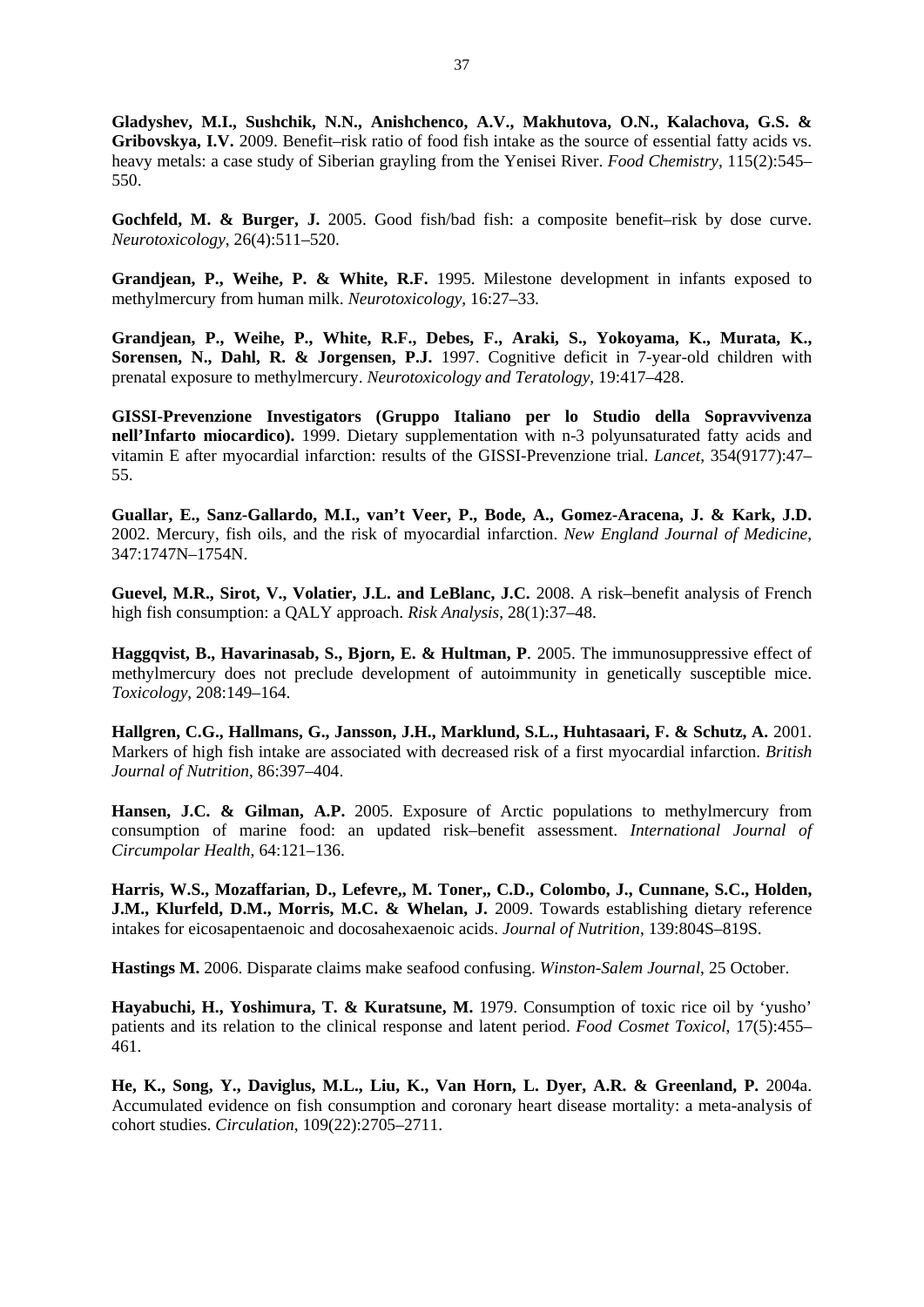**He, K., Song, Y., Daviglus, M.L., Liu, K., Van Horn, L, Dyer, A.R. Goldbourt, U. & Greenland, P.** 2004b. Fish consumption and incidence of stroke: a meta-analysis of cohort studies. *Stroke*, 35:1538–1542.

**Hibbeln, J.R., Davis, J.M., Steer, C.P., Emmett, I., Rogers, C., Williams, C. & Golding, J.** 2007. Maternal seafood consumption in pregnancy and neurodevelopmental outcomes in childhood (ALSPAC study): an observational cohort study. *Lancet*, 369:578–585.

**Hoekstra, J., Verkaik-Kloosterman, J., Rompelberg, C., van Kranen, H., Zeilmaker, M., Verhagen, H. & de Jong, N.** 2008. Integrated risk–benefit analyses: method development with folic acid as example. *Food and Chemical Toxicology*, 46(3):893–909.

**Hoekstra, J., Hart, A., Boobis, A., Claupein, E., Cockburn, A., Hunt, A., Knudsen, I., Richardson, D., Schilter B., Schütte, K., Torgerson, P.R. Verhagen, H., Watzl, B. & Chiodini, A**. 2010. BRAFO tiered approach for benefit–risk assessment of foods. *Food and Chemical Toxicology* (in press).

**Hooper, L.R.L., Thompson, R.A., Harrison, C.D., Summerbell, C.D., Ness,, A.R., Moore, H.J., Worthington, H.V., Durrington, J.P., Higgins, J.P.T., Capps, N.E., Riemersma, R.A., Ebrahim, S.B.J. & Smith, G.D.** 2006. Risks and benefits of omega 3 fats for mortality, cardiovascular disease, and cancer: systematic review. *BMJ (Clinical research ed.)*, 332(7544):752–760.

**Hu, F.B., Bronner, L. & Willett, W.C.** 2002. Fish and omega-3 fatty acid intake and risk of coronary heart disease in women. *JAMA: Journal of the American Medical Association*, 287:1815– 1821.

**Huisman, M., Koopman-Esseboom, C., Fidler, V., Hadders-Algra, M., van der Paauw, C.G., Tuinstra, L.G., Weisglas-Kuperus, N., Sauer, P.J., Touwen, B.C. & Boersma, E.R.** 1995. Perinatal exposure to polychlorinated biphenyls and dioxins and its effect on neonatal neurological development. *Early Human Development*, 41(2):111–127.

**IARC** 1997. *Polychlorinated dibenzo-para-dioxins and polychlorinated dibenzofurans*. Lyon, International Agency for Research on Cancer (IARC Monographs on the Evaluation of Carcinogenic Risks to Humans, Vol. 69).

**IPCS** 1990. *Methyl mercury.* Geneva, World Health Organization, International Programme on Chemical Safety (Environmental Health Criteria 101).

**Itai, Y., Fujino, T., Ueno, K. & Motomatsu, Y**. 2004. An epidemiological study of the incidence of abnormal pregnancy in areas heavily contaminated with methylmercury. *Environmental Science*, 11:83–97.

**Jacobson, J.L. & Jacobson, S.W.** 2003. Prenatal exposure to polychlorinated biphenyls and attention at school age. *Journal of Pediatrics*, 143(6):780–788.

**Kjellstrom,T., Kennedy, P., Wallis, S. & Mantell, C.** 1986. *Physical and mental development of children with prenatal exposure to mercury from fish. Stage 1. Preliminary tests at age 4.* Solna, National Swedish Environmental Protection Board (Report 3080).

**Kjellstrom, T., Kennedy, P., Wallis, S., Stewart, A., Friberg, L., Lind, B., Witherspoon, P. & Mantell, C.** 1989. *Physical and mental development of children with prenatal exposure to mercury from fish. Stage 2. Interviews and psychological tests at age 6*. Solna, National Swedish Environmental Protection Board (Report 3642).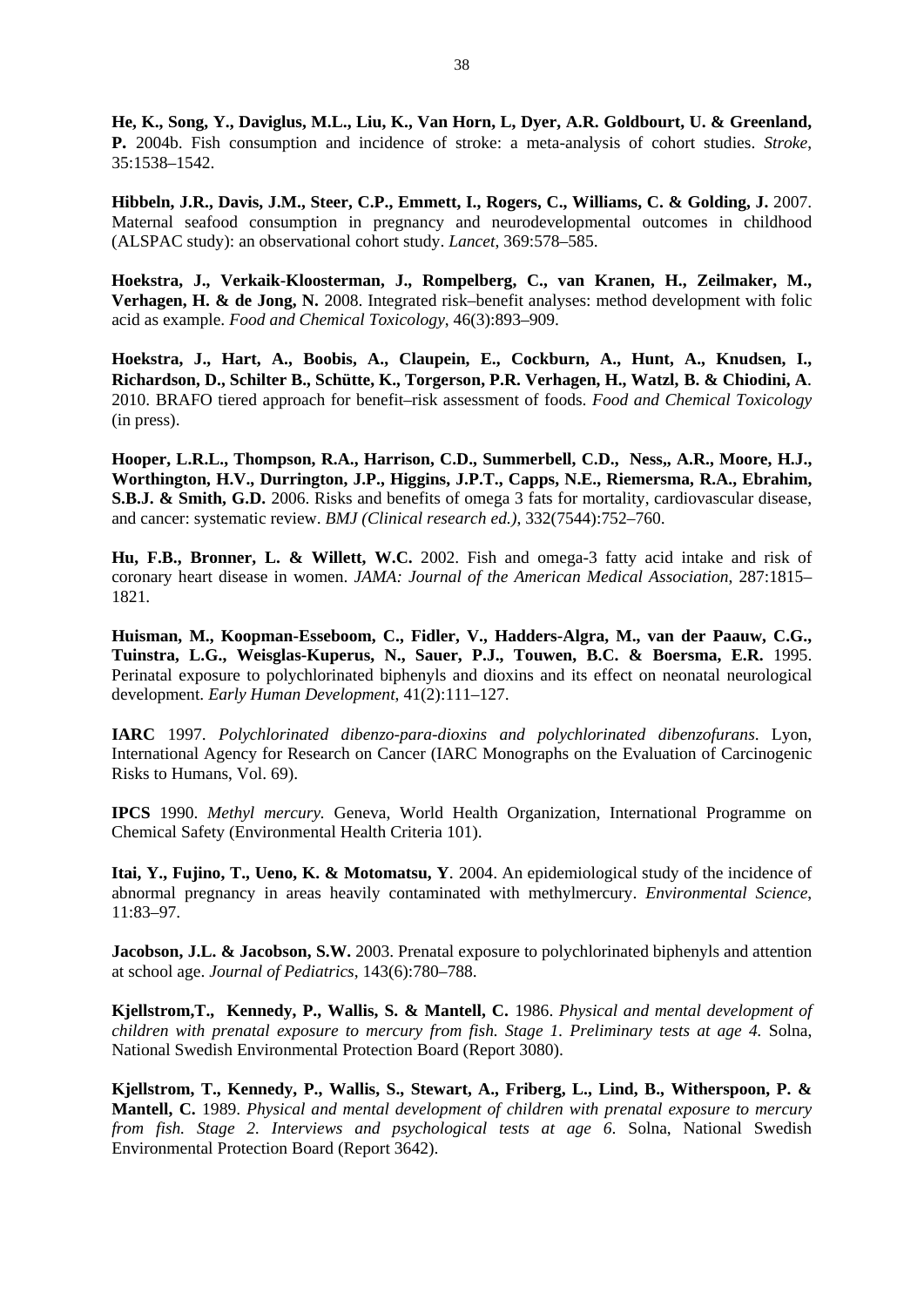**Knuth, B. A., Connelly, N.A., Sheeshka, J. & Patterson, J.** 2003. Weighing health benefit and health risk information when consuming sport-caught fish. *Risk Analysis*, 23(6):1185–1197.

**Kogevinas, M.** 2000 Studies of cancer in humans. *Food Additives and Contaminants*, 17 (4): 317- 324.

**Konig, A., Bouzan, C., Cohen, J.T., Connor, W.E., Kris-Etherton, P.M., Gray, G.M., Lawrence, R.S., Savitz, D.A. & Teutsch, S.M.** 2005. A quantitative analysis of fish consumption and coronary heart disease mortality. *American Journal of Preventive Medicine*, 29(4):335–346.

**Kromhout, D., Bosschieter, E.B. & de Lezenne Coulander, E.B**. 1985. The inverse relation between fish consumption and 20-year mortality from coronary heart disease. *New England Journal of Medicine*, 312:1205–1209.

**Kromhout, D., Feskens, E.J. & Bowles, C.H.** 1995. The protective effect of a small amount of fish on coronary heart disease mortality in an elderly population. *International Journal of Epidemiology*, 24:340–345.

**Kuhnlein, H.V.** 1995. Benefits and risks of traditional food for Indigenous Peoples: focus on dietary intakes of Arctic men. *Canadian Journal of Physiology and Pharmacology*, 73(6):765–771.

**Kuhnlein, H.V.** 2003. Promoting the nutritional and cultural benefits of traditional food systems of Indigenous People. *Forum of Nutrition*, 56:222–223.

Leblanc, J.C., Volatier, J.L., Sirot, V. & Bemrah-Aouachria, N. 2006. CALIPSO. Fish and seafood consumption study and biomarker of exposure to trace elements, pollutants and omega 3. Maisons-Alfort, French Food Safety Agency (www.afssa.fr/Documents/PASER-Ra-CalipsoEN.pdf).

**Leijs, M.M., Ten Tuscher, G.W., Kees, O., Van Aalderen, W.M.C., Vulsma, T., Westra, M.., Oosting, J & Koppe, J.** 2008. Perinatal dioxin exposure in the Netherlands—a long-term follow-up. *International Journal of Environmental Health*, 2(3–4):429–438.

**Lemaitre, R.N., King, I.B., Mozaffarian, D., Kuller, L.H. ,Tracy, R.P. & Siscovick, D.S.** 2003. n-3 polyunsaturated fatty acids, fatal ischemic heart disease, and nonfatal myocardial infarction in older adults: the Cardiovascular Health Study. *American Journal of Clinical Nutrition*, 77:319–325.

**Lewin, G.A., Schachter, H.M., Yuen, D., Merchant, P., Mamaladze, V. & Tsertsvadze, A.** 2005. *Effects of omega-3 fatty acids on child and maternal health*. Rockville, MD, Agency for Healthcare Research and Quality (Evidence Reports/Technology Assessments, No. 118).

Lim, S., Chung, H.U., & Paek, D. 2010. Low dose mercury and heart rate variability among community residents nearby to an industrial complex in Korea. *Neurotoxicology*, 1:10–16.

**Lynch , M.L., Huang, L. S., Cox, C., Strain, J.J., Myers, G. J., Bonham, M. P., Shamlaye, C. F. ,Stokes-Riner, A., Wallace, J.M.W., Duffy, E.M., Clarkson, T.W. & Davidson, P.W.** 2011. Varying coefficient function models to explore interactions between maternal nutritional status and prenatal methylmercury toxicity in the Seychelles Child Development Nutrition Study. *Environmental Research*, 111(1):75–80.

**Mann, J.I., Appleby, P.N., Key, T.J. & Thorogood, M.** 1997. Dietary determinants of ischaemic heart disease in health conscious individuals. *Heart*, 78:450–455.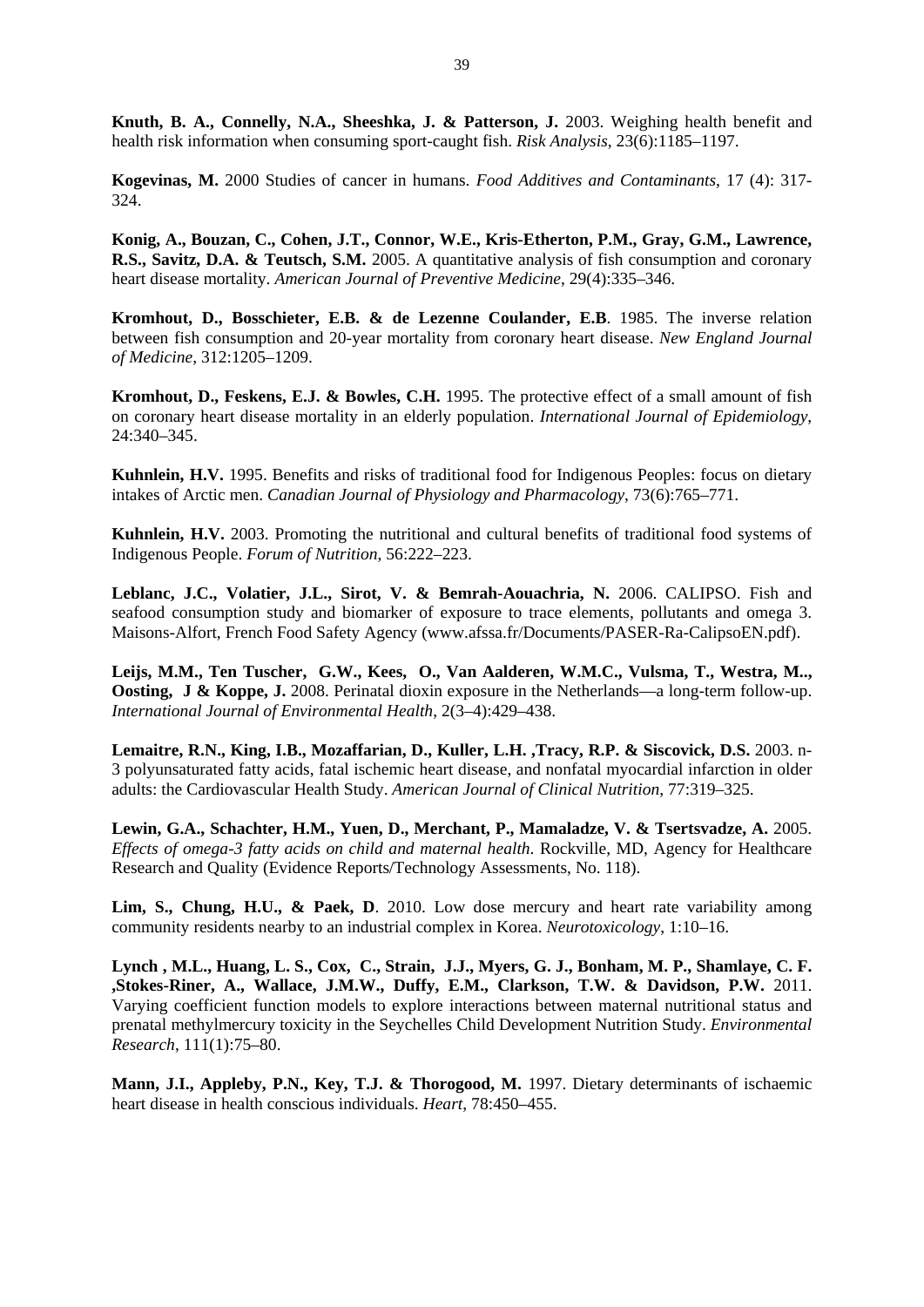**Marchioli, R., Marfisi, R.M., Borrelli, G., Chieffo, C., Franzosi, M.G., Levantesi, G., Maggioni, A.P., Nicolosi, G.L., Scarano, M., Silletta, M.G., Schweiger, C., Tavazzi, L. & Tognoni, G. 2007.**  Efficacy of n-3 polyunsaturated fatty acids according to clinical characteristics of patients with recent myocardial infarction: insights from the GISSI-Prevenzione Trial. *Journal of Cardiovascular Medicine* (Hagerstown, Md.), 8(Suppl. 1):S34–S37.

**Martinez, M.** 1992. Tissue levels of polyunsaturated fatty acids during early human development. *Journal of Pediatrics*, 120(4 Pt 2):S129–S138.

**Ministry of Agriculture, Forestry and Fisheries, Japan** 2008. *Surveillance on mercury and methylmercury in fish and fishery products, 2007–2008*. Tokyo, Ministry of Agriculture, Forestry and Fisheries.

**Morrissey, M.T.** 2006. The good, the bad, and the ugly: weighing the risks and benefits of seafood consumption. *Nutrition and Health*, 18(2):193–197.

**Mozaffarian, D. & Rimm, E.B.** 2006. Fish intake, contaminants, and human health—Evaluating the risks and the benefits. *JAMA: Journal of the American Medical Association*, 296(15):1885–1899.

**Mozaffarian, D., Lemaitre, R.N. Kuller, L.H. Burke, G.L. Tracy, R.P. & Siscovick,D.S.** 2003. Cardiac benefits of fish consumption may depend on the type of fish meal consumed: the Cardiovascular Health Study. *Circulation*, 107:1372–1377.

**Mozaffarian, D., Ascherio, A., Hu, F.B., Stampfer, M.J., Willett, W.C., Siscovick, D.S. &. Rimm, E.B**. 2005. Interplay between different polyunsaturated fatty acids and risk of coronary heart disease in men. *Circulation*, 111:157–164.

**Murata, K., Weihe, P., Budtz-Jørgensen, E., Jørgensen, P.J. & Grandjean, P.** 2004. Delayed brainstem auditory evoked potential latencies in 14-year-old children exposed to methylmercury. *Journal of Pediatrics*, 144:177–183.

**Myers, G.J., Davidson, P.W., Cox, C., Shamlaye, C.F., Tanner, M.A., Choisy, O., Sloane-Reeves, J., Marsh, D., Cernichiari, E. & Choi, A.** 1995a. Neurodevelopment outcomes of Seychellois children sixty-six months after in utero exposure to methylmercury from maternal fish diet: pilot study. *Neurotoxicology*, 16:639–652.

**Myers, G.J., Davidson, P.W., Cox, C., Shamlaye, C.F., Tanner, M.A., Marsh, D.O., Cernichiari E., Lapham, L.W., Berlin, M. & Clarkson, T.W.** 1995b. Summary of the Seychelles Child Development Study on the relationship of fetal methylmercury exposure to neurodevelopment. *Neurotoxicology*, 16:711–716.

**Myers, G.J., Marsh, D.O., Cox, C., Davidson, P.W., Shamlaye, C.F., Tanner, M.A., Choi, A.,Cernichiari, E., Choisy, O. & Clarkson, T.W.** 1995c. A pilot neurodevelopmental study of Seychellois children following in utero exposure to methylmercury from maternal fish diet. *Neurotoxicology*, 16:629–638.

**Myers, G.J., Davidson, P.W., Cox, C., Shamlaye, C.F., Palumbo, D., Cernichiari, E., Sloane-Reeves, J., Wilding, G.E., Kost, J., Huang, L.S. & Clarkson, T.W**. 2003. Prenatal methylmercury exposure from ocean fish consumption in the Seychelles Child Development Study. *Lancet*, 361:1686–1692.

**Nakamura, Y., Ueshima, H., Okamura, T., Kadowaki, T., Hayakawa,, T. Kita, Y., Tamaki, S. & Okayama, A.** 2005. Association between fish consumption and all-cause and cause-specific mortality in Japan: NIPPON DATA80, 1980–99. *American Journal of Medicine*, 118:239–245.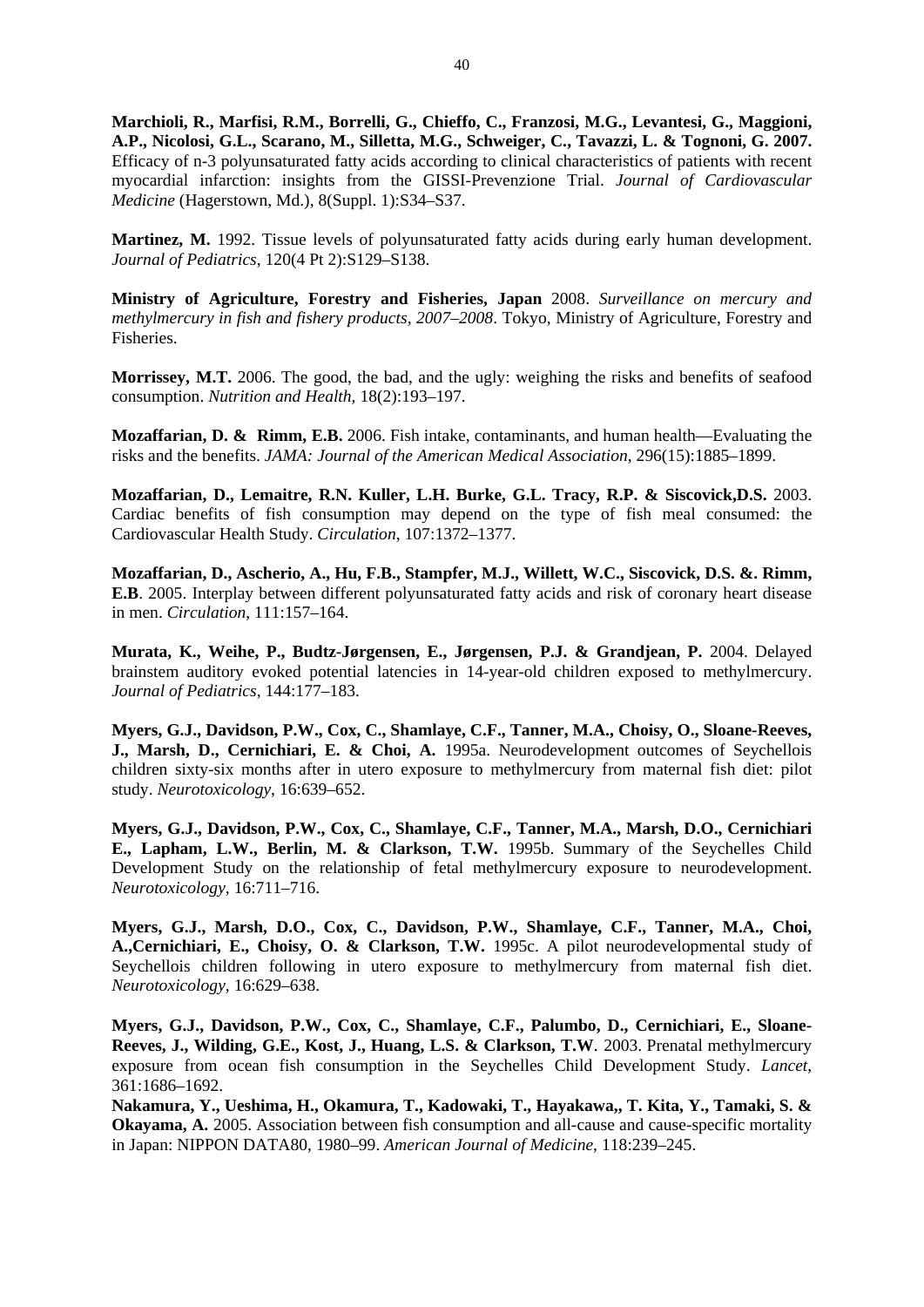**National Healthy Mothers, Healthy Babies Coalition** 2007. *Experts in obstetrics and nutrition unveil seafood consumption recommendations during pregnancy.* Press release, 4 October 2007. Alexandria, VA, National Health Mothers, Healthy Babies Coalition.

**Nesheim, M.C. & Yaktine, A.L. eds** 2007. *Seafood choices: balancing benefits and risks*. Prepared by the Committee on Nutrient Relationships in Seafood: Selections to Balance Benefits and Risks, Food and Nutrition Board, Institute of Medicine, National Academies. Washington, DC, The National Academies Press.

**Nichols, B.R., Henz K.L., Aylward, L., Hayes, S.M. & Lamb, J.C.** 2007. Age-specific reference ranges for polychlorinated biphenyls (PCB) based on the NHANES 2001–2002 survey. *Journal of Toxicology and Environmental Health, Part A*, 70:1873–1877.

**Oken, E., Wright, R.O., Kleinman, K.P., Bellinger, D., Amarasiriwardena, C.J. & Hu, H.** 2005. Maternal fish consumption, hair mercury and infant cognition in a U.S. cohort. *Environmental Health Perspectives*, 113:1376–1380.

**Oken, E., Radesky, J.S. ,Wright, R.O., Bellinger, D.C., Amarasiriwardena, C.J., & Kleinman, K.P.** 2008a. Maternal fish intake during pregnancy, blood mercury levels, and child cognition at age 3 years in a US cohort. *American Journal of Epidemiology*, 167:1171–1181.

**Oken, E., Østerdal, M.L., Gillman, M.W., Knudsen V.K., Halldorsson, T.I., Strøm, M. & Bellinger, D.C.** 2008b. Associations of maternal fish intake during pregnancy and breastfeeding duration with attainment of developmental milestones in early childhood: a study from the Danish National Birth Cohort. *American Journal of Clinical Nutrition*, 288:789–796.

**Oomen, C.M., Feskens, E.J., Rasanen, L., Fidanza, F., Nissinen, A.M., Menotti, A.M. ,Kok, F.J. & Kromhouit, D.** 2000. Fish consumption and coronary heart disease mortality in Finland, Italy, and the Netherlands. *American Journal of Epidemiology*, 151:999–1006.

**Osler, M., Andreasen, A.H. & Hoidrup, S.** 2003. No inverse association between fish consumption and risk of death from all-causes, and incidence of coronary heart disease in middle-aged, Danish adults. *Journal of Clinical Epidemiology*, 56:274–279.

**Pesatori, A.C., Consonni, D., Tironi, A., Zocchetti C, Fini, A. & Bertazzi, P.A.** 1993. Cancer in a young population in a dioxin-contaminated area. *International Journal of Epidemiology* 22(6):1010- 1013

**Ponce, R.A., Bartell, S.M., Wong, E.Y., LaFlamme, D., Carrington, C., Lee, R.C., Patrick, D.L., Faustman, E.M. & Bolger, M.** 2000. Use of quality-adjusted life year weights with dose–response models for public health decisions: a case study of the risks and benefits of fish consumption. *Risk Analysis*, 20(4):529–542.

**Ponce, R.A., Wong, E.Y. & Faustman, E.M.** 2001. Quality adjusted life years (OALYs) and dose– response models in environmental health policy analysis—methodological considerations. *Science of the Total Environment*, 274(1–3):79–91.

**Raaschou-Nielsen, O., Pavuk, M., Leblanc, A., Dumas, P., Philippe Weber J., Olsen, A., Tjonneland, A., Overvad, K. & Olsen, J.H.** 2005. Adipose organochlorine concentrations and risk of breast cancer among postmenopausal Danish women. *Cancer Epidemiology, Biomarkers and Prevention*, 14(1):67–74.

**Rissanen, T., Voutilainen, S., Nyyssonen, K., Lakka, T.A. & Salonen, J.T.** 2000. Fish oil–derived fatty acids, docosahexaenoic acid and docosapentaenoic acid, and the risk of acute coronary events. The Kuopio Ischaemic Heart Disease Risk Factor Study. *Circulation*, 102:2677–2679.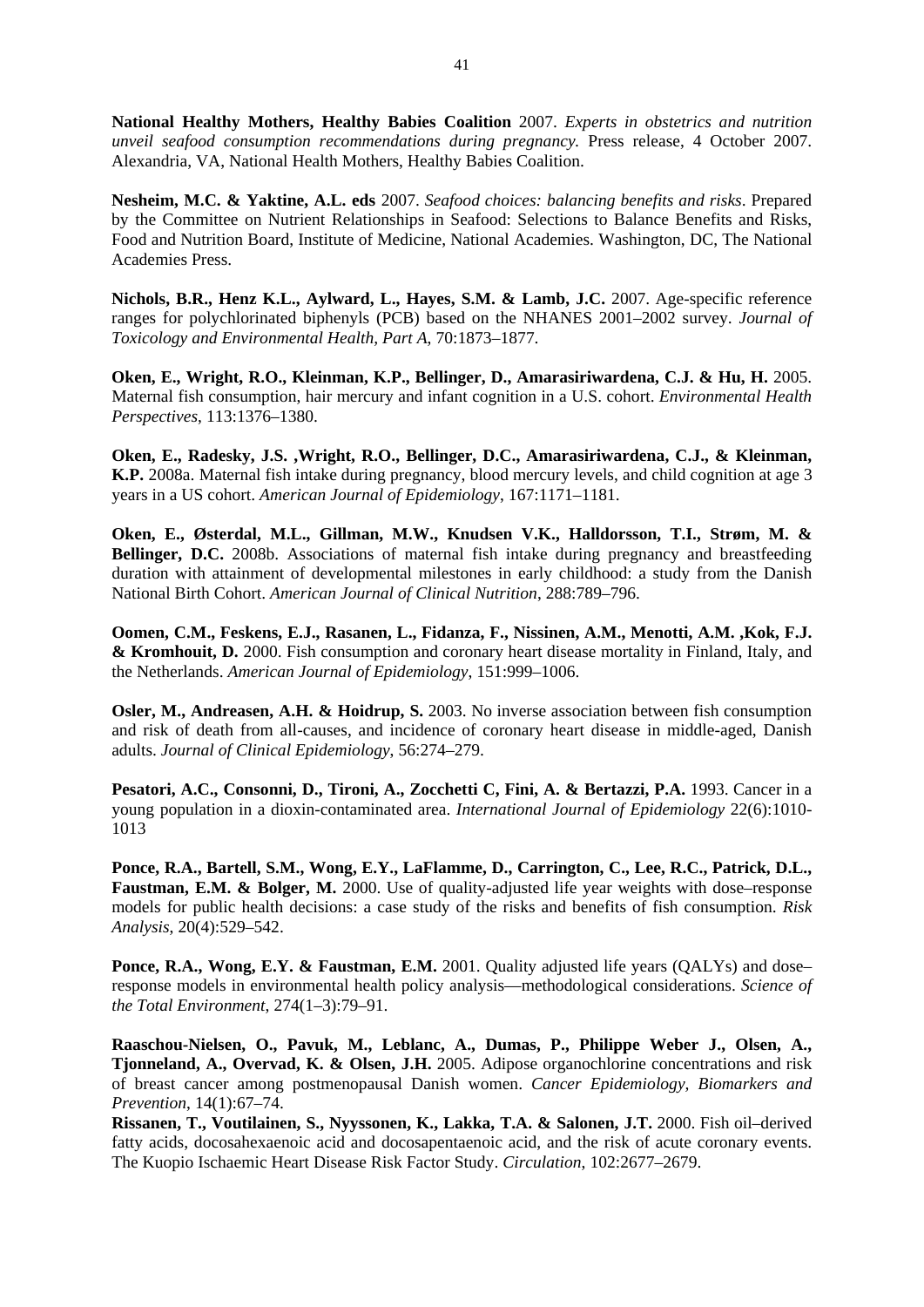**Ryan, L.M.** 2005. Effects of Prenatal Methylmercury on Childhood IQ: A Synthesis of Three Studies. Report to the U.S. Environmental Protection Agency. EPA-HQ-OAR-2002-0056-6048 and EPA-HQ-OAR-2002-0056-6049. Available: www.regulations.gov

**Sakamoto, M., Nakano, A. & Akagi, H.** 2001. Declining Minamata male birth ratio associated with increased male fetal death due to heavy methylmercury pollution. *Environmental Research*, 87:92–98.

**Sakamoto, M., Kubota, M., Liu, X.J., Murata, K., Nakai, K. & Satoh, H.** 2004. Maternal and fetal mercury and n-3 polyunsaturated fatty acids as a risk and benefit of fish consumption to fetus. *Environmental Science & Technology*, 38(14):3860–3863.

**Salonen, J.T., Seppanen, K., Lakka, T.A., Salonen, R. & Kaplan, G.A.** 1995. Intake of mercury from fish, lipid peroxidation, and the risk of myocardial infarction and coronary, cardiovascular, and any death in eastern Finnish men. *Circulation*, 91:645–655.

**Salonen, J.T., Seppanen, K., Nyyssonen, K., Korpela, H., Kauhanen, J. & Kantola, M.** 2000. Mercury accumulation and accelerated progression of carotid atherosclerosis: a population-based prospective 4-year follow-up study in men in eastern Finland. *Atherosclerosis*, 148:265–273.

**Schantz, S.L., Widholm, J.J. & Rice, D.C.** 2003 Effects of PCB exposure on neuropsychological function in children. *Environmental Health Perspectives*. Mar;111(3):357-576.

**Scherer, A.C., Tsuchiya, A., Younglove, L.R., Burbacher, T.M. & Faustman, E.M.** 2008. Comparative analysis of state fish consumption advisories targeting sensitive populations. *Environmental Health Perspectives*, 116(12):1598–1606.

**Scott, L.** 2007. Group gives fishy advice to pregnant women. *Jewish World Review*, 25 October (jewishworldreview.com/1007/fishy\_advice.php3).

**Sidhu, K.S.** 2003. Health benefits and potential risks related to consumption of fish or fish oil. *Regulatory Toxicology and Pharmacology*, 38(3):336–344.

**Silbergeld, E.K., Silva, I.A. & Nyland, J.F.** 2005. Mercury and autoimmunity: implications for occupational and environmental health. *Toxicology and Applied Pharmacology*, 207:282–292.

Sioen, I., De Henauw, S., Verdonck, F., Van Thuyne, N. & Van Camp, J. 2007a. Development of a nutrient database and distributions for use in a probabilistic risk–benefit analysis of human fish consumption. *Journal of Food Composition and Analysis*, 20(8):662–670.

**Sioen, I., Van Camp, J., Verdonck, F., Van Thuyne, N., Willems, J. & De Henauw S.** 2007b. How to use secondary data on seafood contamination for probabilistic exposure assessment purposes? Main problems and potential solutions. *Human and Ecological Risk Assessment*, 13:632–657.

**Squires, S**. 2006a. Good fish, bad fish; sorting seafood's benefits from risks can leave consumers floundering. *Washington Post*, 8 August, F:1.

**Squires, S**. 2006b. New studies give fish a clean bill of health, though questions remain. *Washington Post*, 24 October, F:8.

**Squires, S.** 2007. Pregnant women advised to eat fish. *Washington Post*, 4 October, A:10. **Stewart, P.W., Lonky E., Reihman, J., Pagano, J., Gump, B.B. & Darvil, T**. 2008. The relationship between prenatal PCB exposure and intelligence (IQ) in 9-year-old children. *Environmental Health Perspectives*, 116(10):1416–1422.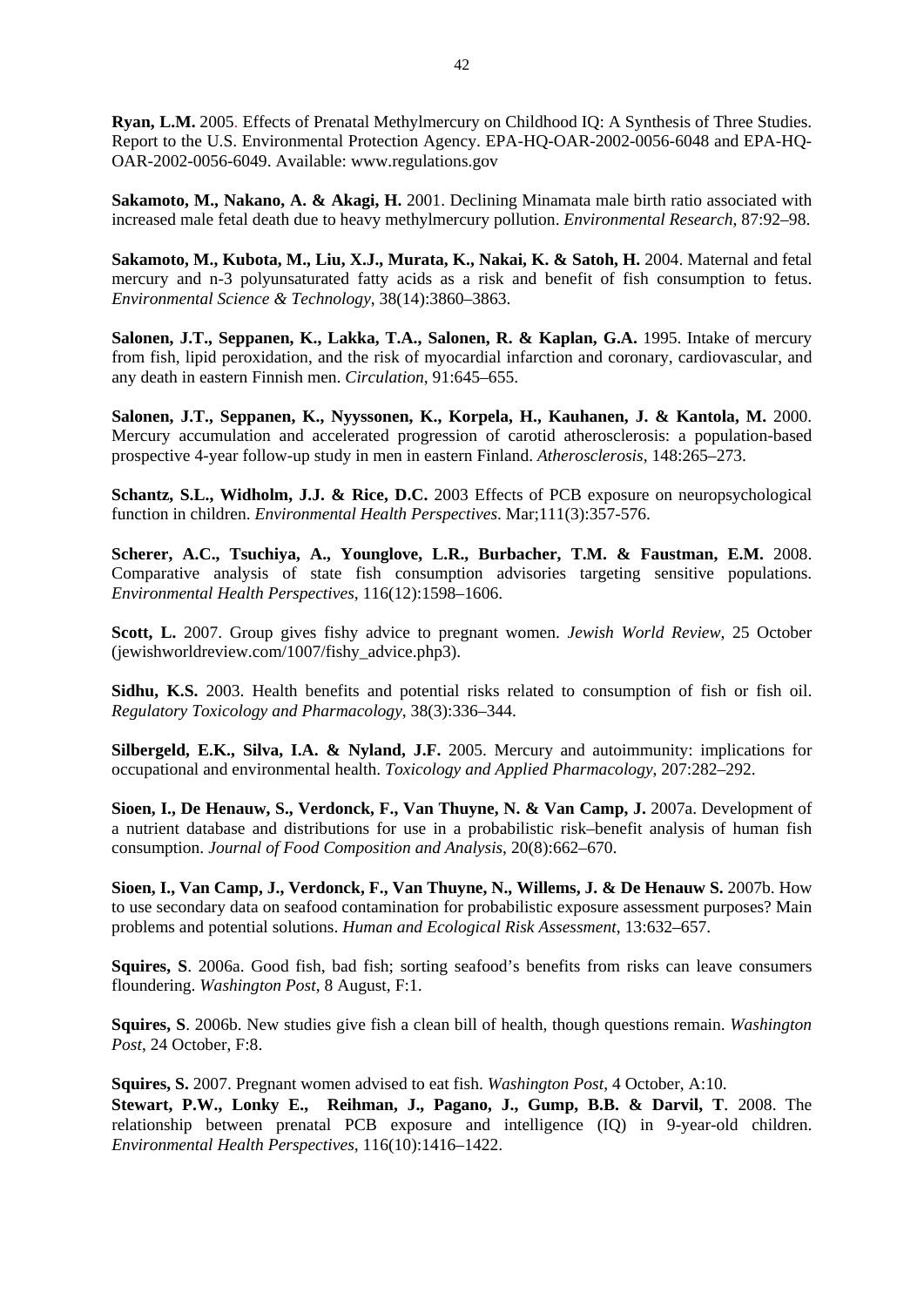**Strain, J.J., Davidson, P.W., Bonham, M.P., Duffy, E.M., Stokes-Riner, A., Thurston, S.W., Wallace, J.M.W., Robson, P.J., Shamlaye, C.F., Georger, L.A., Sloane-Reeves, J., Cernichiari, E., Canfield, R.L., Cox, C., Huang, L.S., Janciuras, J., Myers, G. J. & Clarkson, T.W**. 2008. Associations of maternal long-chain polyunsaturated fatty acids, methyl mercury, and infant development in the Seychelles Child Development Nutrition Study. *Neurotoxicology*, 29(5):776–782.

**Sugiyama University** 2004. *Food composition database*. (database.food.sugiyamau.ac.jp/index\_asia.php).

**Tsuchiya, A., Hardy, J., Burbacher, T.M., Faustman E.M., & Marien, K**. 2008. Fish intake guidelines: incorporating n-3 fatty acid intake and contaminant exposure in the Korean and Japanese communities. *American Journal of Clinical Nutrition*, 87(6):1867–1875.

**Tuomisto, J.T., Tuomisto, J., Tainio,, M. Niittynen,, M., Verkasalo, M., Vartiainen, P., Kiviranta, H. & Pekkanen, J.** 2004. Risk–benefit analysis of eating farmed salmon. *Science*, 305(5683):476–477.

**USEPA** 2003. (cfpub.epa.gov/ncea/cfm/recordisplay.cfm?deid=87843)

**USEPA** 2005. Clean Air Mercury Rule (www.epa.gov/CAMR/).

**USEPA, USFDA** 2004. *What you need to know about mercury in fish and shellfish. Advice for women who might become pregnant, nursing mothers, young children.* United States Environmental Protection Agency and United States Food and Drug Administration (water.epa.gov/scitech/swguidance/fishshellfish/outreach/upload/2004\_05\_24\_fish\_MethylmercuryBr ochure.pdf).

**USFDA** 2009. *Report of quantitative risk and benefit assessment of consumption of commercial fish, focusing on fetal neurodevelopment effects (measured by verbal development in children) and on coronary heart disease and stroke in the general population.* Draft report. United States Department of Health and Human Services, Food and Drug Administration (www.fda.gov/Food/FoodSafety/Product-

SpecificInformation/Seafood/FoodbornePathogensContaminants/Methylmercury/ucm088758.htm).

**Valera, B., Dewailly, E. & Poirier, P.** 2009. Environmental mercury exposure and blood pressure among Nunavik Inuit adults. *Hypertension*, 54:981–986.

**Vartiainen, T,, Jantunen, M., Miettinen, I., Nevalainen, A., Tuomisto, J. & Vilukselaan, M.** 2006. Finland National Public Health Institute, Department of Environmental Health, Background Material for the International Evaluation

(www.ktl.fi/attachments/suomi/julkaisut/julkaisusarja\_b/2006/2006b12.pdf).

**Verbeke, W., Sioen, I., Pieniak, Z., Van Camp, J. & De Henauw, S.** 2005. Consumer perception versus scientific evidence about health benefits and safety risks from fish consumption. *Public Health and Nutrition*, 8(4):422–429.

**Verger, P., Houdart, S., Marette, S., Roosen, J. & Blanchemanche, S.** 2007. Impact of a risk– benefit advisory on fish consumption and dietary exposure to methylmercury in France. *Regulatory Toxicology and Pharmacology*, 48(3):259–269.

**Verger, P., Khalfi, N., Roy, C., Blanchemanche, S., Marette, S. & Roosen, J**. 2008. Balancing the risk of dioxins and polychlorinated biphenyls (PCBs) and the benefit of long-chain polyunsaturated fatty acids of the n-3 variety for French fish consumers in western coastal areas. *Food Additives and Contaminants*, 25(6):765–771.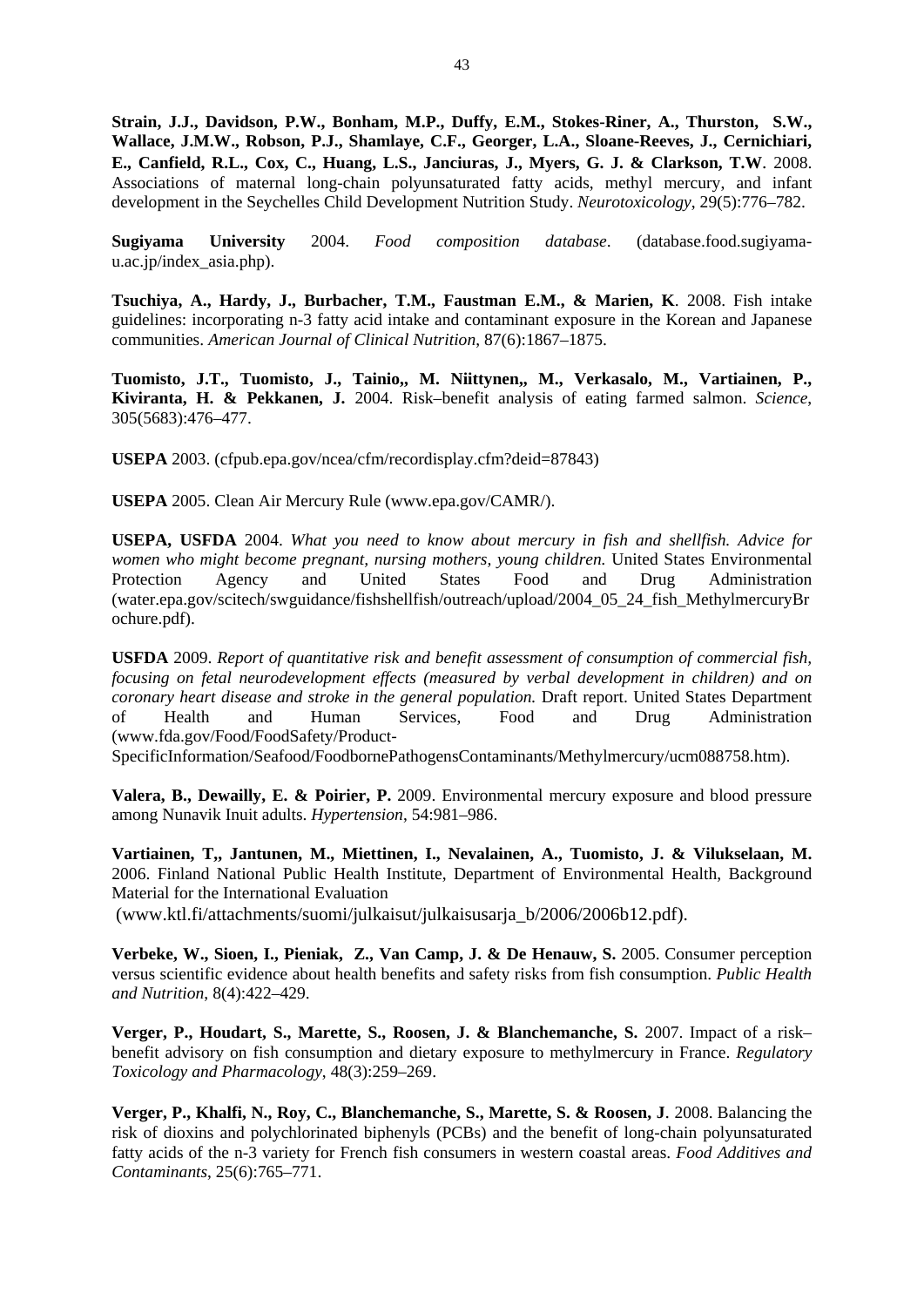**Virtanen, J.K., Voutilainen, S., Rissanen, T.H., Mursu, J., Tuomainen, T.P. & Korhonen, M.J.** 2005. Mercury, fish oils, and risk of acute coronary events and cardiovascular disease, coronary heart disease, and all-cause mortality in men in eastern Finland. *Arteriosclerosis, Thrombosis, and Vascular Biology*, 25:228–233.

**Wang, C.C., Harris, W.S., Chung, M., Lichtenstein, A.H., Balk, E.M., Kupelnick, B., Jordan, H.S. & Lau, J.** 2006. n-3 fatty acids from fish or fish-oil supplements, but not alpha-linolenic acid, benefit cardiovascular disease outcomes in primary- and secondary-prevention studies: a systematic review. *American Journal of Clinical Nutrition*, 84(1):5–17.

**Watzl, B., Gelencsér, E., Hoekstra, J.,Kulling, S.,Lydeking-Olsen, E. ,Rowland, I., Schilter, B., van Klaveren, J. & Chiodini, A.** 2011. Application of the BRAFO-tiered approach for benefit–risk assessment to case studies on natural foods. *Food and Chemical Toxicology* [Epub ahead of print].

**Weihe, P., Grandjean, P. & Jørgensen, P.J**. 2005. Application of hair-mercury analysis to determine the impact of a seafood advisory. *Environmental Research*, 97(2):200–207.

**WHO** 1976. *Mercury.* Geneva, World Health Organization, 132 pp.(Environmental Health Criteria 1).

**WHO** 1998. Assessment of the health risks of dioxins: re-evaluation of the tolerable daily intake (TDI). *Executive Summary of the WHO Consultation*, May 25-29 1998, Geneva.

**WHO** 2000. *Assessment of the health risk of dioxins: Re-evaluation of the tolerable daily intake (TDI). WHO Consultation, Geneva, 25-29 May 1998*. Geneva, World Health Organization (www.who.int/ipcs/publications/en/exe-sum-final.pdf).

**Wiseman, C.L.S. & Gobas, F.** 2002. Balancing risks in the management of contaminated First Nations fisheries. *International Journal of Environmental Health Research*, 12(4):331–342.

**Wong, E.Y., Ponce, R.A., Farrow, S., Bartell, S.M., Lee, R.C. & Faustman, E.M**. 2003. Comparative risk and policy analysis in environmental health. *Risk Analysis*, 23(6):1337–1349.

**World Cancer Research Fund, American Institute for Cancer Research** 2007. *Food, nutrition, physical activity, and the prevention of cancer: a global perspective*, 2nd ed. Washington, DC, American Institute for Cancer Research.

**Yokoyama, M., Origasu, H., Matsuzaki, M., Matsuzawa, Y., Saito, Y., Ishikawa, Y., Oikawa, S., Sasaki, J., Hishida, H., Itakura, H.,, Kita, T., Kitabatake, A., Nakaya, N., Sakata, T., Shimada, K. & Shirato, K.** 2005. *Effects of eicosapentaenoic acid (EPA) on major cardiovascular events in hypercholesterolemic patients: the Japan EPA Lipid Intervention Study (JELIS).* Presented at the American Heart Association Scientific Sessions, Late Breaking Clinical Trials II, 17 November 2005, Dallas, TX.

**Yoshizawa, K., Rimm, E.B., Morris, J.S., Spate, V.L., Hsieh, C.C. & Spiegelman, D**. 2002. Mercury and the risk of coronary heart disease in men. *New England Journal of Medicine*, 347:1755– 1760.

**Yuan, J.M., Ross, R.K., Gao, Y.T. & Yu, M.C**. 2001. Fish and shellfish consumption in relation to death from myocardial infarction among men in Shanghai, China. *American Journal of Epidemiology*, 154:809–816.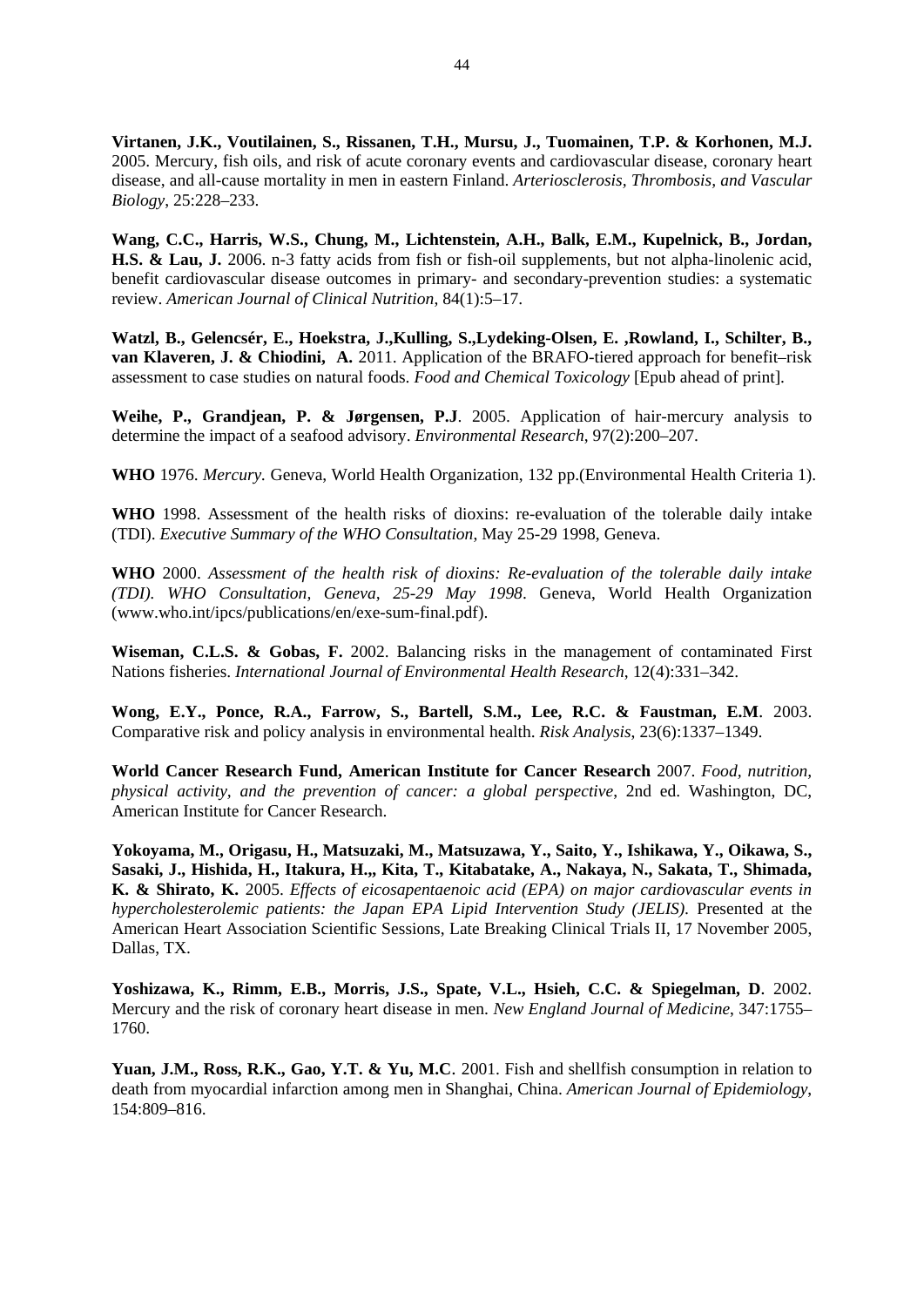# **APPENDIX A ARITHMETIC MEAN CONTENT OF TOTAL FAT, EPA PLUS DHA, TOTAL MERCURY AND DIOXINS IN 103 SPECIES OF FISHA**

|                           |                                                  | Arithmetic mean concentration |                                 |                   |                                 |                           |
|---------------------------|--------------------------------------------------|-------------------------------|---------------------------------|-------------------|---------------------------------|---------------------------|
| <b>Common Name</b>        | Latin name                                       | Fat<br>(g/100g)               | $EPA +$<br><b>DHA</b><br>(mg/g) | Hg<br>$(\mu g/g)$ | Dioxins<br>$(pg \text{ TEQ/g})$ | F/S/L                     |
| Alfonsino                 | Beryx splendens                                  | 9.00                          | 11.40                           | 0.71              | 0.51                            | $\mathbf{F}$              |
| Anchovy                   | Engraulis encrasicolus                           | 3.39                          | 17.00                           | 0.04              | 2.47                            | $\mathbf F$               |
| Anglerfish                | Lophius piscatorius                              | 0.56                          | 1.60                            | 0.21              | 0.20                            | $\mathbf F$               |
| Bass, freshwater          | Micropterus spp.                                 |                               | 7.63                            | 0.32              |                                 | $\boldsymbol{\mathrm{F}}$ |
| Bass, saltwater           | Morone saxatilis                                 |                               | 9.67                            | 0.30              |                                 | $\boldsymbol{\mathrm{F}}$ |
| Bluefish                  | Pomatomus saltatrix                              |                               | 9.88                            | 0.34              | 8.97                            | $\boldsymbol{\mathrm{F}}$ |
| <b>Butterfish</b>         | Peprilus triacanthus                             |                               | 1.90                            | 0.06              |                                 | $\mathbf F$               |
| Carp                      | Cyprinus spp.                                    |                               | 4.51                            | 0.20              |                                 | $\boldsymbol{\mathrm{F}}$ |
| Catfish                   | Ictalurus spp.                                   |                               | 2.52                            | 0.07              | 0.83                            | $\boldsymbol{\mathrm{F}}$ |
| Catshark                  | Scyliorhinus canicula,<br>Scyliorhinus stellaris | 1.00                          | 1.80                            | 0.25              | 0.10                            | $\mathbf{F}$              |
| Clams                     | Mercenaria spp                                   |                               | 1.77                            | 0.02              | 0.11                            | S                         |
| Cockle                    | Cerastoderma edule                               | 0.70                          | 0.82                            | 0.02              | 0.18                            | S                         |
| Cod, Atlantic<br>(liver)  | Gadus morhua                                     | 60.50                         | 174.00                          | 0.02              | 22.80                           | L                         |
| Cod, Atlantic<br>(fillet) | Gadus morhua                                     | 0.81                          | 2.10                            | 0.09              | 0.11                            | $\mathbf{F}$              |
| Cod, Pacific              | Gadus macrocephalus                              | 0.20                          | 1.00                            | 0.09              | 0.035                           | ${\bf F}$                 |
| Crab (brown meat)         | Cancer pagurus                                   | 9.27                          | 15.80                           | 0.08              | 3.60                            | S                         |
| Crab (claw)               | Cancer pagurus                                   | 1.01                          | 7.00                            | 0.12              | 3.33                            | S                         |
| Crab, spider              | Maja spp.                                        | 6.90                          | 8.31                            | 0.03              | 5.58                            | S                         |
| Crawfish                  | Procambarus clarkii                              |                               | 1.64                            | 0.03              | 0.15                            | S                         |
| Croaker, Atlantic         | Micropogonias undulatus                          |                               | 2.02                            | 0.07              |                                 | $\boldsymbol{\mathrm{F}}$ |
| Croaker, Pacific          | Genyonemus lineatus                              |                               |                                 | 0.30              | 0.11                            | $\mathbf F$               |
| Cuttlefish                | Sepia officinalis                                | 1.66                          | 2.25                            | 0.04              | 0.16                            | S                         |
| Dab                       | Limanda limanda,<br>Microstomus kitt             | 1.23                          | 2.14                            | 0.11              | 0.55                            | $\mathbf F$               |
| Eel                       | Anguilla spp.                                    | 26.90                         | 18.90                           | 0.20              | 49.81                           | ${\bf F}$                 |
| Flatfish                  | Hippoglossoides<br>platessoides                  | 1.10                          | 3.66                            | 0.06              | 0.15                            | $\boldsymbol{\mathrm{F}}$ |
| Goatfish                  | Mullus barbattus, Mullus<br>surmuletus           | 5.90                          | 10.17                           | 0.12              | 2.61                            | $\boldsymbol{\mathrm{F}}$ |
| Grenadier                 | Coryphaenoides rupestris                         | 0.70                          | 1.20                            | 0.11              | 0.17                            | ${\bf F}$                 |
| Grouper                   | Epinephelus spp.                                 |                               | 2.48                            | 0.46              |                                 | $\boldsymbol{\mathrm{F}}$ |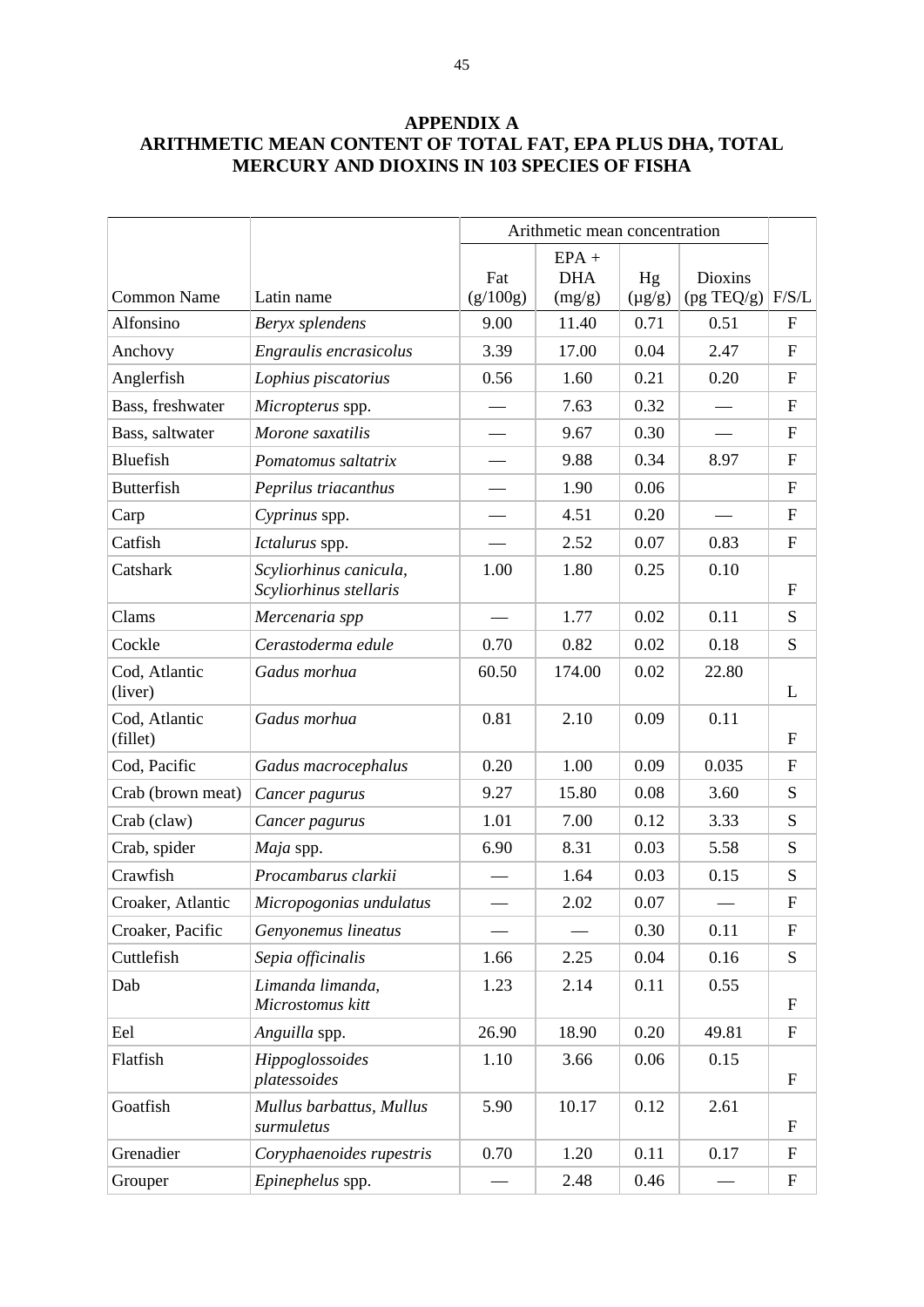|                             |                                          |          | Arithmetic mean concentration |             |                            |                           |
|-----------------------------|------------------------------------------|----------|-------------------------------|-------------|----------------------------|---------------------------|
|                             |                                          | Fat      | $EPA +$<br><b>DHA</b>         | Hg          | <b>Dioxins</b>             |                           |
| <b>Common Name</b>          | Latin name                               | (g/100g) | (mg/g)                        | $(\mu g/g)$ | $(pg \text{ TEQ/g})$ F/S/L |                           |
| Gurnard                     | Trigla lucerna, Eutrigla                 | 1.30     | 0.46                          | 0.18        | 1.60                       |                           |
|                             | gurnardus, Aspitrigla<br>cuculus         |          |                               |             |                            | $\mathbf{F}$              |
| Haddock                     | Melanogrammus aeglefinus                 | 0.54     | 1.70                          | 0.09        | 0.13                       | $\mathbf F$               |
| Hake                        | Merluccius spp.                          | 1.10     | 1.51                          | 0.15        | 0.45                       | $\mathbf F$               |
| Halibut, Atlantic           | Hippoglossus hippoglossus                | 10.12    | 12.70                         | 0.14        | 2.65                       | $\mathbf F$               |
| (farmed)                    |                                          |          |                               |             |                            |                           |
| Halibut, Greenland          | Reinhardtius<br>hippoglossoides          | 11.70    | 10.50                         | 0.23        | 3.70                       | $\mathbf{F}$              |
| Herring                     | Clupea harengus                          | 12.60    | 19.40                         | 0.04        | 3.84                       | $\mathbf F$               |
| Hoki                        | Macruronus novaezelandiae                |          |                               | 0.19        |                            | $\mathbf F$               |
| John Dory                   | Zeus faber                               | 1.00     | 3.40                          | 0.08        | 0.50                       | $\mathbf F$               |
| Ling                        | Molva spp.                               | 0.83     | 1.65                          | 0.22        | 0.12                       | $\boldsymbol{\mathrm{F}}$ |
| Lingcod and<br>scorpionfish | Ophiodon elongates and<br>Scorpaenidae   |          | 2.63                          | 0.29        |                            | $\mathbf F$               |
| Lobster                     | Hommarus spp.                            | 1.90     | 2.20                          | 0.26        | 0.88                       | S                         |
| Lobster, American           | Hommarus americanus                      |          | 0.84                          | 0.22        |                            | S                         |
| Lobster, Norway             | Nephrops norvegicus                      | 1.00     | 5.40                          | 0.19        |                            | S                         |
| Lobsters, spiny             | Palinurus spp.                           |          | 4.80                          | 0.12        |                            | S                         |
| Mackerel                    | Scomber scombrus                         | 19.66    | 32.30                         | 0.05        | 1.66                       | F                         |
| Mackerel, horse             | Trachurus trachurus                      | 15.80    | 14.50                         | 0.11        | 1.10                       | $\mathbf F$               |
| Mackerel, king              | Scomberomorus cavalla                    |          | 4.01                          | 0.73        |                            | F                         |
| Mackerel, Pacific           | Scomber japonicus                        | 12.10    | 20.84                         | 0.11        | 1.30                       | $\mathbf{F}$              |
| Mackerel, Spanish           | Scomberomorus maculatus                  |          | 12.46                         | 0.37        |                            | $\boldsymbol{\mathrm{F}}$ |
| Marlin                      | Makaira spp.                             | 0.20     | 0.30                          | 0.78        | 0.02                       | $\mathbf{F}$              |
| Monkfish                    | Lophius piscatorius                      |          |                               | 0.20        |                            | $\boldsymbol{\mathrm{F}}$ |
| Mussels                     | Mytilus edulis                           | 1.90     | 3.30                          | 0.04        | 0.63                       | S                         |
| Nile perch                  | Lates niloticus                          | 1.63     | 2.50                          | 0.12        |                            | $\mathbf F$               |
| Orange roughy               | Hoplostethus atlanticus                  |          | 0.31                          | 0.58        | 0.40                       | $\boldsymbol{\mathrm{F}}$ |
| Oysters                     | Ostrea edulis                            | 1.46     | 0.90                          | 0.01        | 0.90                       | S                         |
| Perch, freshwater           | Perca fluviatilis                        |          | 3.24                          | 0.16        |                            | $\boldsymbol{\mathrm{F}}$ |
| Perch, ocean and<br>mullet  | Helicolenus percoides and<br>Mullus spp. |          | 3.51                          | 0.04        | 0.25                       | $\mathbf F$               |
| Periwinkle                  | Littorina littorea                       | 3.10     | 2.86                          | 0.01        | 0.15                       | S                         |
| Pike                        | Esox lucius                              |          | 2.68                          | 0.06        |                            | $\boldsymbol{\mathrm{F}}$ |
| Plaice, European            | Pleuronectes platessa                    | 0.90     | 1.50                          | 0.06        | 0.83                       | $\boldsymbol{\mathrm{F}}$ |
| Pollock                     | Pollachius pollachius                    | 0.63     | 2.50                          | 0.05        | 0.21                       | $\boldsymbol{\mathrm{F}}$ |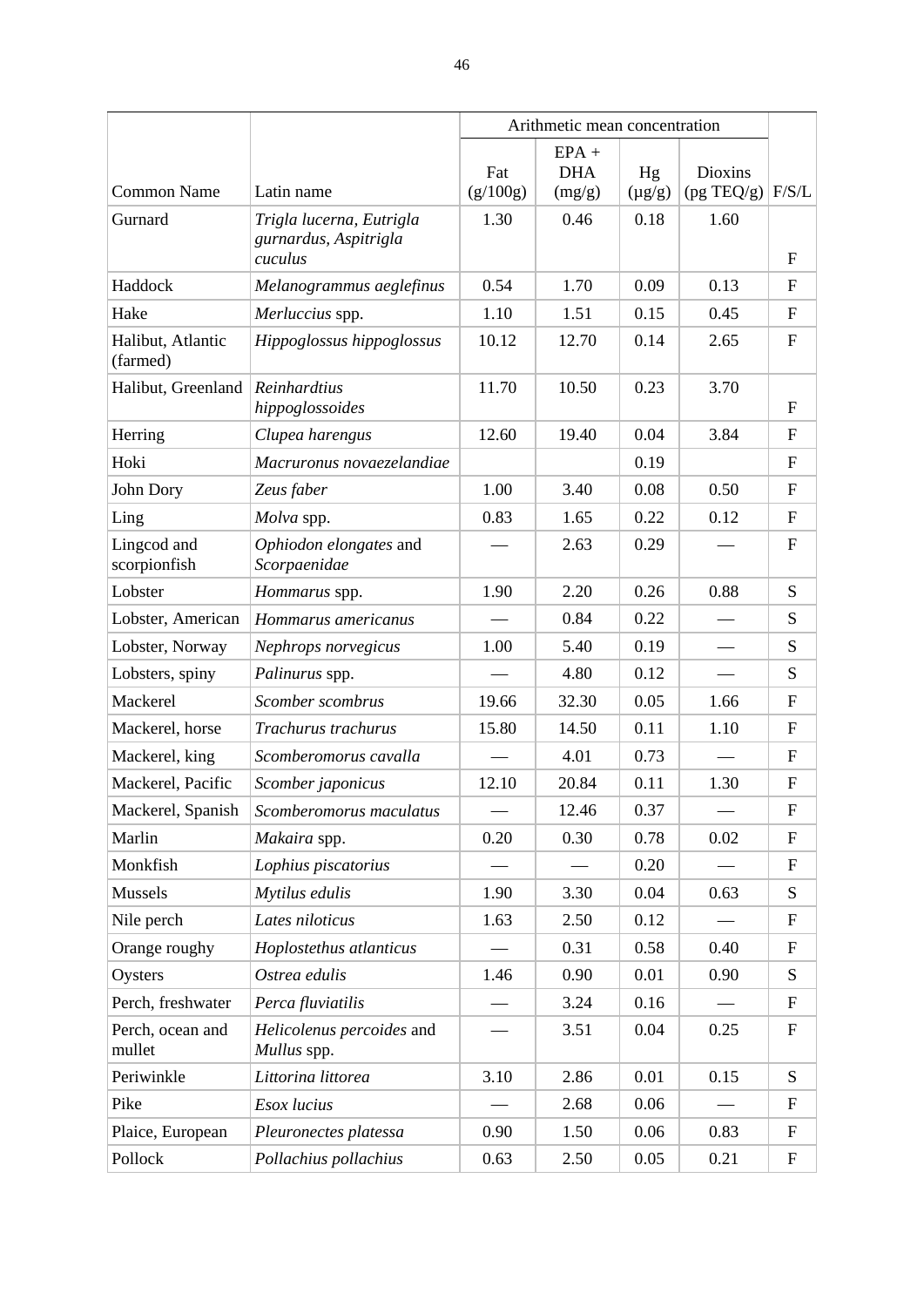|                                  |                                       | Arithmetic mean concentration |                                 |                   |                                        |                           |
|----------------------------------|---------------------------------------|-------------------------------|---------------------------------|-------------------|----------------------------------------|---------------------------|
| <b>Common Name</b>               | Latin name                            | Fat<br>(g/100g)               | $EPA +$<br><b>DHA</b><br>(mg/g) | Hg<br>$(\mu g/g)$ | <b>Dioxins</b><br>$(pg \text{ TEQ/g})$ | F/S/L                     |
| Pout                             | Trisopterus spp.                      | 0.50                          | 0.66                            | 0.15              | 0.23                                   | $\boldsymbol{\mathrm{F}}$ |
| Rainbow trout<br>(farmed)        | Oncorhynchus mykiss                   | 11.30                         | 19.40                           | 0.05              | 1.02                                   | $\boldsymbol{\mathrm{F}}$ |
| Redfish                          | Sebastes spp.                         | 4.30                          | 8.30                            | 0.05              | 0.48                                   | F                         |
| Sablefish                        | Anoplopoma fimbria                    |                               | 18.12                           | 0.27              |                                        | $\boldsymbol{\mathrm{F}}$ |
| Saithe (liver)                   | Pollachius virens                     | 75.00                         | 145.00                          | 0.04              | 12.80                                  | L                         |
| Saithe (fillet)                  | Pollachius virens                     | 1.63                          | 2.82                            | 0.04              | 0.12                                   | $\mathbf F$               |
| Salmon, Atlantic<br>(wild)       | Salmo salar                           | 7.70                          | 13.00                           | 0.07              | 1.36                                   | $\boldsymbol{\mathrm{F}}$ |
| Salmon, Atlantic<br>(farmed)     | Salmo salar                           | 12.60                         | 21.30                           | 0.05              | 1.63                                   | $\mathbf F$               |
| Salmon, Pacific<br>(wild)        | Oncorhynchus spp.                     | 7.80                          | 11.60                           | 0.04              | 0.25                                   | $\boldsymbol{\mathrm{F}}$ |
| Sardines                         | Sardina pilchardus                    | 8.60                          | 20.40                           | 0.04              | 6.60                                   | $\boldsymbol{\mathrm{F}}$ |
| Scallops                         | Pecten maximus                        | 1.17                          | 2.10                            | 0.02              | 0.64                                   | S                         |
| Scampi                           | Penaeus spp.                          | 1.15                          | 2.60                            | 0.07              | 0.14                                   | S                         |
| Scorpion fish                    | Scorpaena spp.                        | 4.00                          | 6.28                            | 0.17              | 2.20                                   | $\boldsymbol{\mathrm{F}}$ |
| <b>Seabass</b>                   | Dicentrarchus labrax, D.<br>punctatus | 4.80                          | 9.74                            | 0.14              | 3.86                                   | $\mathbf F$               |
| Seabream                         | Sparus aurata                         | 7.60                          | 12.71                           | 0.11              | 2.01                                   | $\boldsymbol{\mathrm{F}}$ |
| Sea urchin                       | Strongylocentrus<br>droebachiensis    | 1.40                          | 1.04                            | 0.01              | 0.27                                   | S                         |
| <b>Shark</b>                     | Selachimorpha spp.                    |                               | 3.70                            | 0.80              | 0.09                                   | $\boldsymbol{\mathrm{F}}$ |
| Shrimp/prawn                     | Pandalus borealis                     | 1.55                          | 3.10                            | 0.05              | 0.72                                   | ${\bf S}$                 |
| Skate/ray                        | Raja spp.                             | 0.93                          | 2.80                            | 0.14              | 0.15                                   | $\mathbf F$               |
| Smelt                            | Osmerus eperlanus                     |                               | 8.89                            | 0.09              |                                        | $\mathbf F$               |
| Snapper, porgy and<br>sheepshead | Lutijanus spp.                        |                               | 2.56                            | 0.14              |                                        | $\boldsymbol{\mathrm{F}}$ |
| Sole                             | Solea spp.                            | 0.88                          | 1.30                            | 0.09              | 0.21                                   | $\mathbf F$               |
| Sprat                            | Sprattus sprattus                     | 10.98                         | 19.40                           | 0.04              | 4.96                                   | $\mathbf F$               |
| Squid                            | Loligo spp.                           | 1.33                          | 3.50                            | 0.10              | 0.87                                   | S                         |
| Sweetfish                        | Plecoglossus altivelis                | 2.40                          | 6.10                            | 0.03              | 0.19                                   | $\mathbf F$               |
| Swimcrab                         | Liocarcinus corrugatus                | 6.10                          | 9.23                            | 0.07              | 18.59                                  | S                         |
| Swordfish                        | Xiphias gladius                       | 8.00                          | 6.80                            | 1.05              | 0.92                                   | $\boldsymbol{\mathrm{F}}$ |
| Tilapia                          | Tilapia spp.                          | 3.30                          | 1.90                            | 0.02              | 0.21                                   | $\boldsymbol{\mathrm{F}}$ |
| Tilefish, Atlantic               | Lopholatilus<br>chamaeleonticeps      |                               | 9.05                            | 0.11              |                                        | $\boldsymbol{\mathrm{F}}$ |
| Tilefish, gulf                   | Caulolatilus microps                  |                               |                                 | 1.45              |                                        | ${\bf F}$                 |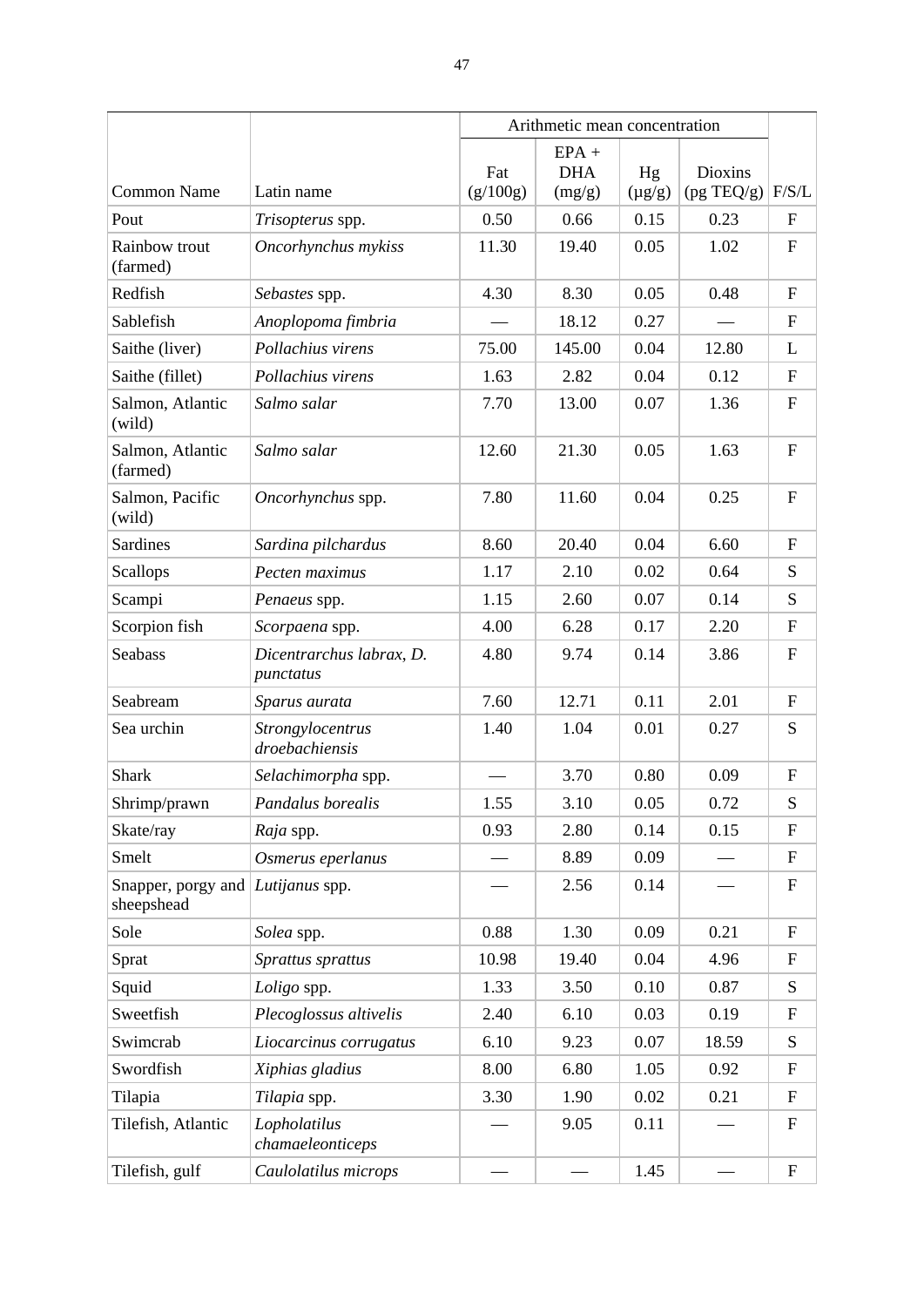|                           |                                                   |                 | Arithmetic mean concentration   |                   |                              |                           |
|---------------------------|---------------------------------------------------|-----------------|---------------------------------|-------------------|------------------------------|---------------------------|
| <b>Common Name</b>        | Latin name                                        | Fat<br>(g/100g) | $EPA +$<br><b>DHA</b><br>(mg/g) | Hg<br>$(\mu g/g)$ | <b>Dioxins</b><br>(pg TEQ/g) | F/S/L                     |
| Tuna                      | Thunnus spp.                                      | 3.88            | 7.70                            | 0.49              | 1.91                         | $\boldsymbol{\mathrm{F}}$ |
| Tuna, albacore            | Thunnus alalunga                                  | 0.70            | 4.70                            | 0.42              | 0.25                         | ${\bf F}$                 |
| Tuna, Atlantic<br>bluefin | Thunnus thynnus                                   |                 |                                 | 0.69              |                              | $\overline{F}$            |
| Tuna, bigeye              | Thunnus obesus                                    | 1.20            | 1.20                            | 0.98              | 0.14                         | $\mathbf{F}$              |
| Tuna, Pacific<br>bluefin  | <i>Thunnus orientalis</i>                         | 27.50           | 46.60                           | 0.61              | 3.13                         | $\mathbf F$               |
| Tuna, skipjack            | Katsuwonus pelamis                                | 6.20            | 11.80                           | 0.14              | 0.41                         | $\mathbf{F}$              |
| Tuna, yellowfin           | Thunnus albacares                                 | 0.40            | 0.40                            | 0.25              | 0.06                         | $\mathbf{F}$              |
| Turbot                    | Rhombus maximus                                   |                 |                                 |                   | 1.60                         | $\mathbf{F}$              |
| Tusk                      | <b>Brosme</b> brosme                              | 0.90            | 1.80                            | 0.15              | 0.13                         | $\mathbf{F}$              |
| Whelk                     | Buccinum undatum                                  | 1.60            | 1.59                            | 0.05              | 0.68                         | S                         |
| Whiting                   | Merlangius merlangus,<br>Micromesistius poutassou | 0.54            | 1.20                            | 0.18              | 0.21                         | $\mathbf{F}$              |
| Wild dogfish              | Squalus spp.                                      |                 |                                 |                   | 2.20                         | F                         |
| Wolf fish                 | Anarhichas lupus                                  | 3.25            | 5.40                            | 0.06              |                              | $\mathbf F$               |

 $F =$  fish;  $S =$  shellfish;  $L =$  liver

<sup>a</sup> All concentrations are expressed per gram fresh weight.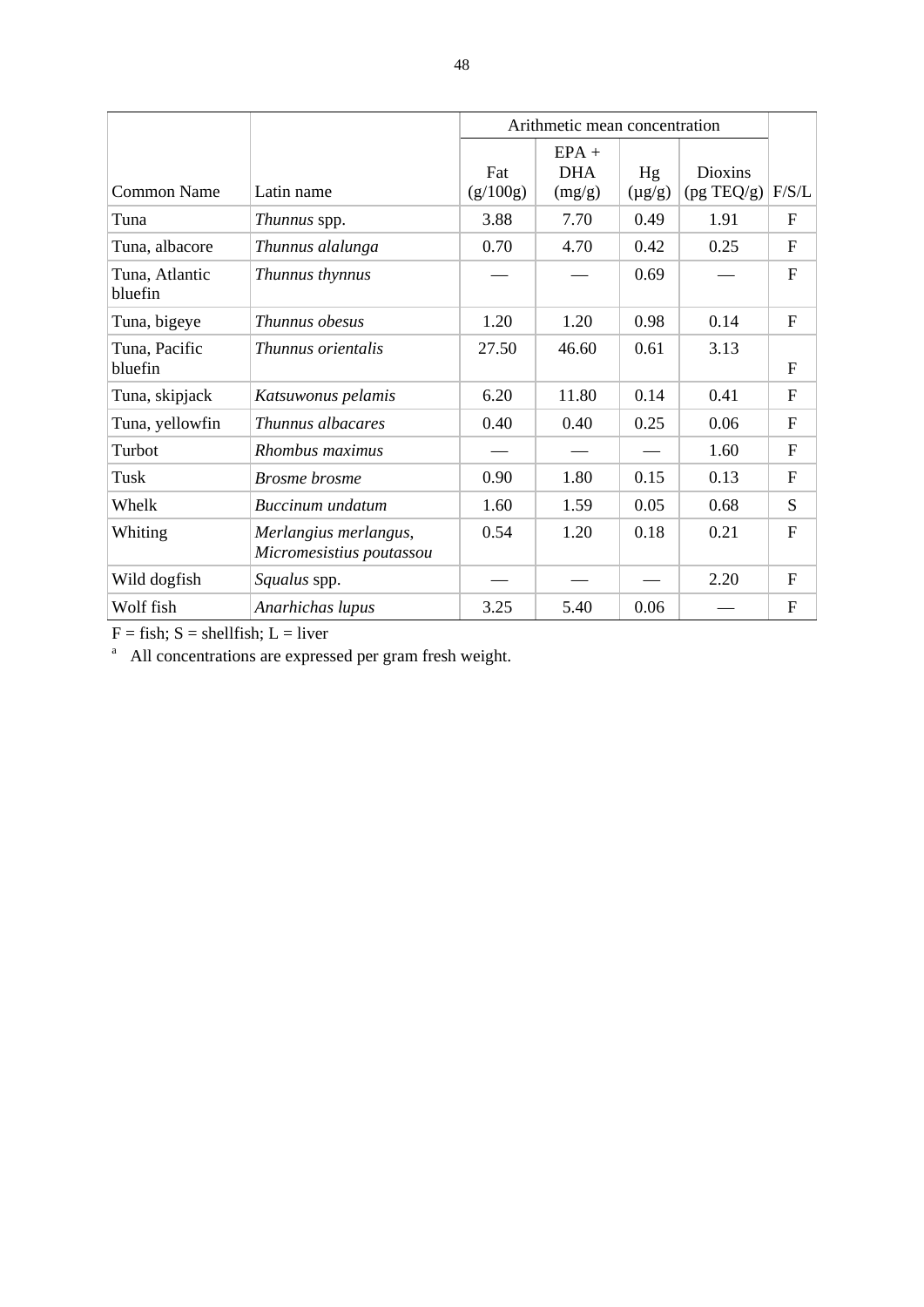#### **APPENDIX B MEETING PARTICIPANTS**

#### **Experts**

- **Michael Bolger**, Chief, Chemical Hazards Assessment Team, Center for Food Safety and Applied Nutrition, Food and Drug Administration, College Park, Maryland, USA
- **Laurie Chan**, Professor, Community Health Sciences Program, University of Northern British Columbia, Prince George, British Columbia, Canada
- **Lucio Guido Costa**, Professor, Department of Environmental and Occupational Health Sciences, School of Public Health and Community Medicine, University of Washington, Seattle, Washington, USA
- **Judy Cunningham**, Principal Scientist, Food Composition, Evaluation and Modelling Section, Food Standards Australia New Zealand, Canberra, Australia
- **Elaine Faustman**, Professor, School of Public Health and Community Medicine, University of Washington, Seattle, Washington, USA
- **Mark Feeley**, Head, Food Contaminants Toxicology Evaluation, Chemical Health Hazard Assessment Division, Bureau of Chemical Safety, Health Canada, Ottawa, Ontario, Canada
- **Jeljer Hoekstra**, Senior Researcher, Centre for Nutrition and Health, National Institute for Public Health and the Environment, Bilthoven, the Netherlands
- **Jean-Charles Leblanc**, Head, Chemicals Exposure and Quantitative Risk Assessment, French Agency for Food, Environmental and Occupational Health Safety (ANSES), Maisons-Alfort, France
- **Anne-Katrine Lundeby-Haldorsen**, Head, Research on Seafood Safety, National Institute of Nutrition and Seafood Research (NIFES), Nordnes, Bergen, Norway
- **Dariush Mozaffarian**, Co-Director, Program in Cardiovascular Epidemiology, Harvard School of Public Health, Division of Cardiovascular Medicine, Harvard Medical School, Boston, Massachusetts, USA
- **Rachel Novotny**, Professor, Human Nutrition, Food and Animal Science Department, College of Tropical Agriculture and Human Resources, University of Hawaii at Manoa, Honolulu, Hawaii, **USA**
- **Andrew J. Sinclair**, Professor/Director, Metabolic Research Unit, School of Medicine, Deakin University, Waurn Ponds, Australia
- **Isabelle Sioen**, Assistant Professor, Department of Public Health, Ghent University, Ghent, Belgium
- **J.J. (Sean) Strain**, Director, Northern Ireland Centre for Food and Health, Centre for Molecular Biosciences, University of Ulster, Coleraine, Northern Ireland
- **Ricardo Uauy**, Professor, Public Health Nutrition, London School of Hygiene and Tropical Medicine, University of London, London, England; Institute of Nutrition and Food Technology (INTA), Santiago, Chile
- **Yongning Wu**, Professor, Department of Monitoring and Control for Contaminants, National Institute of Nutrition and Food Safety, Chinese Center for Disease Control and Prevention, Beijing, China
- **Michiaki Yamashita**, Chief, Food Biotechnology Section, Biochemistry and Food Technology Division, National Research Institute of Fisheries Science, Fukuura, Kanazawa-ku Yokohama, Japan

#### **Resource persons**

**Piotr Bykowski**, Professor, Gdynia Maritime Academy, Gdynia, Poland

- **Clark D. Carrington**, Pharmacologist, Office of Plants and Dairy Foods, Food and Drug Administration, College Park, Maryland, USA
- **Edel Oddny Elvevoll**, Professor, Food Science, Department of Marine Biotechnology, Faculty of Biosciences, Fisheries and Economics, University of Tromsø, Tromsø, Norway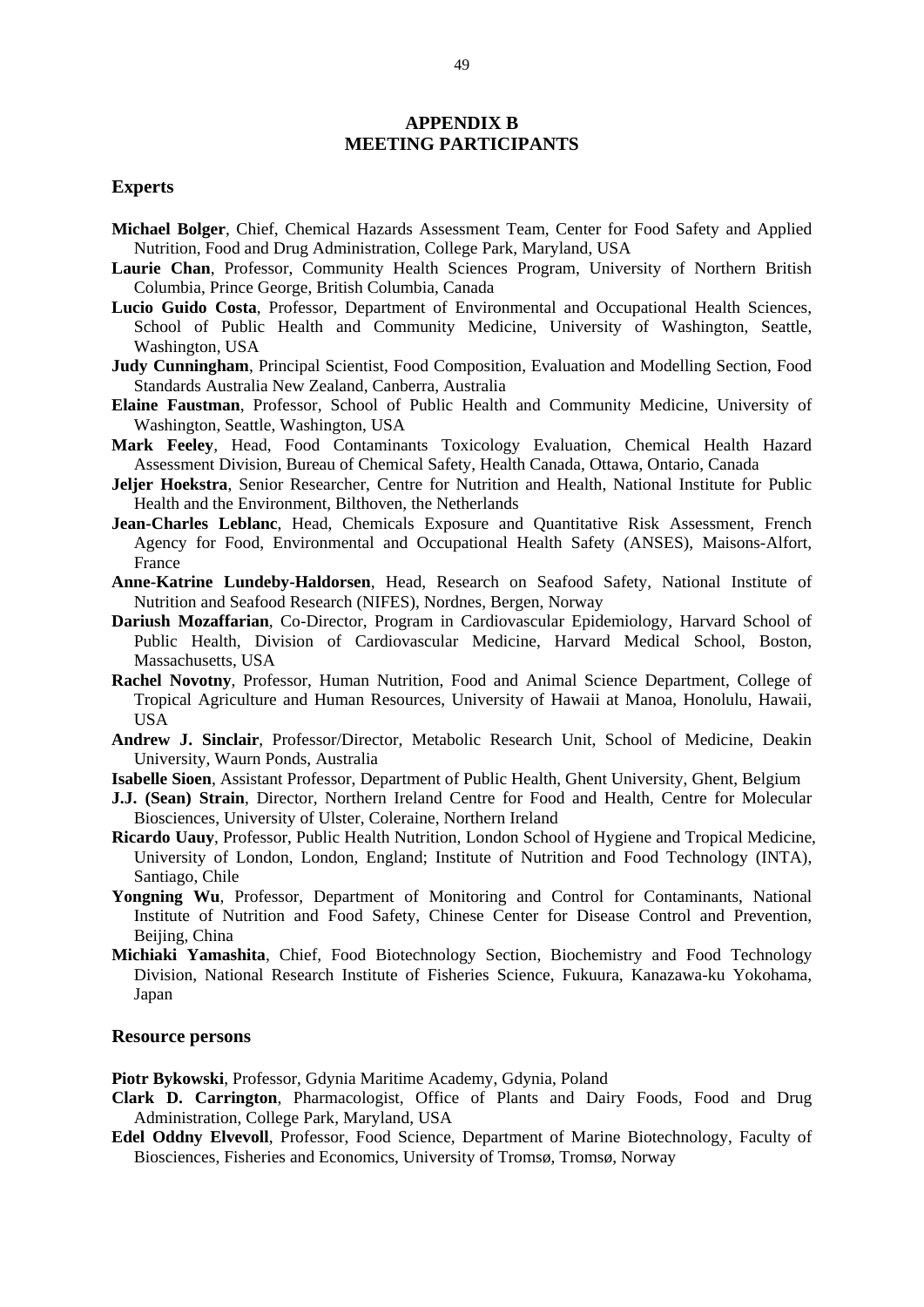#### **Food and Agriculture Organization of the United Nations (FAO)**

- **Ichiro Nomura**, Assistant Director-General, Fisheries and Aquaculture Department, FAO, Rome, Italy
- **Jean-Francois Pulvenis de Séligny**, Fisheries and Aquaculture Policy and Economics Division, Fisheries and Aquaculture Department, FAO, Rome, Italy
- **Lahsen Ababouch**, Fisheries and Aquaculture Products, Trade and Marketing Service, Fisheries and Aquaculture Policy and Economics Division, Fisheries and Aquaculture Department, FAO, Rome, Italy
- **Lourdes Costarrica**, Nutrition and Consumer Protection Division, Agriculture and Consumer Protection Department, FAO, Rome, Italy

#### **World Health Organization (WHO)**

**Hilde Kruse**, Scientist, WHO Regional Office for Europe, European Centre for Environment and Health, Rome, Italy

#### **FAO/WHO Secretariat**

- **Grimur Valdimarsson**, Special Advisor to Assistant Director-General, Fisheries and Aquaculture Department, FAO, Rome, Italy
- **Ruth Charrondiere**, Nutrition and Consumer Protection Division, Agriculture and Consumer Protection Department, FAO, Rome, Italy
- **Kazuko Fukushima**, Technical Officer, Department of Food Safety and Zoonoses, WHO, Geneva, Switzerland
- **Vittorio Fattori**, Consultant, Nutrition and Consumer Protection Division, Agriculture and Consumer Protection Department, FAO, Rome, Italy
- **David James**, Consultant, Fisheries and Aquaculture Products, Trade and Marketing Service, Fisheries and Aquaculture Policy and Economics Division, Fisheries and Aquaculture Department, FAO, Rome, Italy
- **Jogeir Toppe**, Fishery Industry Officer, Fisheries and Aquaculture Products, Trade and Marketing Service, Fisheries and Aquaculture Policy and Economics Division, Fisheries and Aquaculture Department, FAO, Rome, Italy
- **Annika Wennberg**, FAO Secretary to the Joint FAO/WHO Expert Committee on Food Additives, Nutrition and Consumer Protection Division, Agriculture and Consumer Protection Department, FAO, Rome, Italy